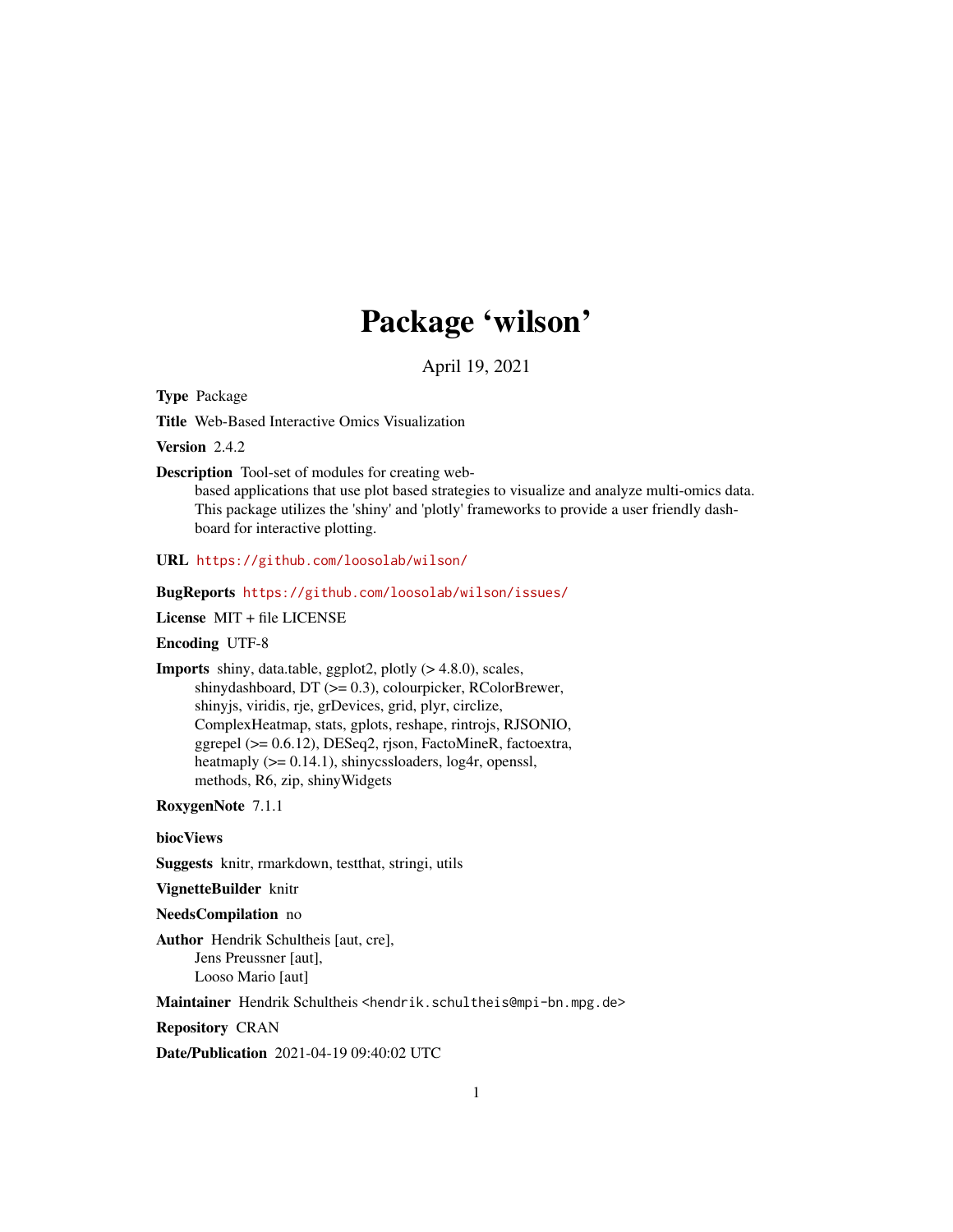# R topics documented:

|             | 3              |
|-------------|----------------|
| andUI       | $\overline{4}$ |
|             | 5              |
| Clarion     | 5              |
|             | 8              |
|             | 9              |
|             | 10             |
|             | 11             |
|             | 12             |
|             | 13             |
|             | 14             |
|             | 16             |
|             | 17             |
|             | 18             |
|             | 19             |
|             | 19             |
|             | 20             |
|             | 21             |
|             | 21             |
|             | 22             |
|             | 23             |
|             | 23             |
|             | 24             |
|             | 25             |
|             | 25             |
|             | 26             |
|             | 27             |
|             | 27             |
|             | 28             |
|             | 28             |
|             | 29             |
|             | 30             |
|             | 30             |
|             | 31             |
|             | 31             |
| markerUL    | 32             |
|             | 32             |
| orNumericUI | 33             |
| orTextual   | 34             |
|             | 35             |
|             | 35             |
|             | 36             |
|             | 37             |
| pcaGuide    | 38             |
| pcaUI       | 38             |
|             | 39             |
|             |                |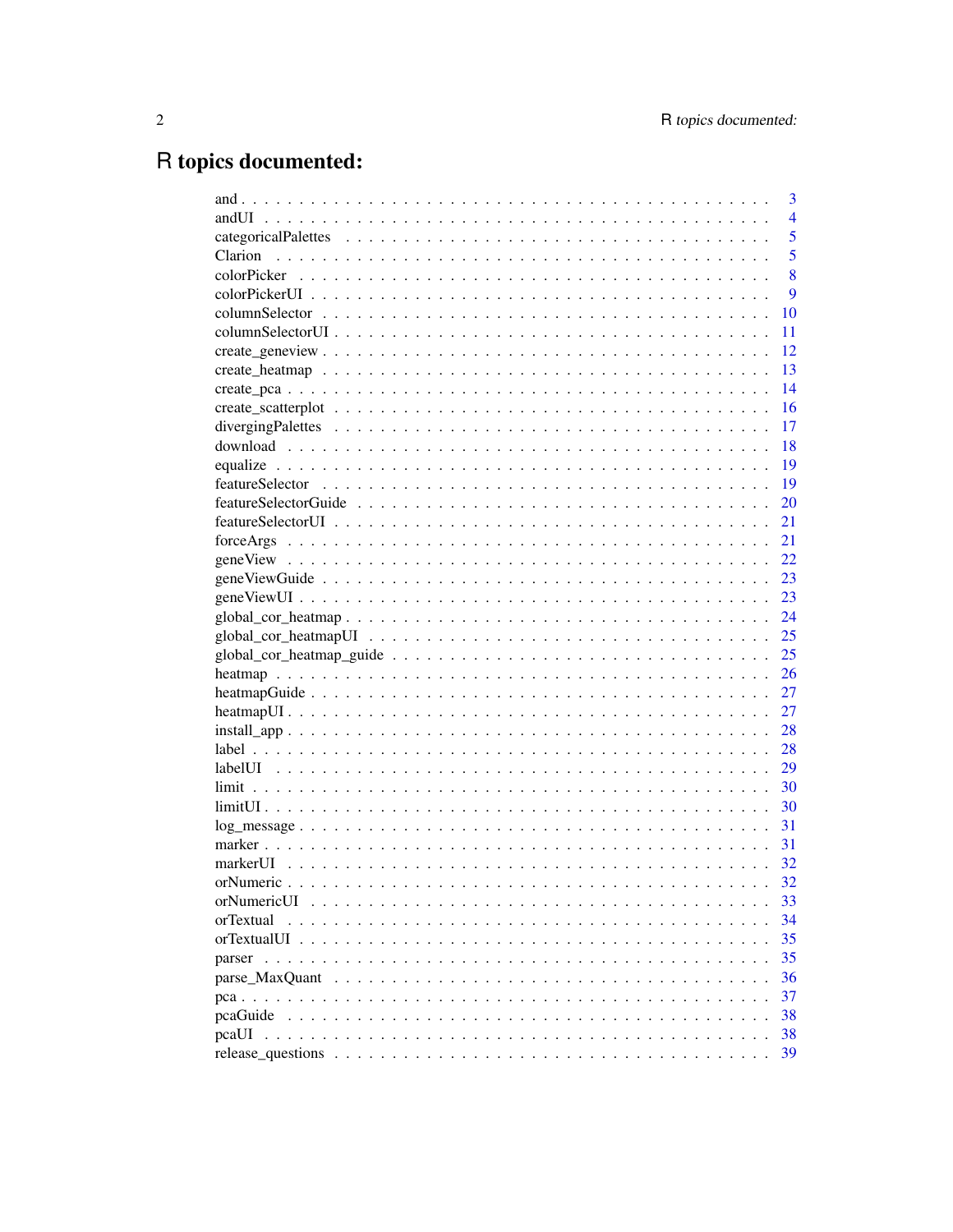<span id="page-2-0"></span>

| Index | 46 |  |
|-------|----|--|
|       |    |  |
|       |    |  |
|       |    |  |
|       |    |  |
|       |    |  |
|       |    |  |
|       |    |  |
|       |    |  |
|       |    |  |

and *AND module server logic*

#### Description

This function evaluates output from multiple OR modules by combining with a logical and.

#### Usage

```
and(
  input,
 output,
 session,
  data,
  show.elements = NULL,
 element.grouping = NULL,
 column.labels = NULL,
  delimiter = NULL,
 multiple = TRUE,
 contains = FALSE,
  ranged = FALSE,
  step = 100,
  reset = NULL
```
### )

| input         | Shiny's input object.                                                                                                       |
|---------------|-----------------------------------------------------------------------------------------------------------------------------|
| output        | Shiny's output object.                                                                                                      |
| session       | Shiny's session object.                                                                                                     |
| data          | The input data frame for which selection should be provided. Evaluates an OR<br>module for each column (Supports reactive). |
| show.elements | A Vector of column names determining which OR modules are shown. Defaults<br>to names (data). (Supports reactive)           |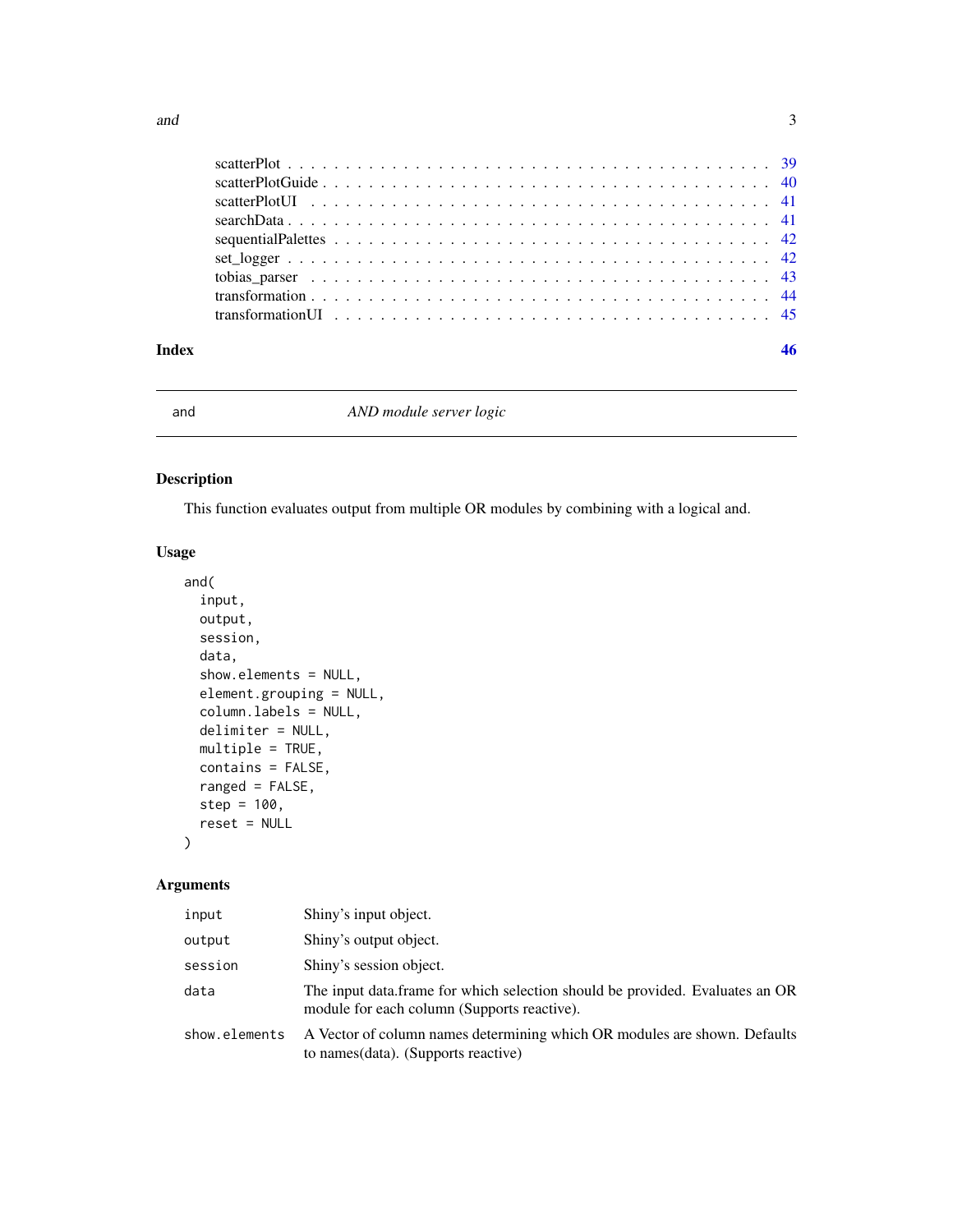<span id="page-3-0"></span>

| element.grouping |                                                                                                                                                         |  |
|------------------|---------------------------------------------------------------------------------------------------------------------------------------------------------|--|
|                  | Group features in boxes. (Data.table: first column = column ames, second col-<br>$umn = groupnames)$ (Supports reactive)                                |  |
| column.labels    | Additional labels for the columns, defaults to names (data).                                                                                            |  |
| delimiter        | A single character, or a vector indicating how column values are delimited. (Fills<br>vector sequentially if needed) (Supports reactive)                |  |
| multiple         | Whether or not textual ORs should allow multiple selections. (Fills vector se-<br>quentially if needed)(Supports reactive)                              |  |
| contains         | Whether or not textual ORs are initialized as textInput checking entries for given<br>string. (Fills vector sequentially if needed) (Supports reactive) |  |
| ranged           | Whether or not numeric ORs are ranged. (Fills vector sequentially if needed) (Supports<br>reactive)                                                     |  |
| step             | Set numeric ORs slider steps. (Fills vector sequentially if needed) (Supports<br>reactive)                                                              |  |
| reset            | Reactive which will cause a UI reset on change.                                                                                                         |  |

#### Value

A reactive containing named list with a boolean vector of length nrow(data) (bool), indicating whether an observation is selected or not and a vector of Strings showing the used filter (text).

andUI *AND module UI representation*

#### Description

The AND module connects filtering and selection across multiple columns of a data.frame. Columns of class boolean, character or factor will be represented as textual ORs, numeric columns as numerical OR.

#### Usage

andUI(id)

#### Arguments

id The ID of the modules namespace.

#### Value

A list with HTML tags from [tag](#page-0-0).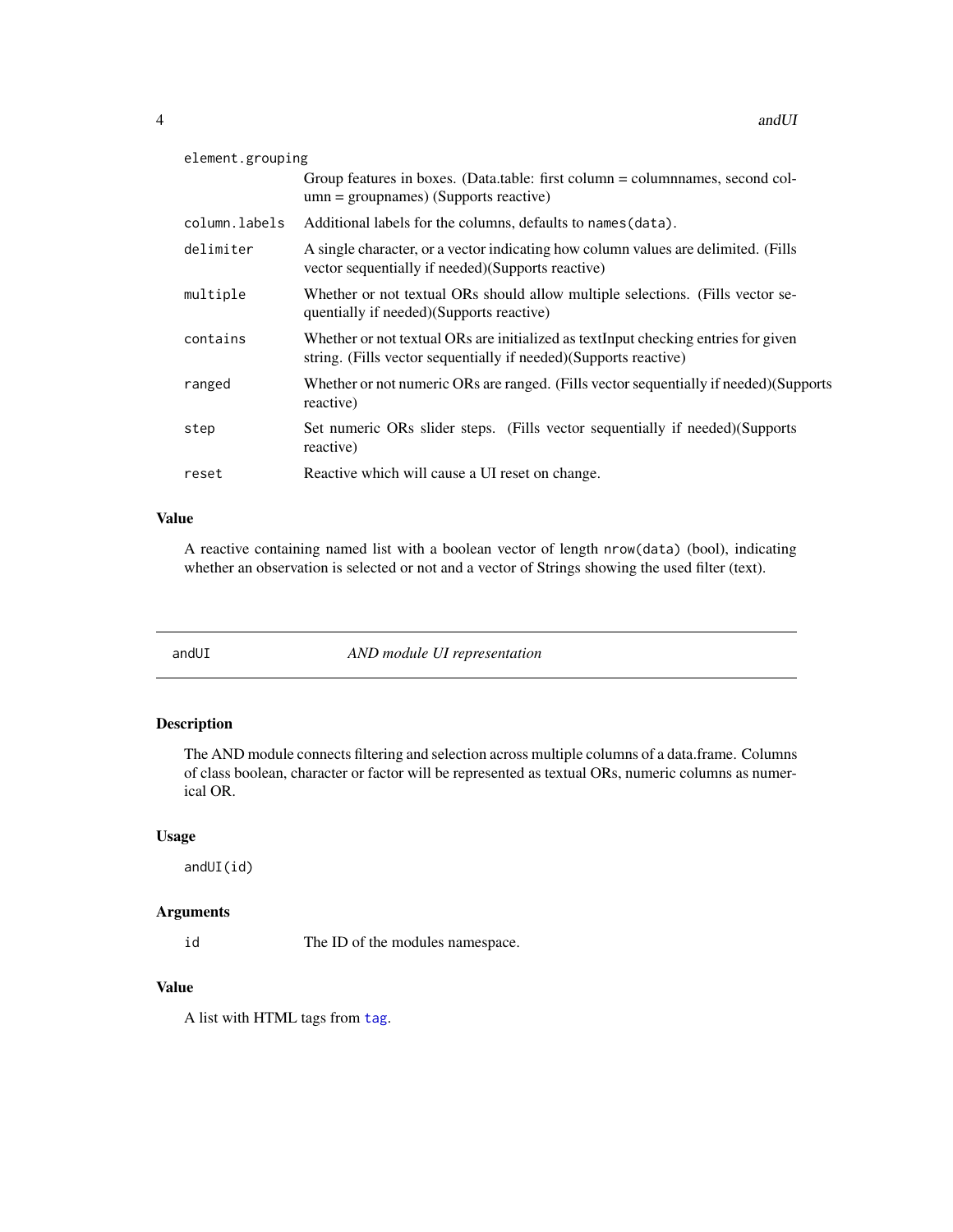<span id="page-4-0"></span>categoricalPalettes *Function to generate categorical (qualitative) color palettes*

#### Description

Function to generate categorical (qualitative) color palettes

#### Usage

```
categoricalPalettes(n)
```
#### Arguments

n Number of colors to generate

#### Value

A data.table with (named) color palettes of length n

<span id="page-4-1"></span>Clarion *Clarion R6-class definition*

#### Description

Use this to create a clarion object. This object is used by all top-level wilson modules.

#### **Constructor**

Clarion\$new(header = NULL, metadata, data, validate = TRUE)

#### Constructor Arguments

| Variable | – Return                                                                |
|----------|-------------------------------------------------------------------------|
|          | header A named list. Defaults to NULL.                                  |
|          | metadata Clarion metadata in form of a data.table.                      |
|          | data Data.table according to metadata.                                  |
|          | validate Logical value to validate on initialization. Defaults to TRUE. |

#### Public fields

header List of global information regarding the whole experiment. metadata Data.table with additional information for each column.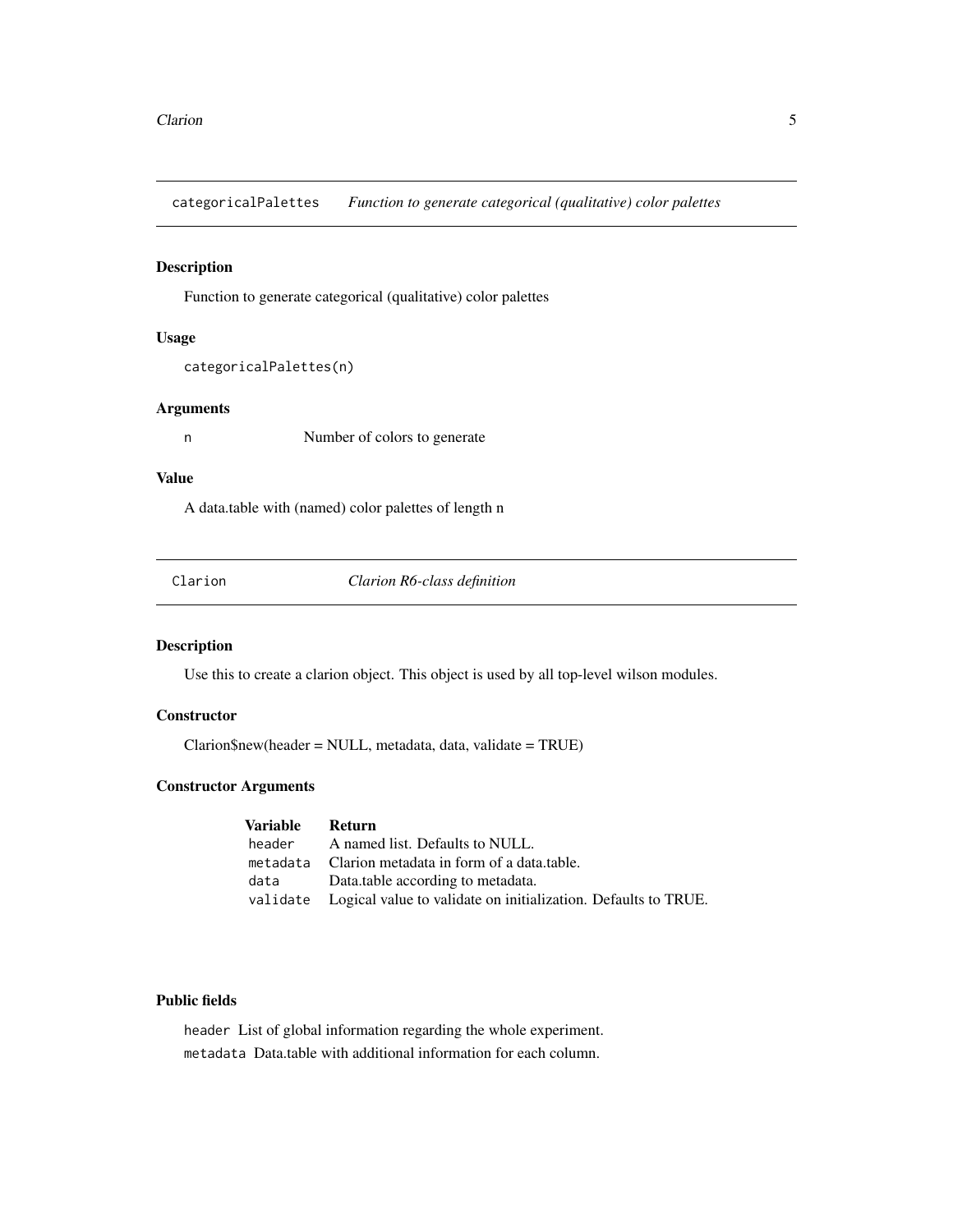#### **6** Clarion Clarion Control of the Clarion Clarion Clarion Clarion Clarion Clarion Clarion Clarion Clarion Clarion Clarion Clarion Clarion Clarion Clarion Clarion Clarion Clarion Clarion Clarion Clarion Clarion Clarion Cla

data Data.table containing experiment result data.

#### **Methods**

#### Public methods:

- [Clarion\\$get\\_id\(\)](#page-5-0)
- [Clarion\\$get\\_name\(\)](#page-5-1)
- [Clarion\\$get\\_delimiter\(\)](#page-5-2)
- [Clarion\\$is\\_delimited\(\)](#page-5-3)
- [Clarion\\$get\\_factors\(\)](#page-5-4)
- [Clarion\\$get\\_level\(\)](#page-6-0)
- [Clarion\\$get\\_label\(\)](#page-6-1)
- [Clarion\\$validate\(\)](#page-6-2)
- [Clarion\\$new\(\)](#page-6-3)
- [Clarion\\$write\(\)](#page-6-4)
- [Clarion\\$clone\(\)](#page-7-1)

<span id="page-5-0"></span>Method get\_id(): Returns name of unique identifier column. Assumes first feature to be unique if not specified.

*Usage:* Clarion\$get\_id()

*Returns:* Name of the id column.

<span id="page-5-1"></span>Method get\_name(): Returns name of name column. If not specified return unique Id.

*Usage:* Clarion\$get\_name()

*Returns:* Name of the name column.

<span id="page-5-2"></span>Method get\_delimiter(): Return delimiter used within multi-value fields (no delimiter  $=$ NULL).

*Usage:* Clarion\$get\_delimiter()

<span id="page-5-3"></span>Method is\_delimited(): Logical whether the given column name is delimited.

*Usage:* Clarion\$is\_delimited(x)

*Arguments:*

x Name of the column.

*Returns:* boolean

<span id="page-5-4"></span>Method get\_factors(): Get factors to all columns.

*Usage:*

Clarion\$get\_factors()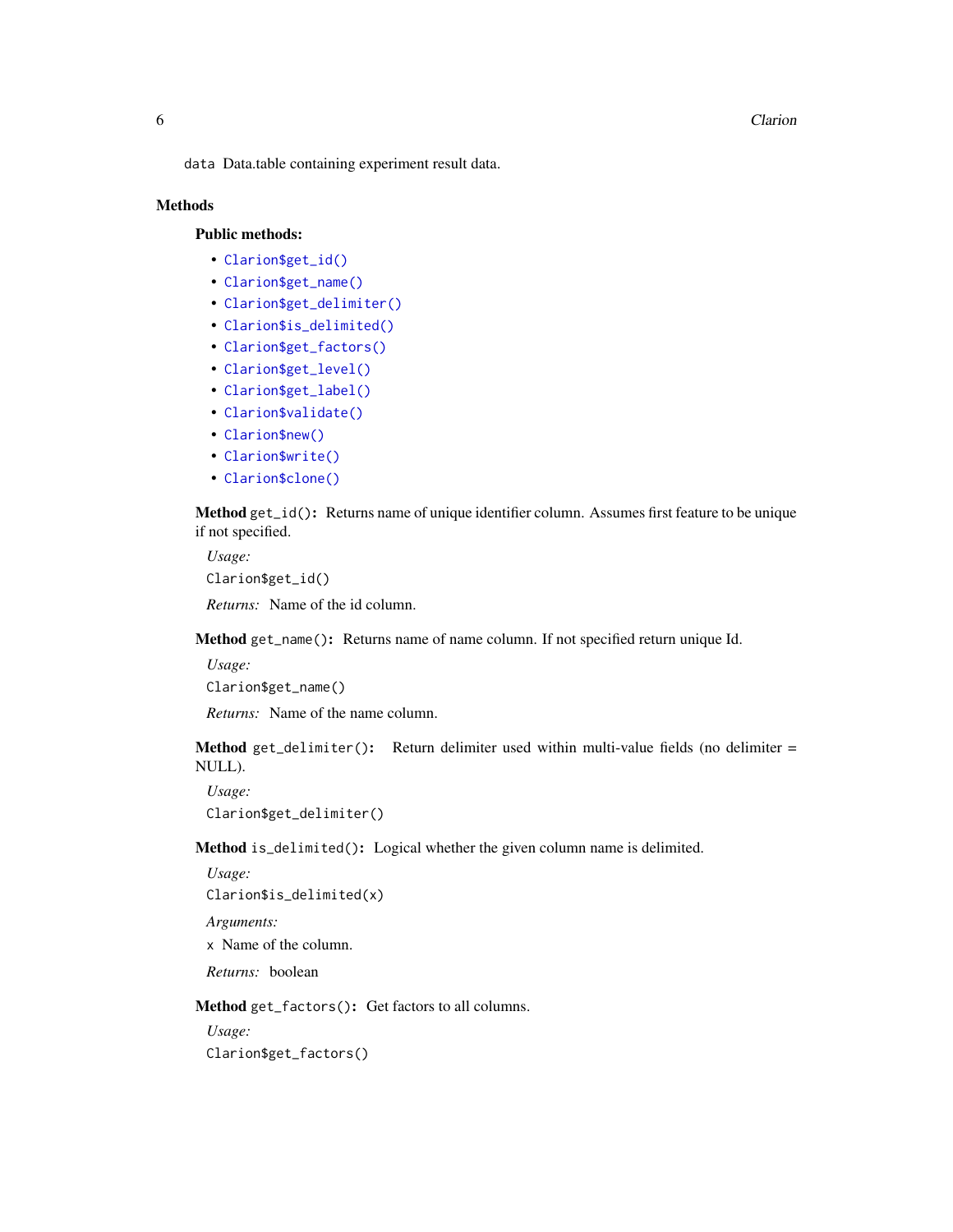#### Clarion 7 and 2008 and 2008 and 2008 and 2008 and 2008 and 2008 and 2008 and 2008 and 2008 and 2008 and 2008 and 2008 and 2008 and 2008 and 2008 and 2008 and 2008 and 2008 and 2008 and 2008 and 2008 and 2008 and 2008 and 2

*Details:* Named factors (e.g. factor1="name") will be cropped to their name.

*Returns:* Returns a data.table columns: key and factor(s) if any.

<span id="page-6-0"></span>Method get\_level(): Get level(s) to given column name(s).

*Usage:*

Clarion\$get\_level(column)

*Arguments:*

column One or more column name(s).

*Returns:* Provide a vector of levels to the given columnnames in column. Returns NA for missing columns and character $(0)$  if column = NULL.

<span id="page-6-1"></span>**Method**  $get\_label()$ : Get label(s) to given column name(s).

*Usage:*

Clarion\$get\_label(column = NULL, sub\_label = TRUE, sep = " ")

*Arguments:*

column One or more column name(s).

sub\_label Whether the sub\_label should be included.

sep Separator between label and sub\_label.

*Details:* If a column does not have a label the key is returned.

*Returns:* Provides a vector of labels (+ sub\_label) to the given columnnames in column. Returns NA for missing columns and all labels if column = NULL.

<span id="page-6-2"></span>Method validate(): Check the object for inconsistencies.

*Usage:* Clarion\$validate(solve = TRUE) *Arguments:*

solve For solve = TRUE try to resolve some warnings.

<span id="page-6-3"></span>Method new(): Initialize a new clarion object.

*Usage:*

Clarion\$new(header = NULL, metadata, data, validate = TRUE)

*Arguments:*

header A named list. Defaults to NULL.

metadata Clarion metadata in form of a data.table.

data Data.table according to metadata.

validate Logical value to validate on initialization. Defaults to TRUE.

*Returns:* Clarion object.

<span id="page-6-4"></span>Method write(): Save the object as a clarion file.

*Usage:* Clarion\$write(file) *Arguments:*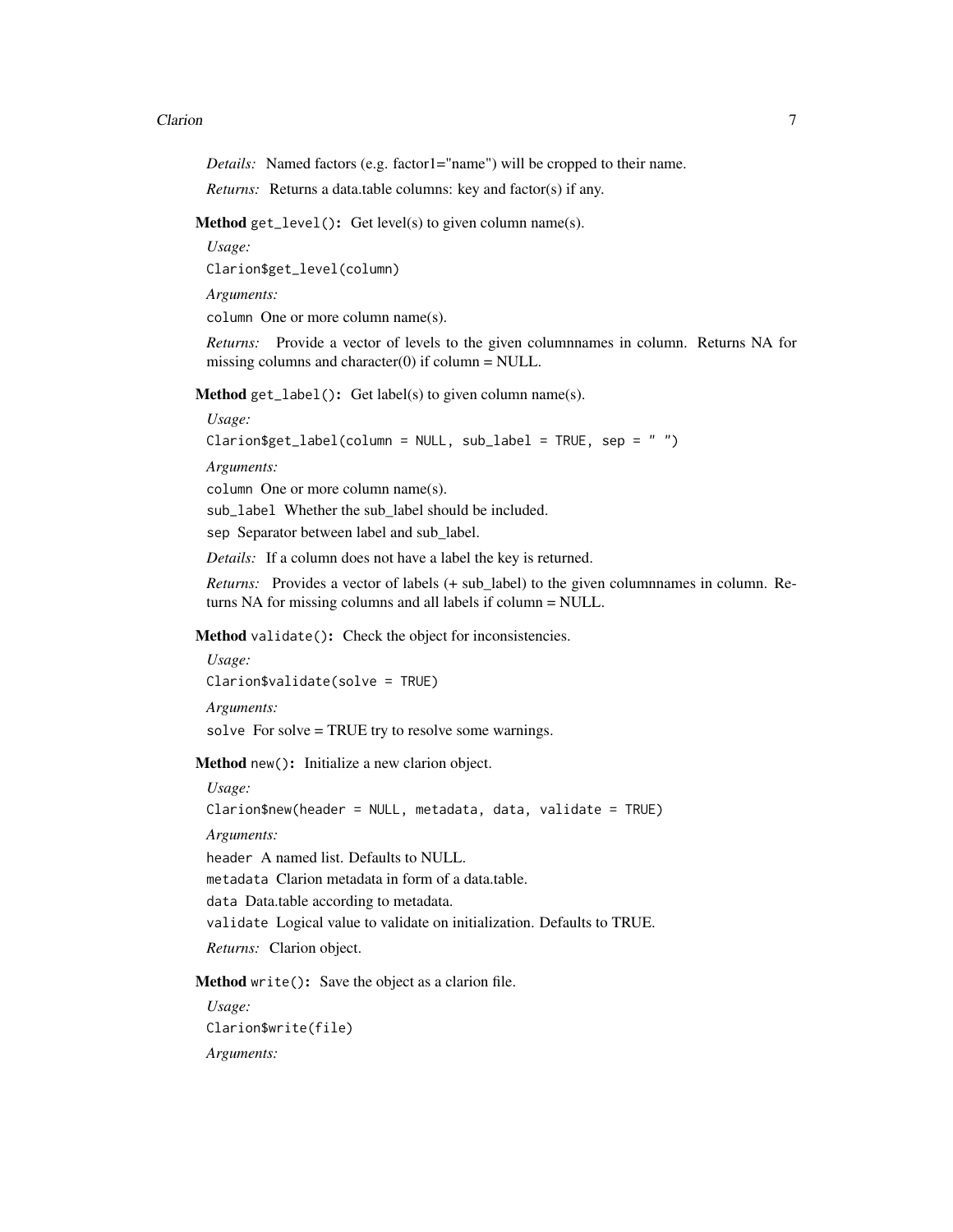<span id="page-7-0"></span>file Filename for the file to be written.

<span id="page-7-1"></span>Method clone(): The objects of this class are cloneable with this method.

*Usage:* Clarion\$clone(deep = FALSE)

*Arguments:*

deep Whether to make a deep clone.

#### Examples

```
## Not run:
# initializing a new object
object <- Clarion$new(header, metadata, data, validate = TRUE)
# create a deep copy
object_copy <- object$clone(deep = TRUE)
## End(Not run)
```
#### colorPicker *colorPicker module server logic*

#### Description

Provides server logic for the colorPicker2 module.

#### Usage

```
colorPicker(
  input,
  output,
  session,
  num.colors = 256,
  distribution = "all",
 winsorize = NULL,
  selected = NULL
)
```

| input      | Shiny's input object                                     |
|------------|----------------------------------------------------------|
| output     | Shiny's output object                                    |
| session    | Shiny's session object                                   |
| num.colors | Define length of colorpalette vector (Default = $256$ ). |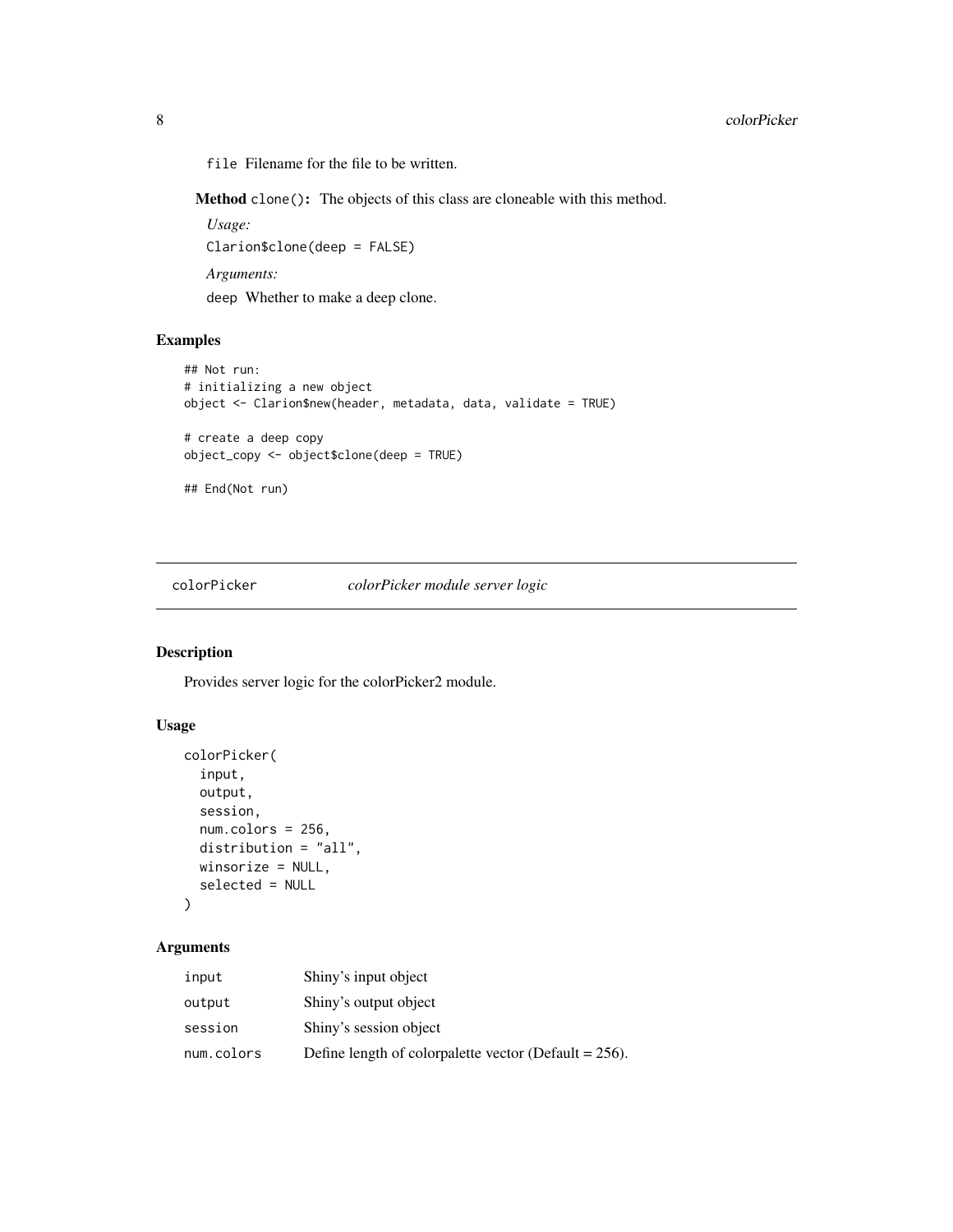#### <span id="page-8-0"></span>colorPickerUI 9

| distribution | Decide which palettes are selectable. One or more of list ("sequential", "diverg-<br>ing", "categorical"). Defaults to "all" (Supports reactive). |
|--------------|---------------------------------------------------------------------------------------------------------------------------------------------------|
| winsorize    | Numeric vector of two. Dynamically change lower and upper limit (supports)<br>reactive). Defaults to NULL.                                        |
| selected     | Set the default selected palette.                                                                                                                 |

#### Details

A custom colorpalette's return will be NULL if there is something wrong with it.

equalize will be returned as FALSE if not selected.

#### Value

Reactive containing list(palette =  $c$ (colors), name = palette\_name, transparency = Integer, reverse = Boolean, winsorize = NULL or a two-component vector containing lower and upper limits).

colorPickerUI *colorPicker module UI representation*

#### Description

The functions creates HTML tag definitions of its representation based on the parameters supplied. Currently, two UI can be created for the user to choose either (a) colors from a given color scheme, or (b) choose one or more single colors.

#### Usage

```
colorPickerUI(
  id,
  label = "Color scheme",
  custom = FALSE,
 multiple = FALSE,
  show.reverse = TRUE,
  show.scaleoptions = TRUE,
  show.transparency = TRUE
```
)

| id       | The ID of the modules namespace.                                                                                                                         |
|----------|----------------------------------------------------------------------------------------------------------------------------------------------------------|
| label    | Either a character vector of length one with the label for the color scheme drop-<br>down, or a character vector containing labels of the single colors. |
| custom   | Boolean if TRUE custom colors can be selected (Default = FALSE).                                                                                         |
| multiple | Boolean value, if set to TRUE custom colorpalettes can be made. Only if custom<br>$=$ TRUE (Default = FALSE).                                            |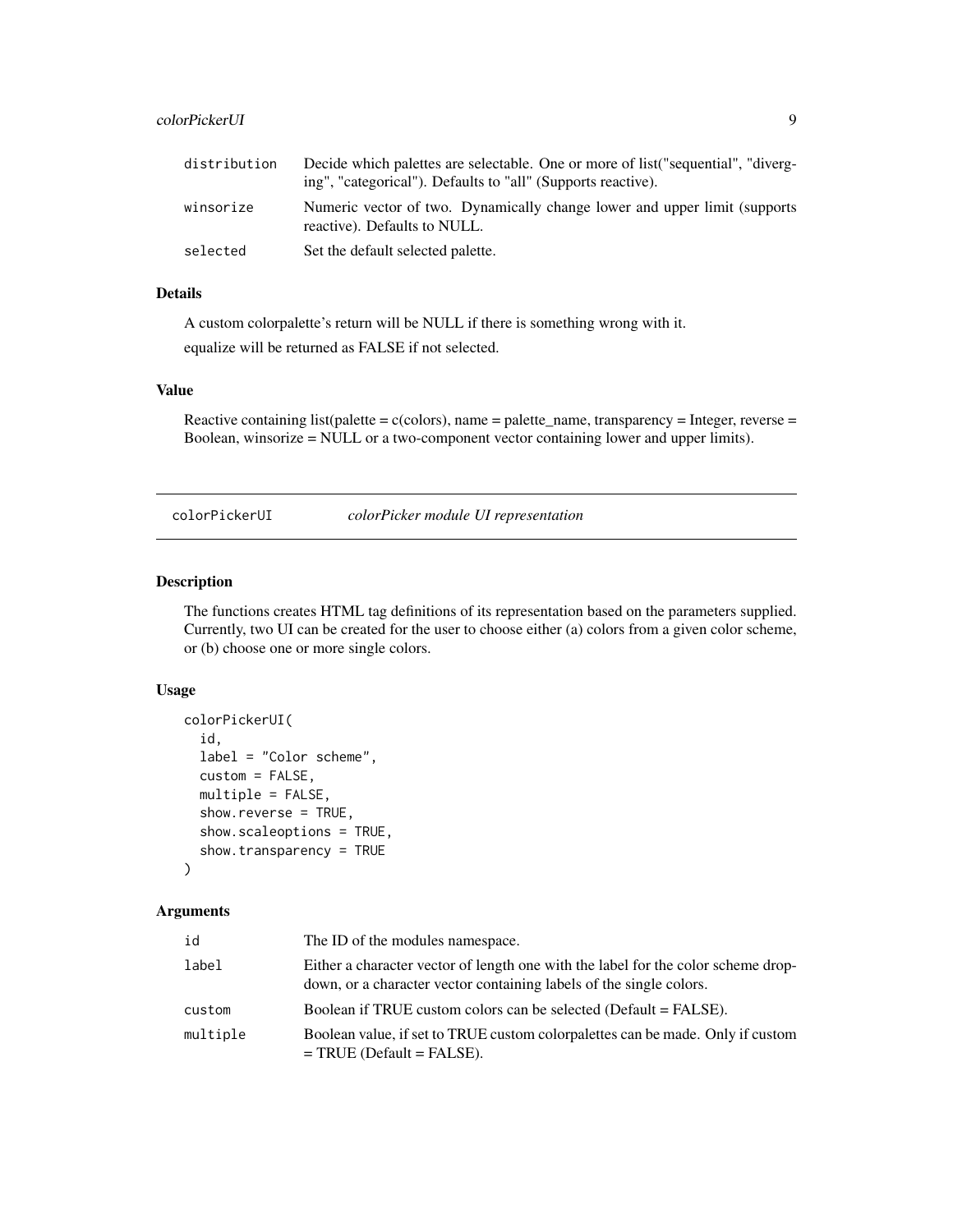<span id="page-9-0"></span>

|                   | show reverse Logical, whether or not to show the reverse switch (Default = TRUE).                                                                                                                                                                                                                           |
|-------------------|-------------------------------------------------------------------------------------------------------------------------------------------------------------------------------------------------------------------------------------------------------------------------------------------------------------|
| show.scaleoptions |                                                                                                                                                                                                                                                                                                             |
|                   | Logical, whether or not to show color scaling option winsorize (Default = TRUE).                                                                                                                                                                                                                            |
| show.transparency |                                                                                                                                                                                                                                                                                                             |
|                   | $\mathbf{r}$ , $\mathbf{r}$ , $\mathbf{r}$ , $\mathbf{r}$ , $\mathbf{r}$ , $\mathbf{r}$ , $\mathbf{r}$ , $\mathbf{r}$ , $\mathbf{r}$ , $\mathbf{r}$ , $\mathbf{r}$ , $\mathbf{r}$ , $\mathbf{r}$ , $\mathbf{r}$ , $\mathbf{r}$ , $\mathbf{r}$ , $\mathbf{r}$ , $\mathbf{r}$ , $\mathbf{r}$ , $\mathbf{r}$ , |

Logical, whether or not to show the transparency slider (Default = TRUE).

#### Value

A list with HTML tags from [tag](#page-0-0).

columnSelector *columnSelector module server logic*

#### Description

columnSelector module server logic

#### Usage

```
columnSelector(
  input,
 output,
  session,
  type.columns,
  type = NULL,
  column.type.label = "Type of Column",
  label.label = "Label",
 multiple = TRUE,
 none = FALSE,
 sep = ", ",
  suffix = NULL)
```

| input             | Shiny's input object                                                                                                                                                                          |
|-------------------|-----------------------------------------------------------------------------------------------------------------------------------------------------------------------------------------------|
| output            | Shiny's output object                                                                                                                                                                         |
| session           | Shiny's session object                                                                                                                                                                        |
| type.columns      | data.table: (Supports reactive) $key = \text{columnnames}$ (id) $level = \text{datalevel}$ type<br>of column label = optional, used instead of id sub_label = optional, added to id/<br>label |
| type              | The type (contrast/group/sample of the type dropdown menu, selected in step 1<br>(upper dropdown). Defaults to unique (type.columns [,2]) (Supports reactive)                                 |
| column.type.label |                                                                                                                                                                                               |
|                   | Changes the label of the first UI element                                                                                                                                                     |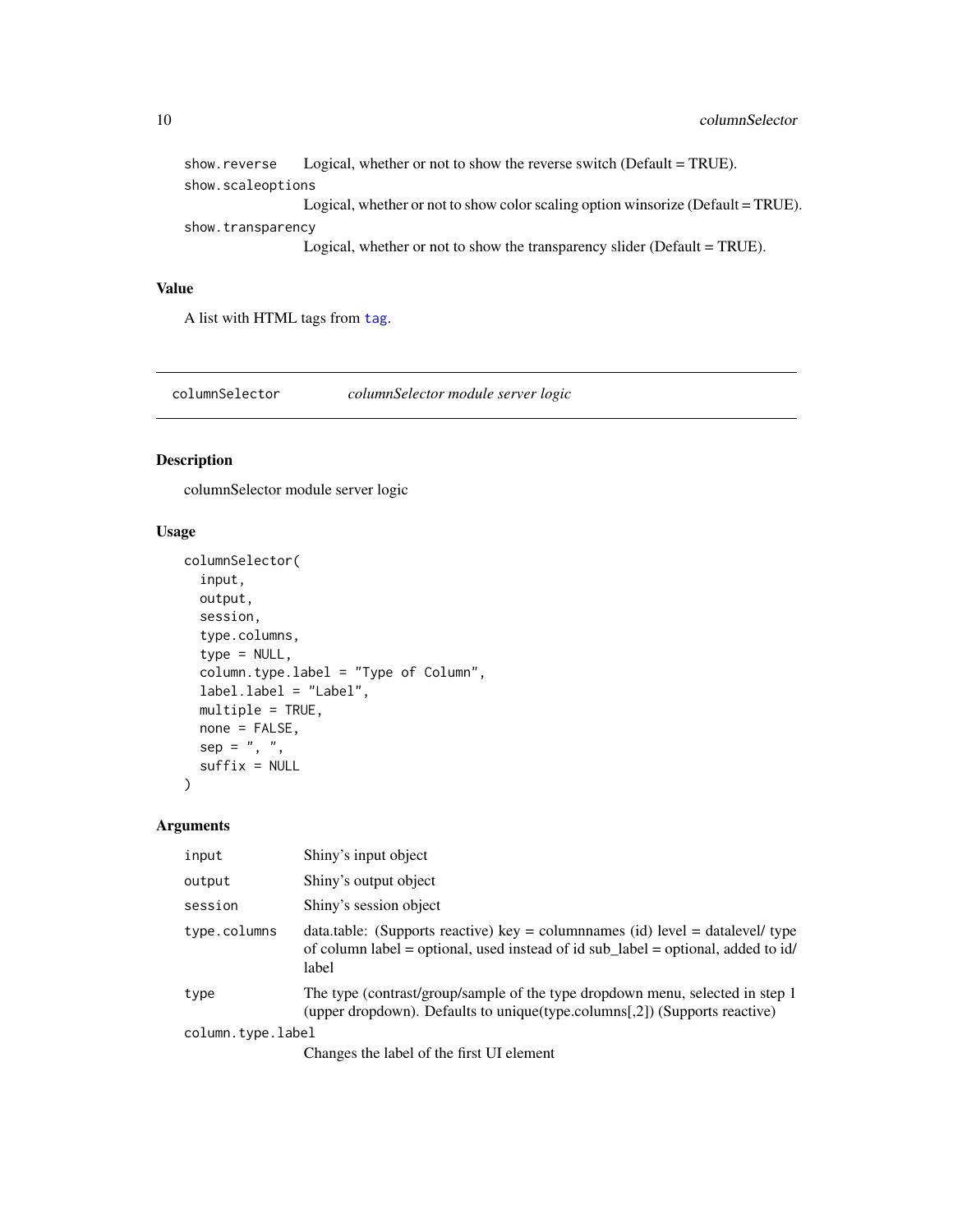#### <span id="page-10-0"></span>columnSelectorUI 11

| label.label | Change label above label text input.                                                              |
|-------------|---------------------------------------------------------------------------------------------------|
| multiple    | Boolean value whether multiple values can be selected in second selector. (De-<br>$fault = TRUE)$ |
| none        | If TRUE adds "None to secondSelector and select is. (Default = FALSE)                             |
| sep         | Used to separate labels on multi value selection.                                                 |
| suffix      | Added to label only on multiple = FALSE (supports reactive). Also uses sep as<br>separator.       |

#### Value

Returns the input. As named list: names("type", "selected\_columns", "label")

columnSelectorUI *columnSelector module UI representation*

#### Description

columnSelector module UI representation

#### Usage

```
columnSelectorUI(id, label = FALSE, title = NULL)
```
#### Arguments

| id    | The ID of the modules namespace.                                                                                                         |
|-------|------------------------------------------------------------------------------------------------------------------------------------------|
| label | Boolean value; if true include a text input field with the desired axis label (this<br>should be preset with the headline of the column) |
| title | String which is displayed as module title. (Default = NULL)                                                                              |

#### Value

A list from [tag](#page-0-0) with the UI elements.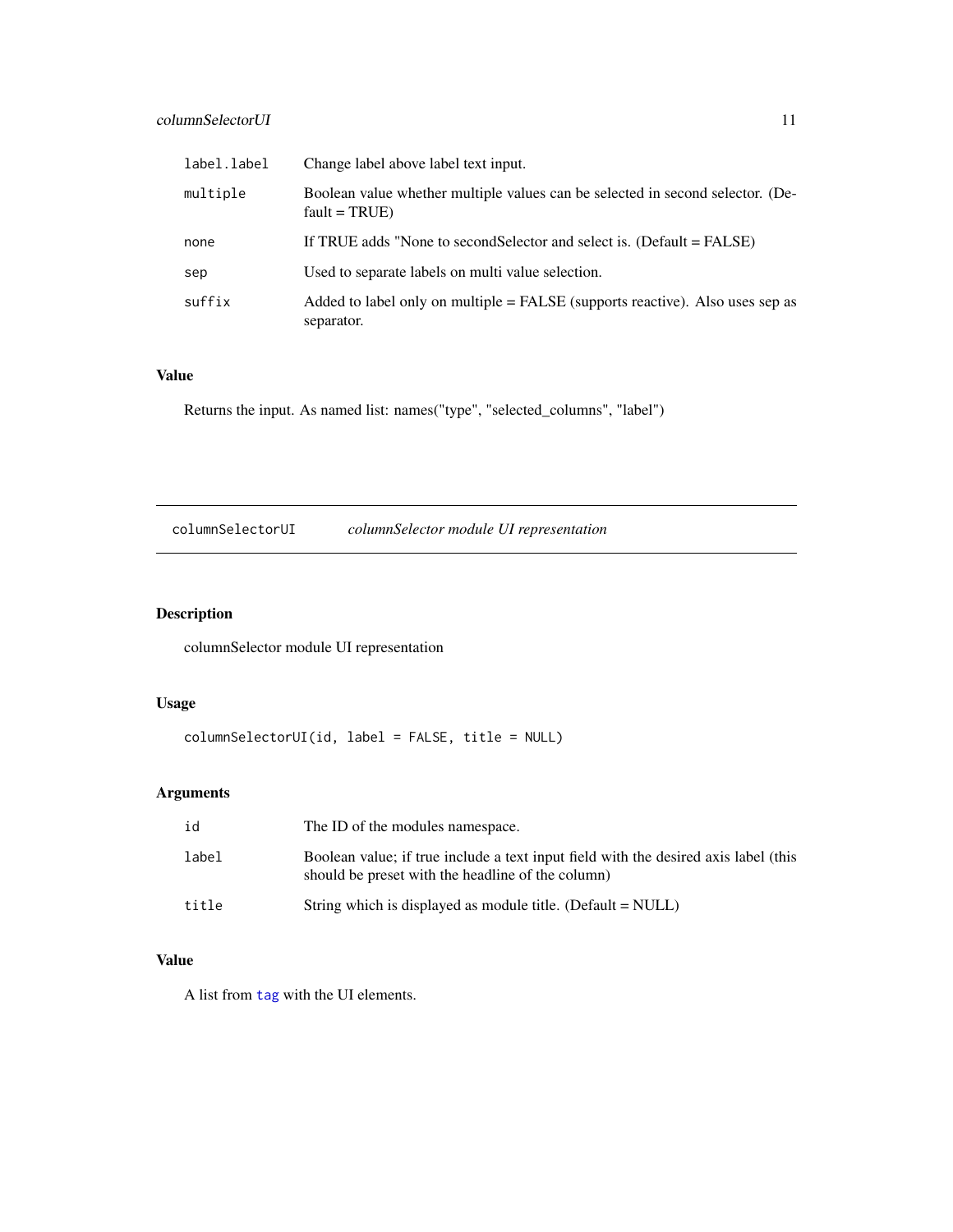<span id="page-11-0"></span>

Method for geneView creation

#### Usage

```
create_geneview(
  data,
 grouping,
 plot.type = "line",
 facet.target = "gene",
  facet.cols = 2,
 colors = NULL,
 ylabel = NULL,
 ylimits = NULL,
 gene.label = NULL,
 plot.method = "static",
 width = "auto",
 height = "auto",ppi = 72,
  scale = 1\mathcal{L}
```

| data         | data.table containing plot data                                                                    |
|--------------|----------------------------------------------------------------------------------------------------|
| grouping     | data.table metadata containing: column1 : key column2 : factor1                                    |
| plot.type    | String specifying which plot type is used c("box", "line", "violin", "bar").                       |
| facet.target | Target to plot on x-Axis c("gene", "condition").                                                   |
| facet.cols   | Number of plots per row.                                                                           |
| colors       | Vector of colors used for color palette                                                            |
| ylabel       | Label of the y-axis (default $=$ NULL).                                                            |
| ylimits      | Vector defining scale of $y$ -axis (default = NULL).                                               |
| gene.label   | Vector of labels used instead of gene names (default = NULL).                                      |
| plot.method  | Choose which method used for plotting. Either "static" or "interactive" (Default<br>$=$ "static"). |
| width        | Set the width of the plot in cm (default $=$ "auto").                                              |
| height       | Set the height of the plot in cm (default $=$ "auto").                                             |
| ppi          | Pixel per inch (default $= 72$ ).                                                                  |
| scale        | Modify plot size while preserving aspect ratio (Default = 1).                                      |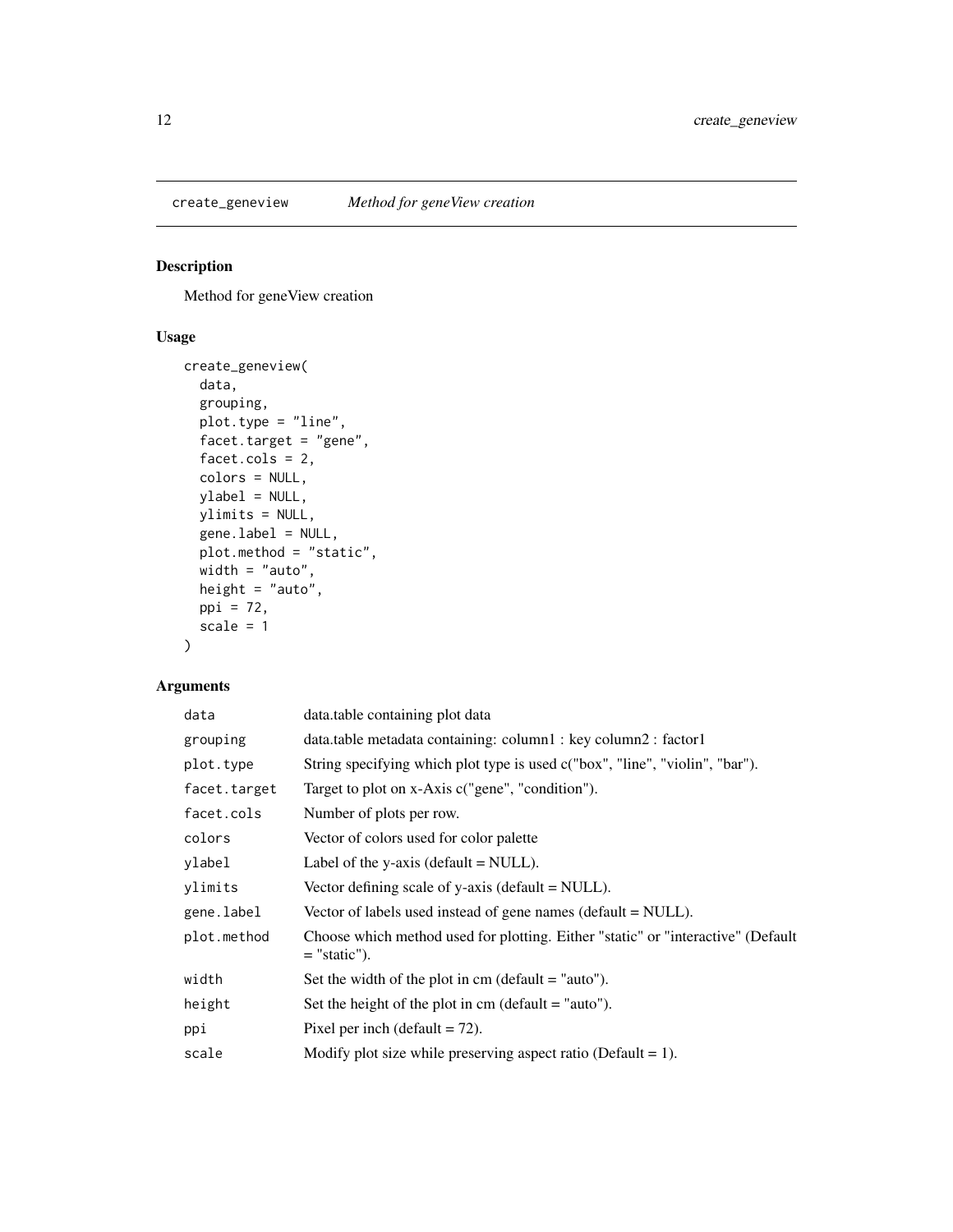#### <span id="page-12-0"></span>create\_heatmap 13

#### Details

Width/ height limit = 500. If exceeded default to 500 and issue exceed\_size = TRUE.

#### Value

Returns depending on plot.method list(plot = ggplot/ plotly object, width = width in cm, height = height in cm, ppi = pixel per inch, exceed\_size = Boolean).

create\_heatmap *Method for heatmap creation*

#### Description

Method for heatmap creation

#### Usage

```
create_heatmap(
 data,
 unitlabel = "auto",
 rowu = TRUE,row.custom.label = NULL,
  column.label = TRUE,
  column.custom.label = NULL,
 clustering = "none",
 clustdist = "auto",
 clustmethod = "auto",
  colors = NULL,
 winsorize.colors = NULL,
 plot.method = "static",
 width = "auto",
 height = "auto",
 ppi = 72,
  scale = 1
)
```

| data                | data.table containing plot data. First column contains row labels. |  |
|---------------------|--------------------------------------------------------------------|--|
| unitlabel           | label of the colorbar                                              |  |
| row.label           | Logical whether or not to show row labels.                         |  |
| row.custom.label    |                                                                    |  |
|                     | Vector of custom row labels.                                       |  |
|                     | column. label Logical whether or not to show column labels.        |  |
| column.custom.label |                                                                    |  |
|                     | Vector of custom column labels.                                    |  |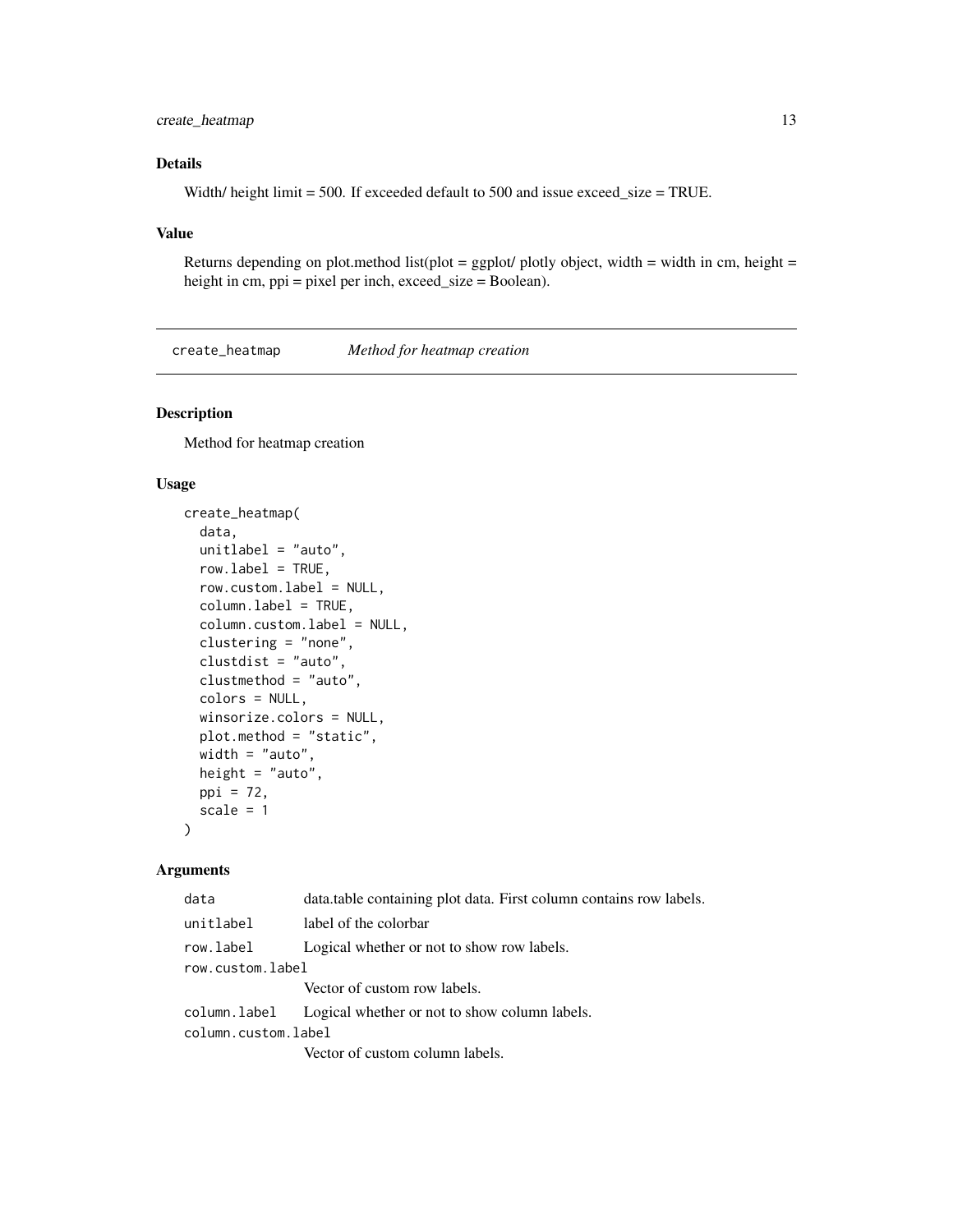<span id="page-13-0"></span>

| clustering       | How to apply clustering on data. c("none", "both", "column", "row")                                               |
|------------------|-------------------------------------------------------------------------------------------------------------------|
| clustdist        | Which cluster distance to use. See heatmapr.                                                                      |
| clustmethod      | Which cluster method to use. See heatmapr.                                                                        |
| colors           | Vector of colors used for color palette.                                                                          |
| winsorize.colors |                                                                                                                   |
|                  | NULL or a vector of length two, giving the values of colorbar ends (default $=$<br>NULL).                         |
| plot.method      | Choose which method is used for plotting. Either "plotly" or "complex Heatmap"<br>$(Default = "complexHeatmap").$ |
| width            | Set width of plot in $cm$ (Default = "auto").                                                                     |
| height           | Set height of plot in cm (Default $=$ "auto").                                                                    |
| ppi              | Pixel per inch (default $= 72$ ).                                                                                 |
| scale            | Modify plot size while preserving aspect ratio (Default = 1).                                                     |

#### Details

Width/ height limit = 500. If exceeded default to 500 and issue exceed\_size = TRUE.

#### Value

Returns list(plot = complexHeatmap/ plotly object, width = width in cm, height = height in cm, ppi = pixel per inch, exceed\_size = Boolean whether width/ height exceeded max) depending on plot.method.

create\_pca *Method for pca creation.*

#### Description

Method for pca creation.

#### Usage

```
create_pca(
  data,
  color.group = NULL,
  color.title = NULL,
 palette = NULL,
  shape.group = NULL,
  shape.title = NULL,
  shapes = c(15:25),
  dimension.a = 1,
  dimension.b = 2,
  dimensions = 6,
  on.columns = TRUE,
```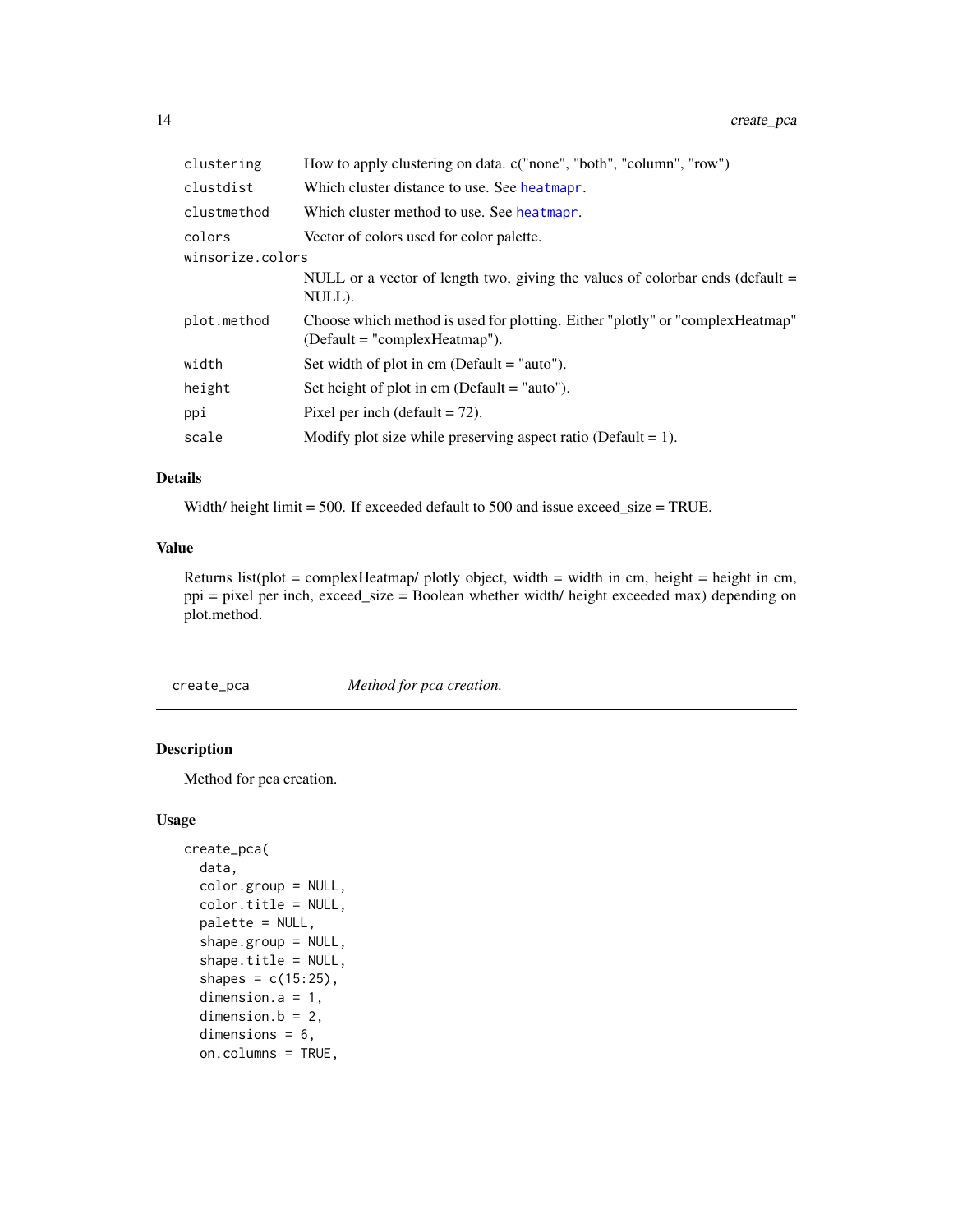#### <span id="page-14-0"></span>create\_pca 15

```
labels = FALSE,
 custom.labels = NULL,
 pointsize = 2,
 labelsize = 3,
 width = 28,
 height = 28,
 ppi = 72,
 scale = 1
)
```
#### Arguments

| data          | data.table from which the plot is created (First column will be handled as row-<br>names if not numeric). |
|---------------|-----------------------------------------------------------------------------------------------------------|
| color.group   | Vector of groups according to samples $(=$ column names).                                                 |
| color.title   | Title of the color legend.                                                                                |
| palette       | Vector of colors used for color palette.                                                                  |
| shape.group   | Vector of groups according to samples $(=$ column names).                                                 |
| shape.title   | Title of the shape legend.                                                                                |
| shapes        | Vector of shapes see points. Will recycle/ cut off shapes if needed. Default =<br>c(15:25)                |
| dimension.a   | Number of dimension displayed on X-Axis.                                                                  |
| dimension.b   | Number of dimension displayed on Y-Axis.                                                                  |
| dimensions    | Number of dimensions to create.                                                                           |
| on.columns    | Boolean perform pca on columns or rows.                                                                   |
| labels        | Boolean show labels.                                                                                      |
| custom.labels | Vector of custom labels. Will replace columnnames.                                                        |
| pointsize     | Size of the data points.                                                                                  |
| labelsize     | Size of texts inside plot (default $= 3$ ).                                                               |
| width         | Set the width of the plot in cm (default $= 28$ ).                                                        |
| height        | Set the height of the plot in cm (default $= 28$ ).                                                       |
| ppi           | Pixel per inch (default $= 72$ ).                                                                         |
| scale         | Modify plot size while preserving aspect ratio (Default = 1).                                             |

#### Details

If width and height are the same axis ratio will be set to one (quadratic plot). Width/ height limit = 500. If exceeded default to 500 and issue exceed\_size = TRUE.

#### Value

A named list(plot = ggplot object, data = pca.data, width = width of plot (cm), height = height of plot (cm), ppi = pixel per inch, exceed\_size = Boolean whether width/ height exceeded max).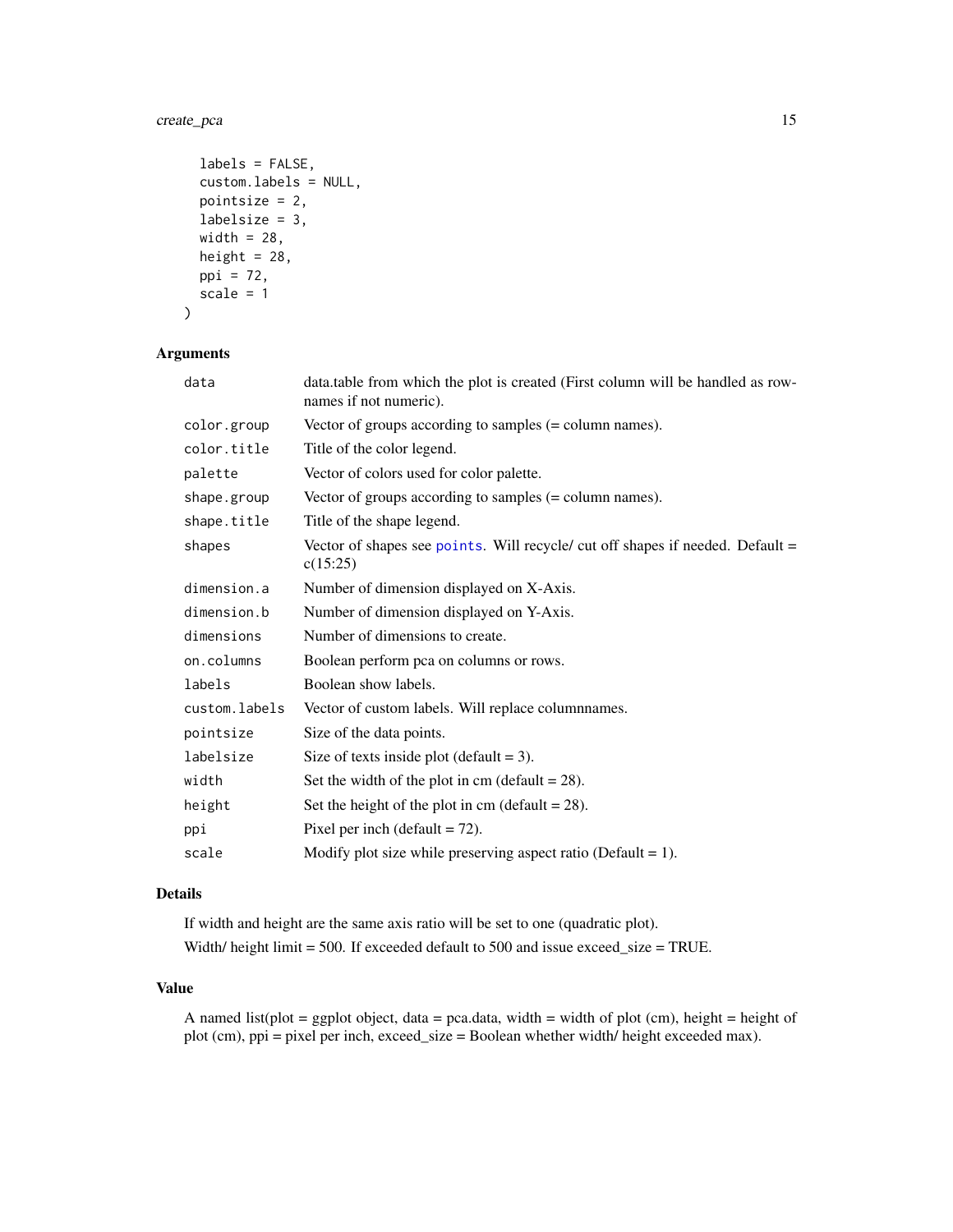<span id="page-15-0"></span>Method for scatter plot creation

#### Usage

```
create_scatterplot(
  data,
  data.labels = NULL,
  data.hovertext = NULL,
  transparency = 1,
 pointsize = 1,
  labelsize = 3,
  color = NULL,
  x<sup>-</sup>label = ",
 y<sup>-</sup>label = ",
  z<sup>-</sup>label = ",
  density = TRUE,line = TRUE,
  categorized = FALSE,
  highlight.data = NULL,
  highlight.labels = NULL,
  highlight.hovertext = NULL,
  highlight.color = "#FF0000",
  xlim = NULL,ylim = NULL,
 colorbar.limits = NULL,
 width = "auto",
  height = "auto",
  ppi = 72,
 plot.method = "static",
  scale = 1
)
```

| data         | data.table containing plot data column 1: id column 2, $3($ , 4): x, y(, z)                       |
|--------------|---------------------------------------------------------------------------------------------------|
| data.labels  | Vector of labels used for data. Length has to be equal to nrow (data).                            |
|              | data, hovertext Character vector with additional hovertext. Length has to be equal to prow(data). |
| transparency | Set point transparency. See geom_point.                                                           |
| pointsize    | Set point size. See geom_point.                                                                   |
| labelsize    | Set label size. See geom_text.                                                                    |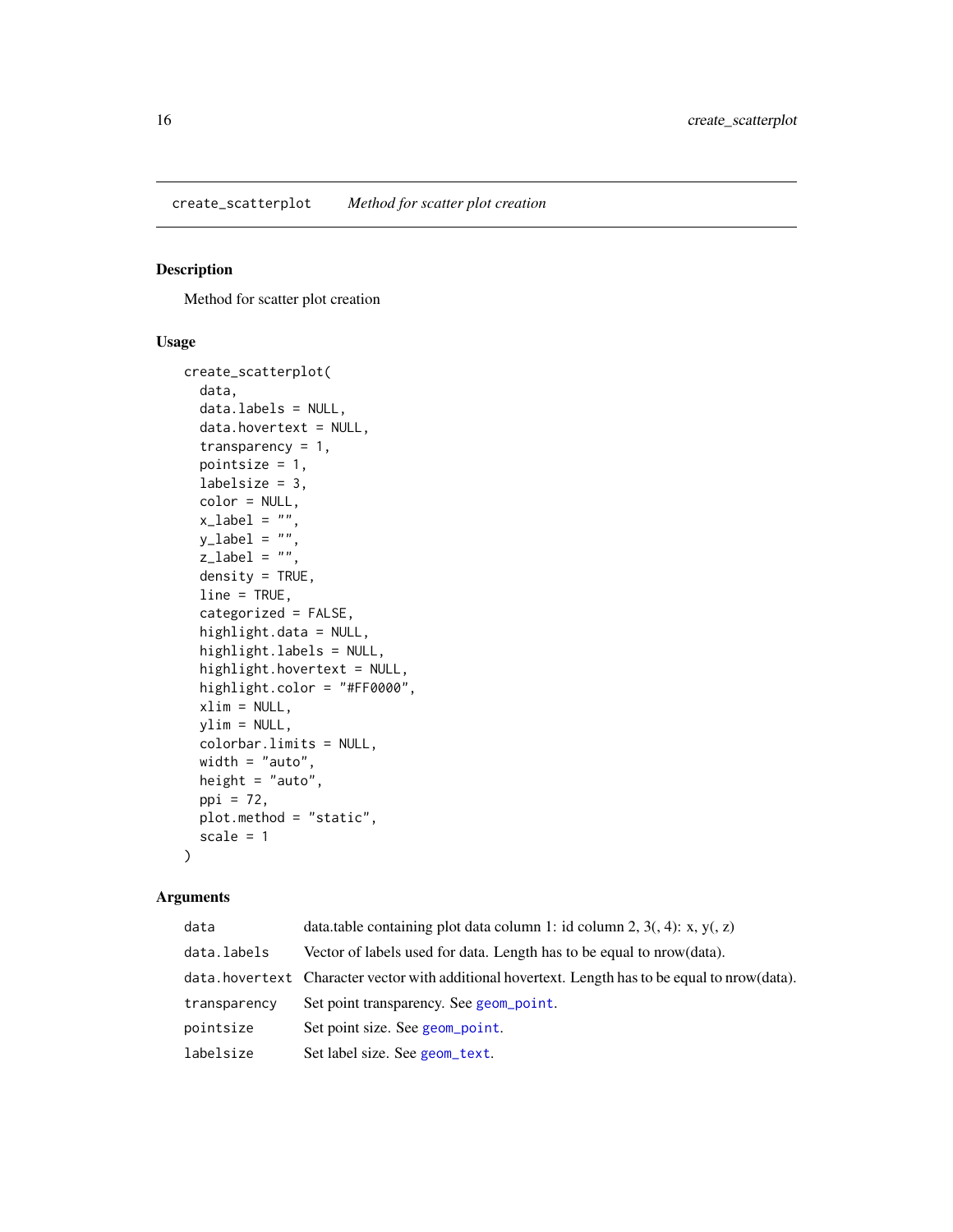<span id="page-16-0"></span>

| color               | Vector of colors used for color palette.                                                     |  |
|---------------------|----------------------------------------------------------------------------------------------|--|
| x_label             | Label x-Axis                                                                                 |  |
| y_label             | Label Y-Axis                                                                                 |  |
| z_label             | Label Z-Axis                                                                                 |  |
| density             | Boolean value, perform 2d density estimate.                                                  |  |
| line                | Boolean value, add reference line.                                                           |  |
| categorized         | Z-Axis (if exists) as categories.                                                            |  |
|                     | highlight.data data.table containing data to highlight. Same structure as data.              |  |
| highlight.labels    |                                                                                              |  |
|                     | Vector of labels used for highlighted data. Length has to be equal to nrow (highlight.data). |  |
| highlight.hovertext |                                                                                              |  |
|                     | Character vector with additional hovertext. Length has to be equal to nrow(highlight.data).  |  |
| highlight.color     |                                                                                              |  |
|                     | String with hexadecimal color-code.                                                          |  |
| xlim                | Numeric vector of two setting min and max limit of x-axis. See lims.                         |  |
| ylim                | Numeric vector of two setting min and max limit of y-axis. See lims.                         |  |
| colorbar.limits     |                                                                                              |  |
|                     | Vector with min, max values for colorbar (Default $=$ NULL).                                 |  |
| width               | Set plot width in $cm$ (Default = "auto").                                                   |  |
| height              | Set plot height in cm (Default $=$ "auto").                                                  |  |
| ppi                 | Pixel per inch (default $= 72$ ).                                                            |  |
| plot.method         | Whether the plot should be 'interactive' or 'static' (Default = 'static').                   |  |
| scale               | Modify plot size while preserving aspect ratio (Default = 1).                                |  |

#### Details

Width/ height limit = 500. If exceeded default to 500 and issue exceed\_size = TRUE.

#### Value

Returns list(plot = ggplotly/ ggplot, width, height, ppi, exceed\_size).

| divergingPalettes | Function to generate diverging (two-sided) color palettes (e.g. for |  |
|-------------------|---------------------------------------------------------------------|--|
|                   | log2fc, zscore)                                                     |  |

#### Description

Function to generate diverging (two-sided) color palettes (e.g. for log2fc, zscore)

#### Usage

divergingPalettes(n)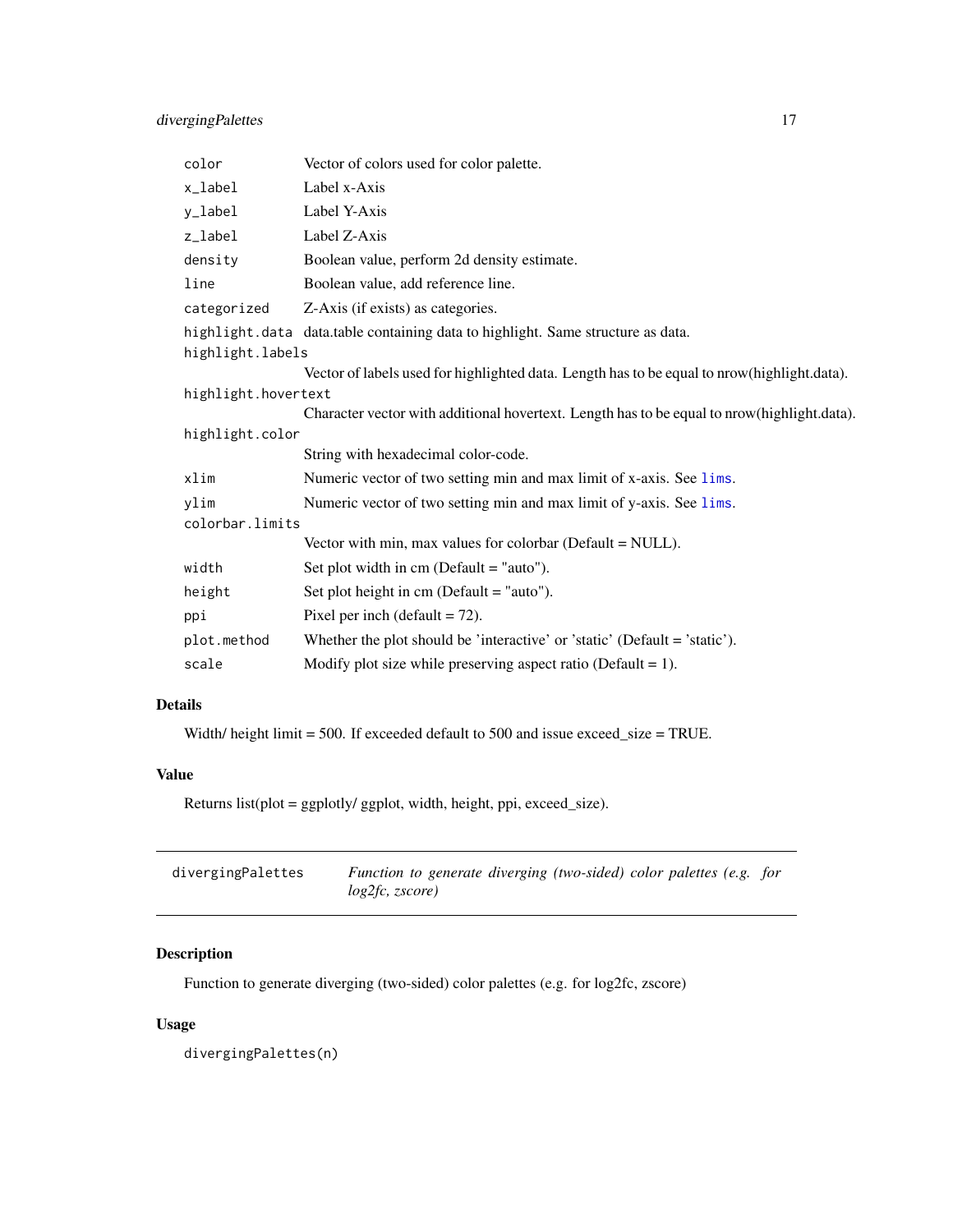#### <span id="page-17-0"></span>Arguments

n Number of colors to generate

#### Value

A data.table with (named) color palettes of length n

| download | Function used for downloading. Creates a zip container contain- |
|----------|-----------------------------------------------------------------|
|          | ing plot in png, pdf and user input in json format. Use inside  |
|          | downloadHandler content function.                               |

#### Description

Function used for downloading. Creates a zip container containing plot in png, pdf and user input in json format. Use inside [downloadHandler](#page-0-0) content function.

#### Usage

```
download(
 file,
  filename,
 plot,
 width,
 height,
 ppi = 72,
  save_plot = TRUE,
 ui = NULL)
```
#### Arguments

| file      | See download Handler content parameter.                                           |
|-----------|-----------------------------------------------------------------------------------|
| filename  | See downloadHandler.                                                              |
| plot      | Plot to download.                                                                 |
| width     | in centimeter.                                                                    |
| height    | in centimeter.                                                                    |
| ppi       | pixel per inch. Defaults to 72.                                                   |
| save_plot | Logical if plot object should be saved as .RData.                                 |
| ui        | List of user inputs. Will be converted to JavaScript Object Notation. See to JSON |

#### Value

Path to zip archive invisibly. See [zipr](#page-0-0).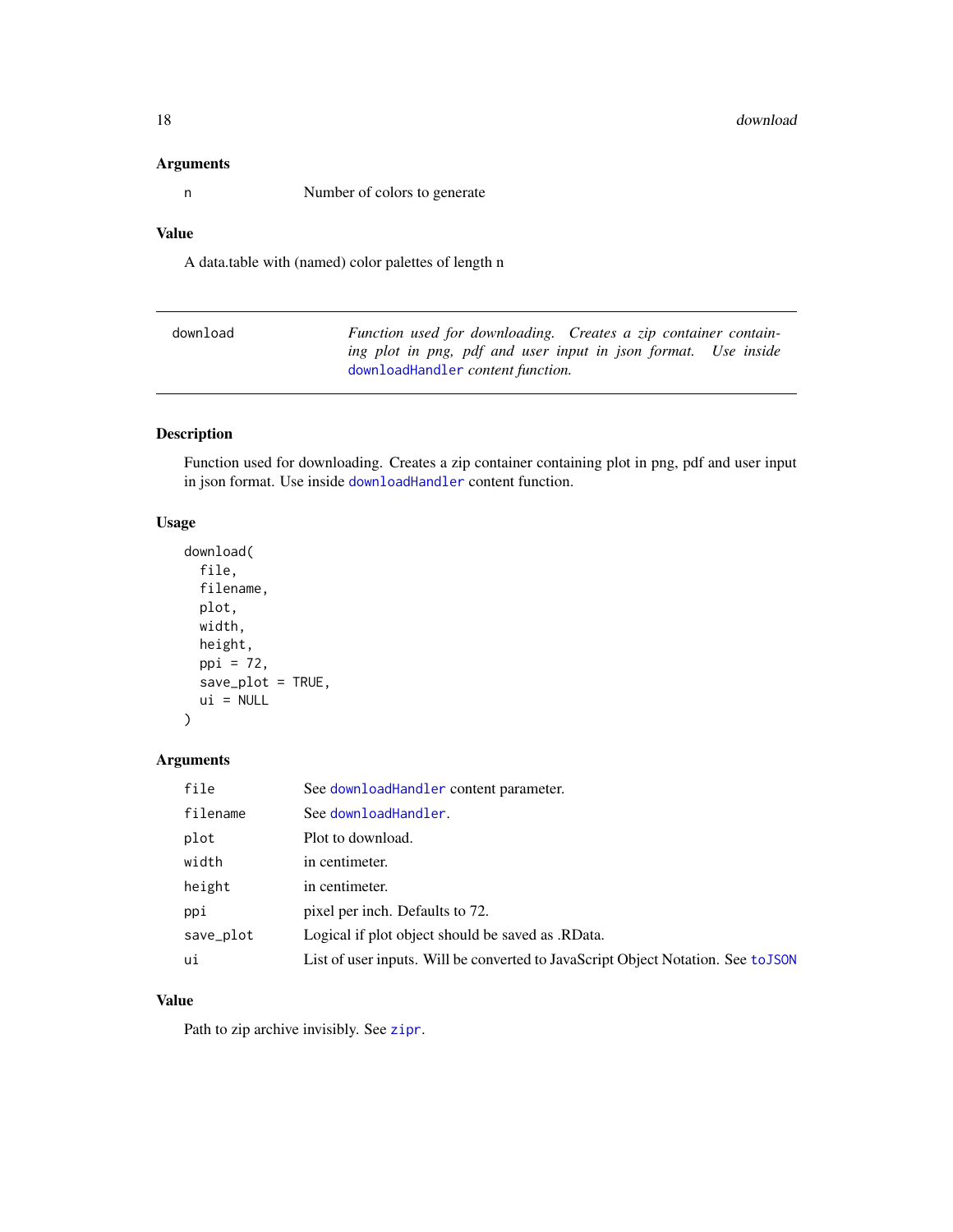<span id="page-18-0"></span>

Method to get equalized min/max values from vector

#### Usage

```
equalize(values)
```
#### Arguments

values Numeric vector or table

#### Value

Vector with c(min, max).

featureSelector *featureSelector module server logic*

#### Description

featureSelector module server logic

#### Usage

```
featureSelector(
  input,
  output,
  session,
  clarion,
  multiple = TRUE,
  contains = FALSE,
  ranged = TRUE,
  step = 100,
  truncate = 30,
  selection.default = "all"
\mathcal{E}
```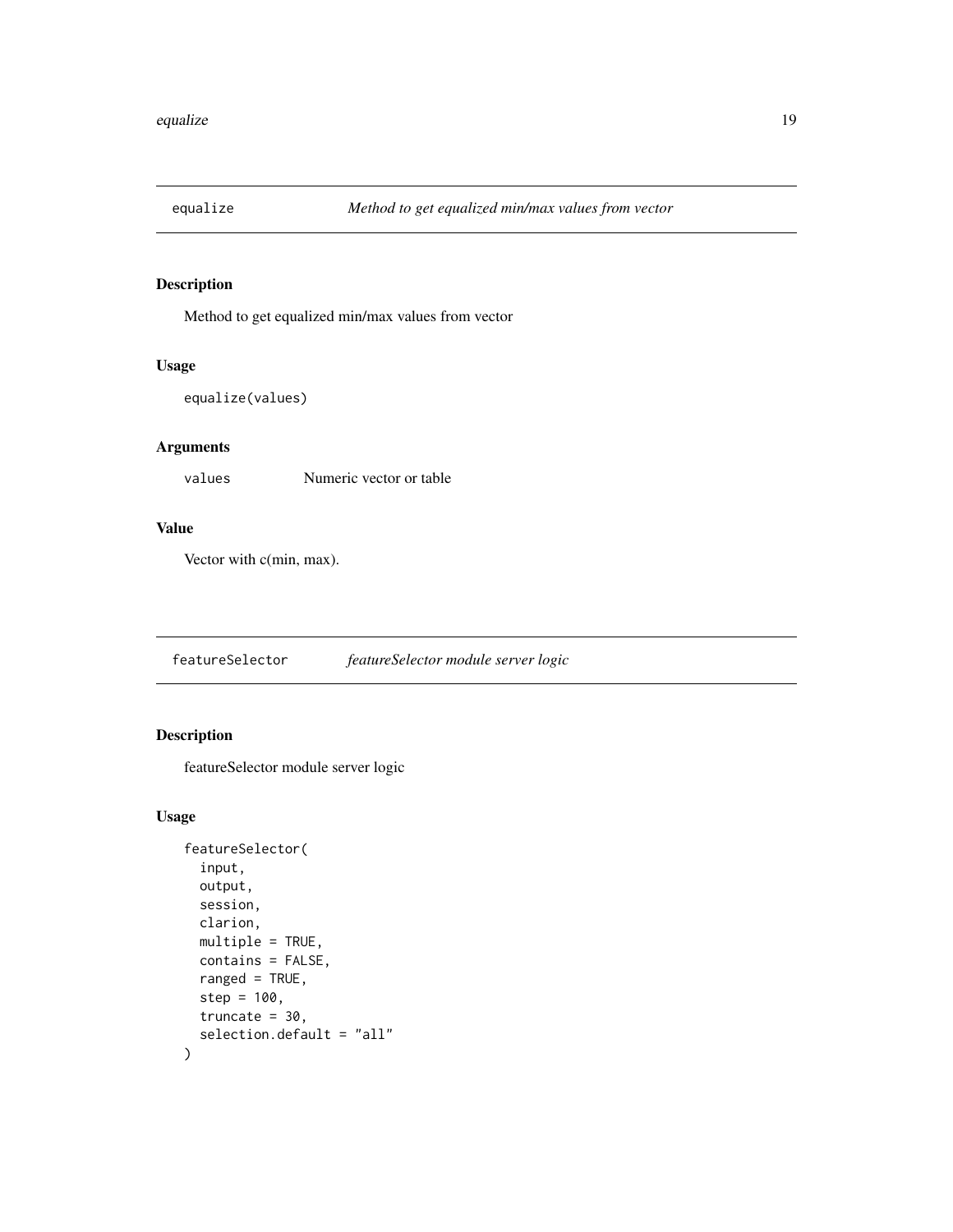#### Arguments

| input             | Shiny's input object.                                                                                                                                   |
|-------------------|---------------------------------------------------------------------------------------------------------------------------------------------------------|
| output            | Shiny's output object.                                                                                                                                  |
| session           | Shiny's session object.                                                                                                                                 |
| clarion           | A clarion object. See Clarion. (Supports reactive)                                                                                                      |
| multiple          | Whether or not textual ORs should allow multiple selections. (Fills vector se-<br>quentially if needed)(Supports reactive)                              |
| contains          | Whether or not textual ORs are initialized as textInput checking entries for given<br>string. (Fills vector sequentially if needed) (Supports reactive) |
| ranged            | Whether or not numeric ORs are ranged. (Fills vector sequentially if needed) (Supports<br>reactive)                                                     |
| step              | Set numeric ORs number of slider steps. (Fills vector sequentially if needed) (Supports<br>reactive)                                                    |
| truncate          | Truncate data table entries at x characters (Default = $30$ ).                                                                                          |
| selection.default |                                                                                                                                                         |
|                   | Decide whether everything or nothing is selected on default (no filters applied).<br>Either "all" or "none" (Default $=$ "all").                        |

#### Details

Keep in mind that the order of features (columns in clarion\$data) is the order in which multiple, contains, ranged and step are evaluated.

#### Value

Reactive containing names list: Selected data as reactive containing clarion object (object). Used filter to select data (filter).

featureSelectorGuide *featureSelector module guide*

#### Description

featureSelector module guide

#### Usage

```
featureSelectorGuide(session)
```
#### Arguments

session The shiny session

#### Value

A shiny reactive that contains the texts for the guide steps.

<span id="page-19-0"></span>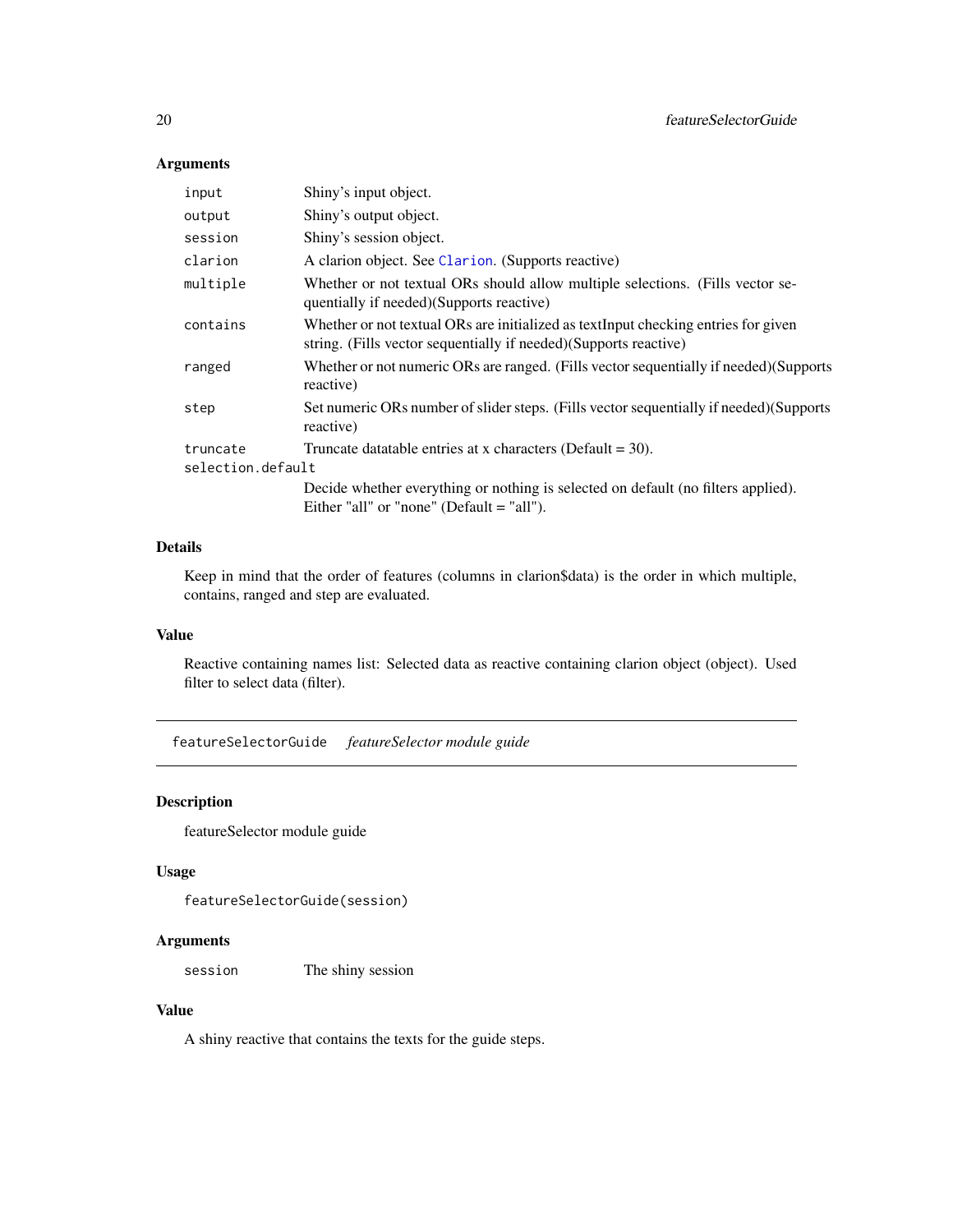<span id="page-20-0"></span>featureSelectorUI *featureSelector module UI representation*

#### Description

featureSelector module UI representation

#### Usage

featureSelectorUI(id)

#### Arguments

id The ID of the modules namespace

#### Value

A list with HTML tags from [tag](#page-0-0)

forceArgs *Force evaluation of the parent function's arguments.*

#### Description

Force evaluation of the parent function's arguments.

#### Usage

```
forceArgs(args)
```
#### Arguments

args List of Argument names to force evaluation. Defaults to all named arguments see [match.call](#page-0-0).

#### Details

Similar to [forceAndCall](#page-0-0) but used from within the respective function.

This method is not using [force](#page-0-0) as it is restricted to it's calling environment. Instead [get](#page-0-0) is used.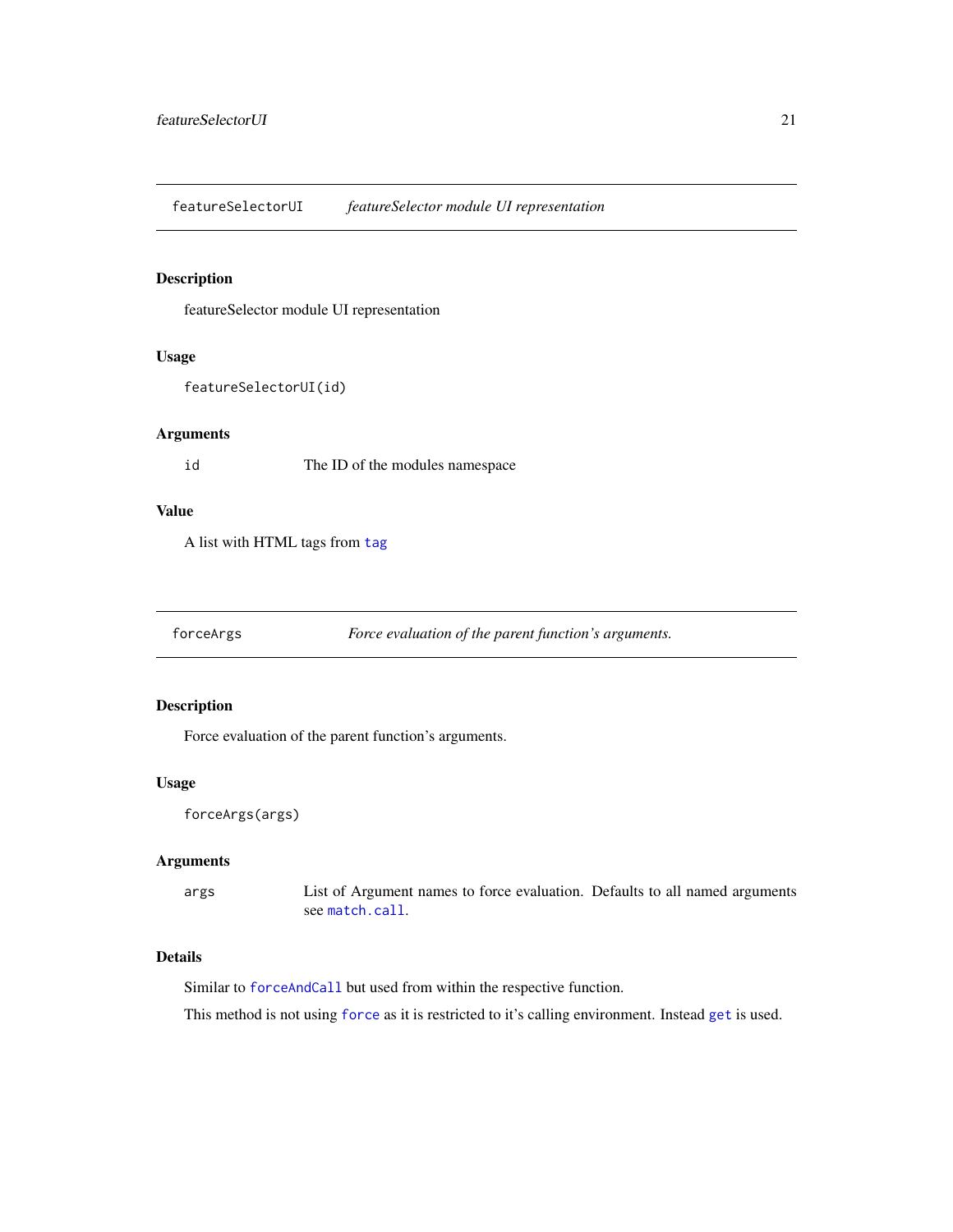<span id="page-21-0"></span>

Provides server logic for the geneView module.

#### Usage

```
geneView(
  input,
  output,
  session,
  clarion,
  plot.method = "static",
  label-sep = " , " ,width = "auto",
  height = "auto",
  ppi = 72,
  scale = 1
\mathcal{L}
```
#### Arguments

| input       | Shiny's input object.                                                                                   |
|-------------|---------------------------------------------------------------------------------------------------------|
| output      | Shiny's output object.                                                                                  |
| session     | Shiny's session object.                                                                                 |
| clarion     | A clarion object. See Clarion. (Supports reactive)                                                      |
| plot.method | Choose which method is used for plotting. Either "static" or "interactive" (De-<br>$fault = "static").$ |
| label.sep   | Separator used for label merging (Default $=$ ", ").                                                    |
| width       | Width of the plot in cm. Defaults to minimal size for readable labels and sup-<br>ports reactive.       |
| height      | Height of the plot in cm. Defaults to minimal size for readable labels and sup-<br>ports reactive.      |
| ppi         | Pixel per inch. Defaults to 72 and supports reactive.                                                   |
| scale       | Scale plot size. Defaults to 1, supports reactive.                                                      |

#### Details

Width/ height/ ppi less or equal to default will use default value. Ppi less or equal to zero will use default.

#### Value

Reactive containing data.table used for plotting.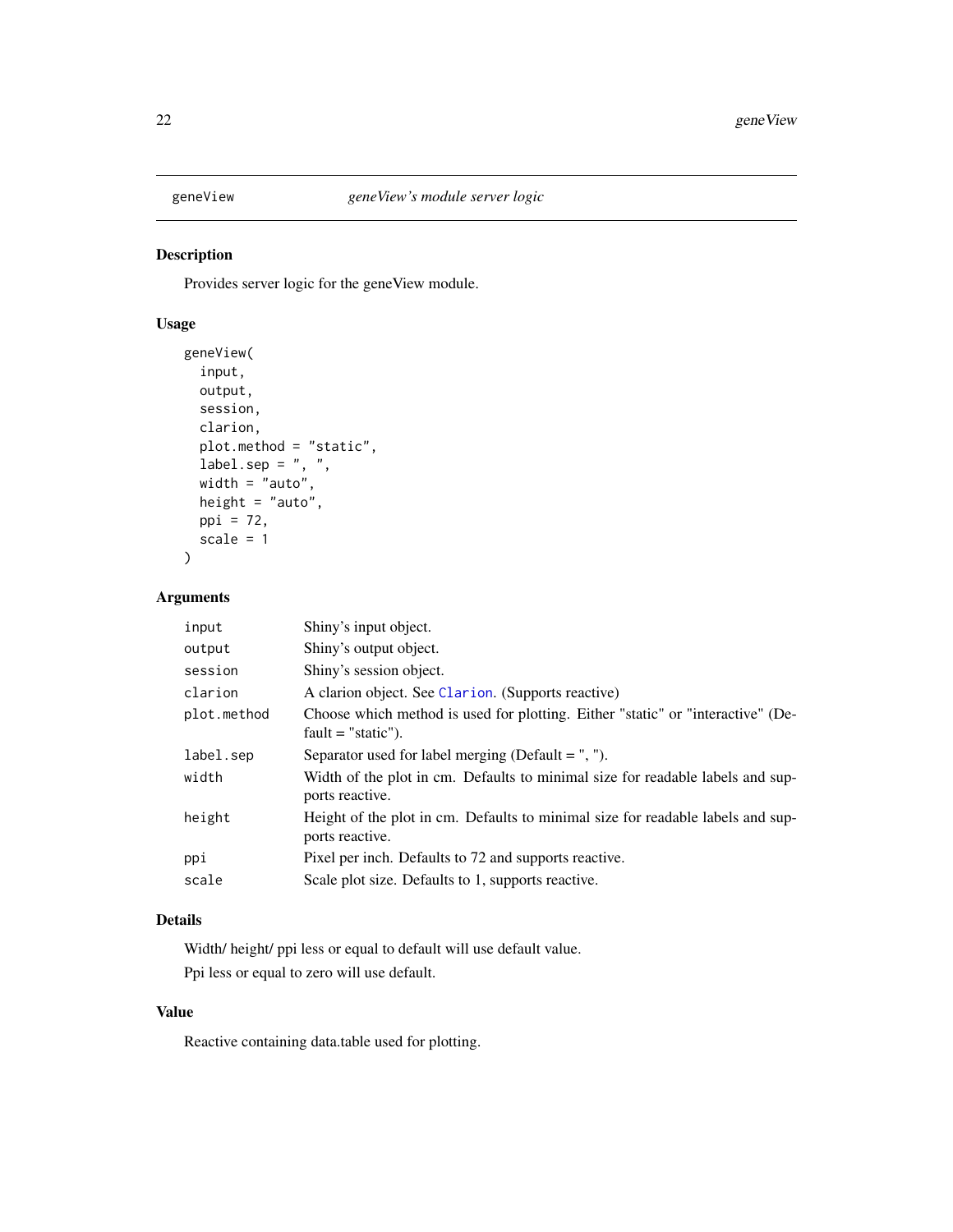<span id="page-22-0"></span>geneViewGuide *geneView module guide*

#### Description

geneView module guide

#### Usage

geneViewGuide(session)

#### Arguments

session The shiny session

#### Value

A shiny reactive that contains the texts for the Guide steps.

geneViewUI *geneView's module UI representation*

#### Description

geneView's module UI representation

#### Usage

geneViewUI(id, plot.columns = 3)

#### Arguments

| id           | The ID of the modules namespace.                                                  |
|--------------|-----------------------------------------------------------------------------------|
| plot.columns | Initial value of plot column slider. Integer value between 1 and 7 (Default = 3). |

#### Value

A list with HTML tags from [tag](#page-0-0).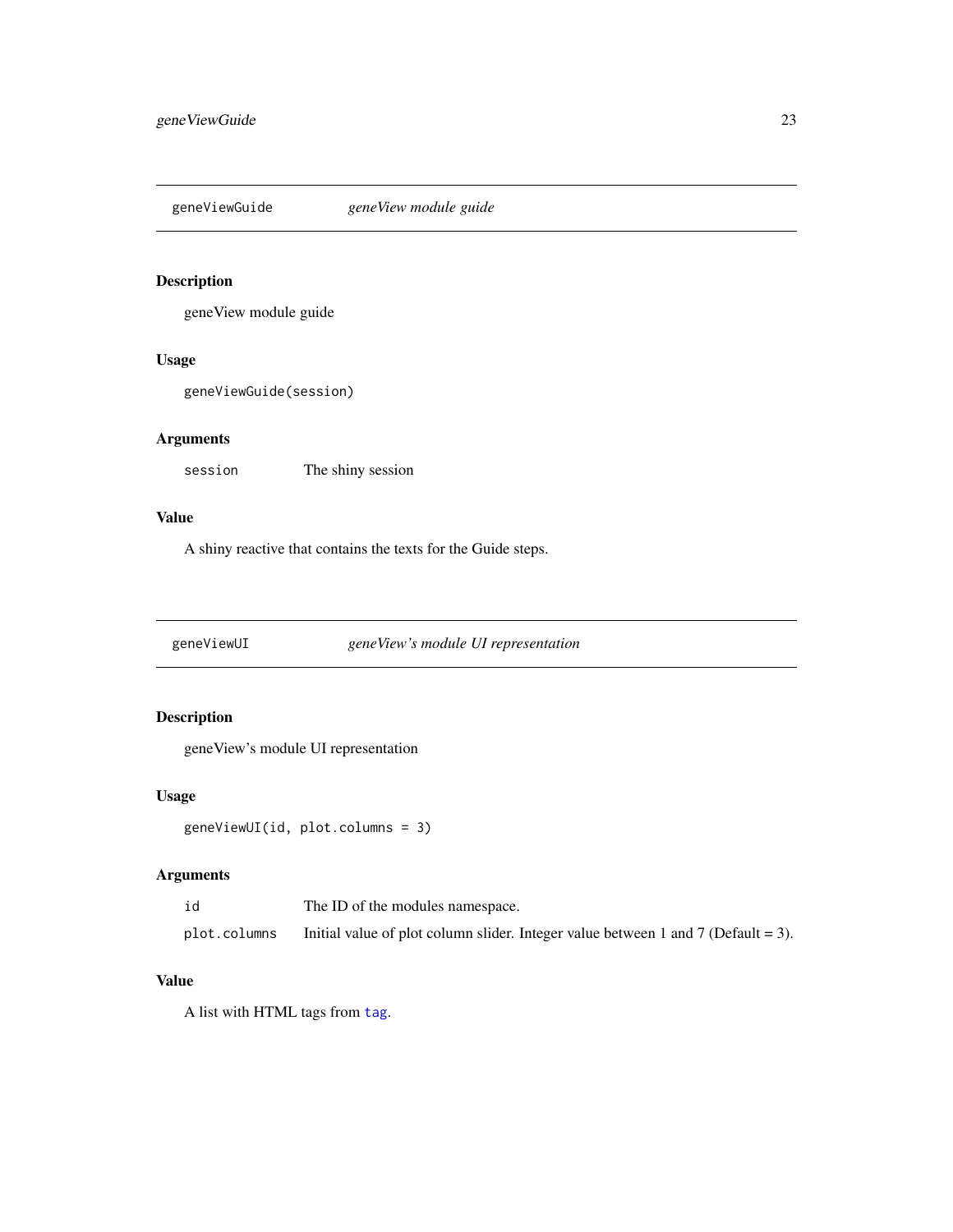<span id="page-23-0"></span>global\_cor\_heatmap *global correlation heatmap module server logic*

#### Description

global correlation heatmap module server logic

#### Usage

```
global_cor_heatmap(
 input,
 output,
 session,
 clarion,
 plot.method = "static",
 width = "auto",height = "auto",
 ppi = 72,
 scale = 1)
```
#### Arguments

| input       | Shiny's input object                                                                                    |
|-------------|---------------------------------------------------------------------------------------------------------|
| output      | Shiny's output object                                                                                   |
| session     | Shiny's session object                                                                                  |
| clarion     | A clarion object. See Clarion. (Supports reactive)                                                      |
| plot.method | Choose which method is used for plotting. Either "static" or "interactive" (De-<br>$fault = "static").$ |
| width       | Width of the plot in cm. Defaults to minimal size for readable labels and sup-<br>ports reactive.       |
| height      | Height of the plot in cm. Defaults to minimal size for readable labels and sup-<br>ports reactive.      |
| ppi         | Pixel per inch. Defaults to 72 and supports reactive.                                                   |
| scale       | Scale plot size. Defaults to 1, supports reactive.                                                      |

#### Value

Reactive containing data used for plotting.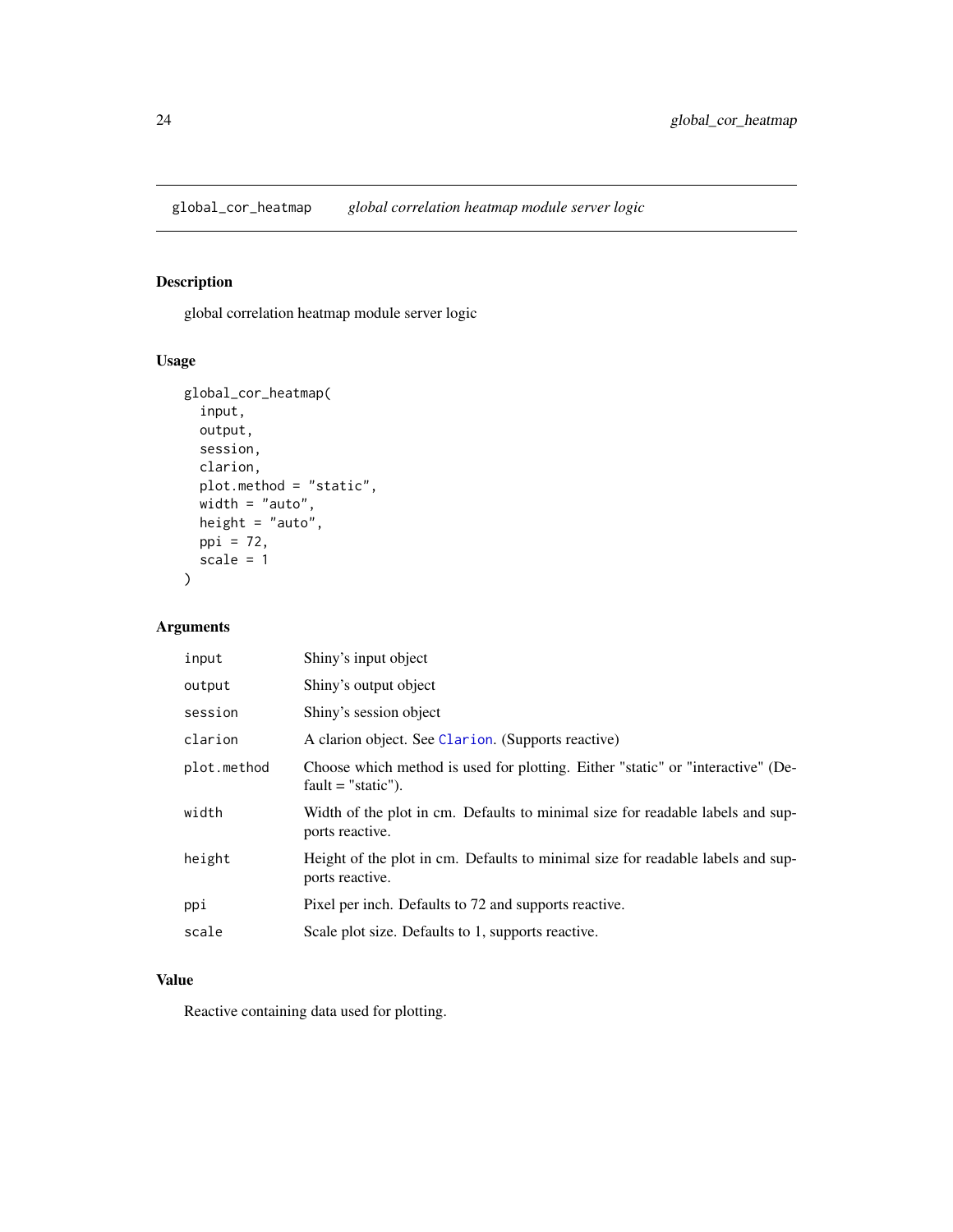<span id="page-24-0"></span>global\_cor\_heatmapUI *global correlation heatmap module UI representation*

#### Description

global correlation heatmap module UI representation

#### Usage

```
global_cor_heatmapUI(id)
```
#### Arguments

id The ID of the modules namespace.

#### Value

A list with HTML tags from [tag](#page-0-0)

global\_cor\_heatmap\_guide

*global correlation heatmap module guide*

#### Description

global correlation heatmap module guide

#### Usage

global\_cor\_heatmap\_guide(session)

#### Arguments

session The shiny session

#### Value

A shiny reactive that contains the texts for the Guide steps.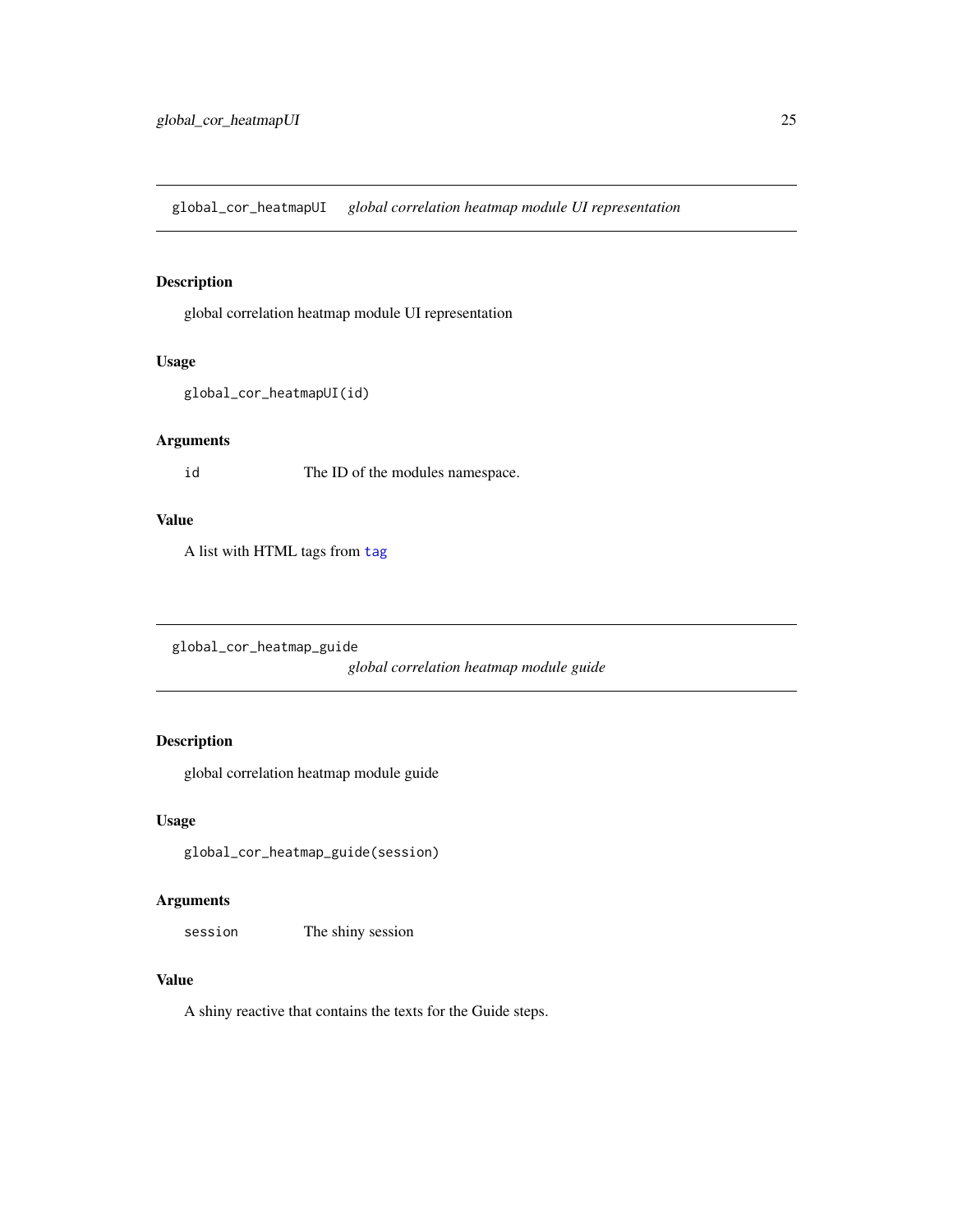<span id="page-25-0"></span>

heatmap module server logic

#### Usage

```
heatmap(
  input,
  output,
  session,
  clarion,
  plot.method = "static",
  \Delta label.sep = ", ",
  width = "auto",
  height = "auto",
  ppi = 72,
  scale = 1
\mathcal{L}
```
#### Arguments

| input       | Shiny's input object                                                                                    |
|-------------|---------------------------------------------------------------------------------------------------------|
| output      | Shiny's output object                                                                                   |
| session     | Shiny's session object                                                                                  |
| clarion     | A clarion object. See Clarion. (Supports reactive)                                                      |
| plot.method | Choose which method is used for plotting. Either "static" or "interactive" (De-<br>$fault = "static").$ |
| label.sep   | Separator used for label merging (Default $=$ ", ").                                                    |
| width       | Width of the plot in cm. Defaults to minimal size for readable labels and sup-<br>ports reactive.       |
| height      | Height of the plot in cm. Defaults to minimal size for readable labels and sup-<br>ports reactive.      |
| ppi         | Pixel per inch. Defaults to 72 and supports reactive.                                                   |
| scale       | Scale plot size. Defaults to 1, supports reactive.                                                      |

#### Value

Reactive containing data used for plotting.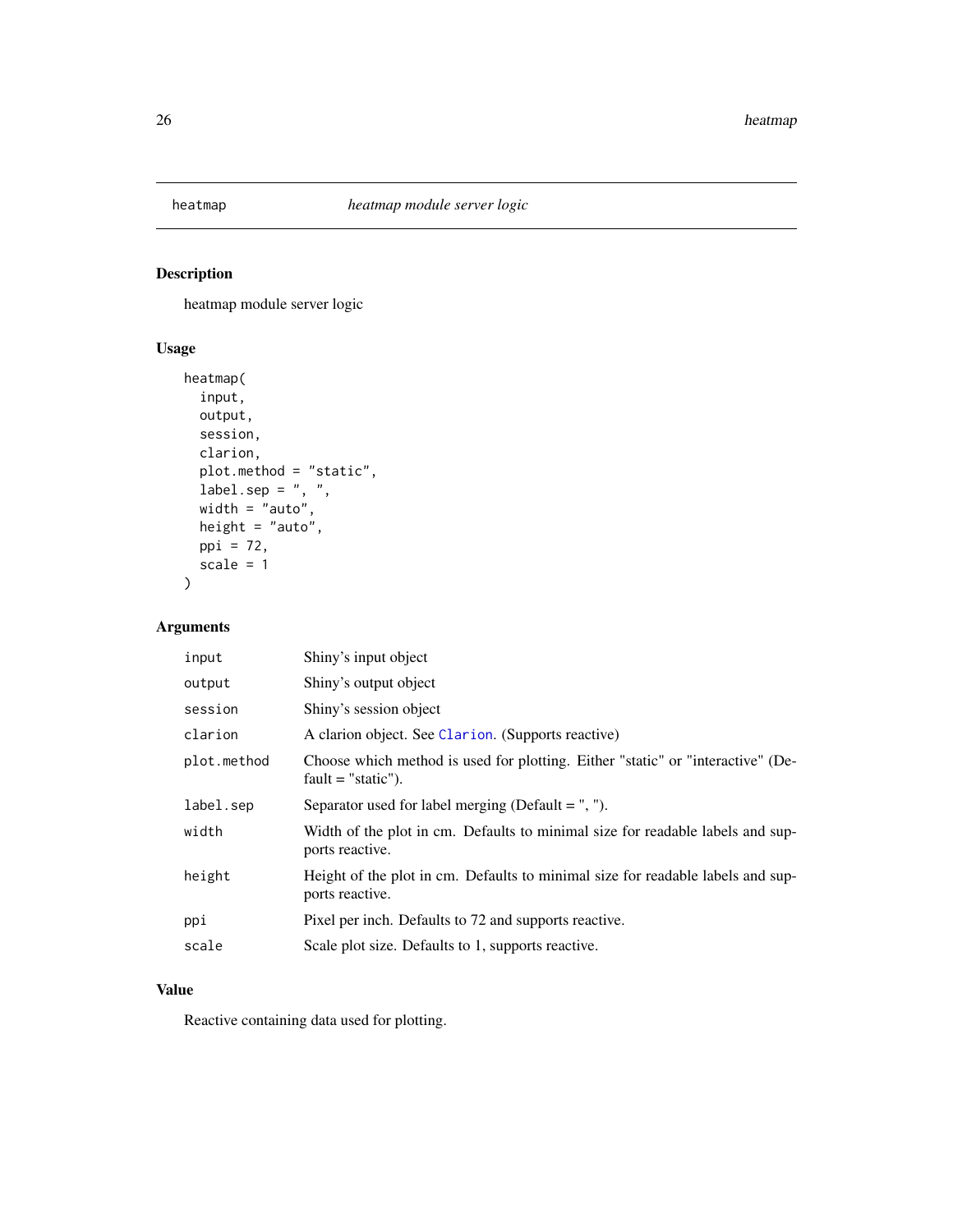<span id="page-26-0"></span>heatmapGuide *heatmap module guide*

#### Description

heatmap module guide

#### Usage

heatmapGuide(session)

#### Arguments

session The shiny session

#### Value

A shiny reactive that contains the texts for the Guide steps.

heatmapUI *heatmap module UI representation*

#### Description

heatmap module UI representation

#### Usage

heatmapUI(id, row.label = TRUE)

#### Arguments

| id        | The ID of the modules namespace.                                        |
|-----------|-------------------------------------------------------------------------|
| row.label | Boolean Value set initial Value for rowlabel checkbox (Default = TRUE). |

#### Value

A list with HTML tags from [tag](#page-0-0).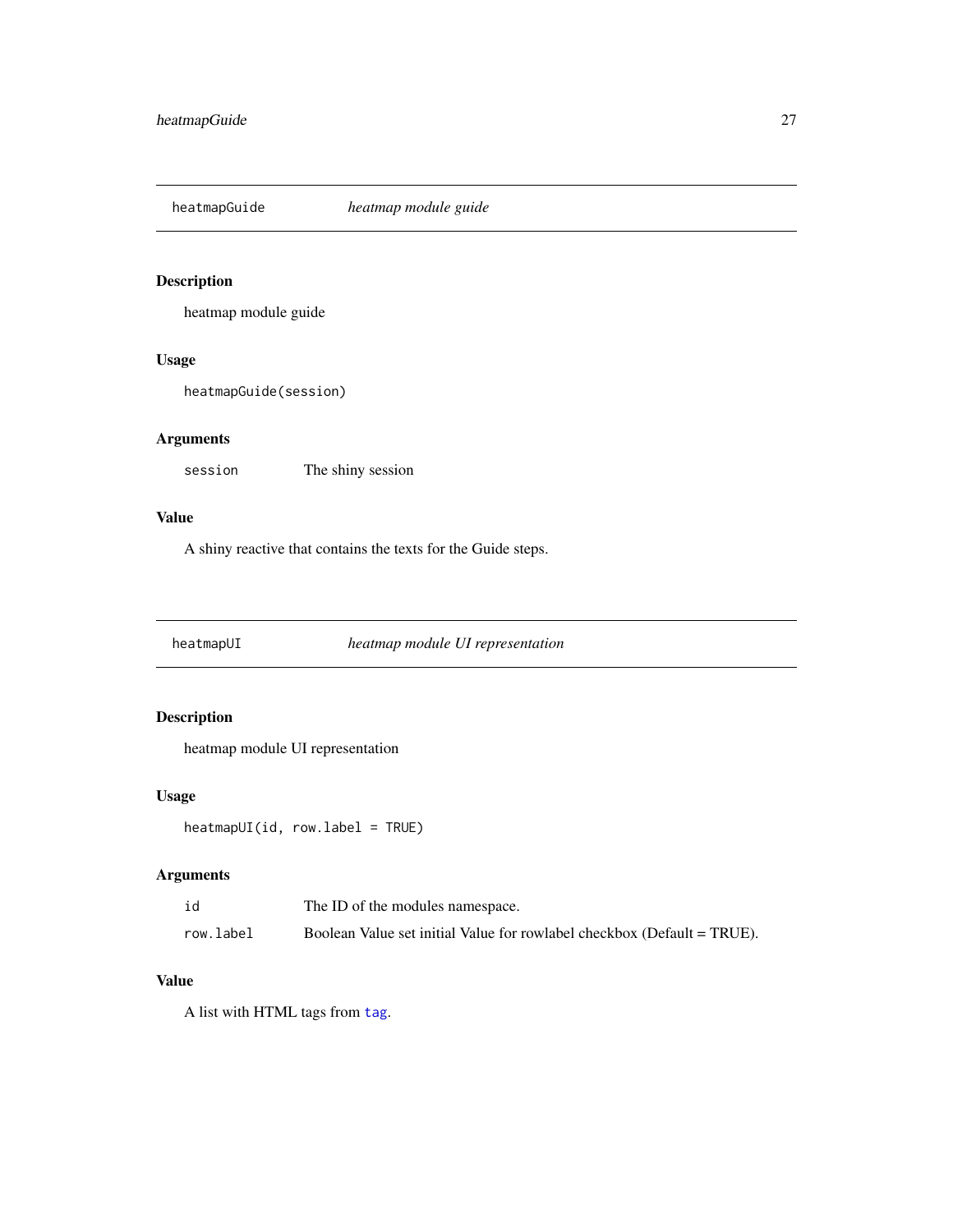<span id="page-27-0"></span>

Download and install Wilson Apps

#### Usage

```
install_app(
 location = ".".remove_data = FALSE,
 start_after_install = FALSE,
 app_name = "wilson-basic",
 repository = "https://github.molgen.mpg.de/loosolab/wilson-apps"
)
```
#### Arguments

| location            | Where the app should be installed. Default is current location. |  |
|---------------------|-----------------------------------------------------------------|--|
| remove_data         | If TRUE demo data will be deleted.                              |  |
| start_after_install |                                                                 |  |
|                     | Start the app when done installing.                             |  |
| app_name            | Select app to install.                                          |  |
| repository          | Link to the repository that holds the apps.                     |  |

#### Details

Will create a folder named after parameter app\_name.

label *label module server logic*

#### Description

label module server logic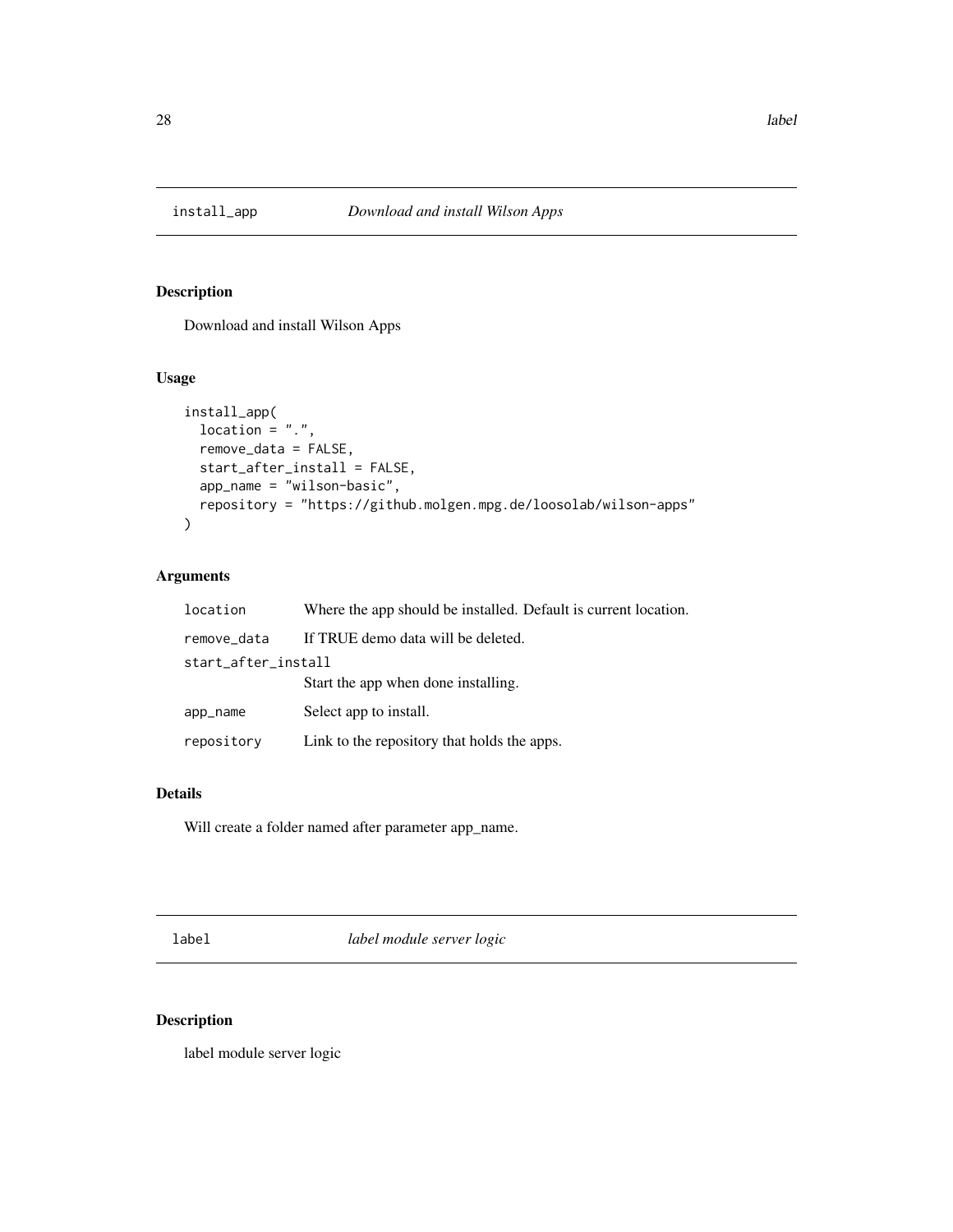#### <span id="page-28-0"></span>labelUI 29

#### Usage

```
label(
  input,
 output,
 session,
 data,
 label = "Select label columns",
 multiple = TRUE,
  sep = " , " ,unique = TRUE,unique_sep = "_",
  disable = NULL
)
```
#### Arguments

| input      | Shiny's input object.                                                                               |
|------------|-----------------------------------------------------------------------------------------------------|
| output     | Shiny's output object.                                                                              |
| session    | Shiny's session object.                                                                             |
| data       | Data table used for label creation. Column names will be used for selection.<br>(supports reactive) |
| label      | Set label of selectize Input.                                                                       |
| multiple   | Allow multiple selection which will be merged with $sep$ (default = TRUE).                          |
| sep        | Separator used to collapse selection (default $=$ ", ").                                            |
| unique     | Make labels unique. Defaults to TRUE. See make unique.                                              |
| unique_sep | Separator used for unique (default $=$ $"$ _"). Should differ from sep.                             |
| disable    | Reactive containing boolean. To disable/enable module.                                              |

#### Value

Reactive containing list(label = vector of strings or NULL on empty selection, selected = user input).

labelUI *label module UI representation*

#### Description

label module UI representation

#### Usage

labelUI(id)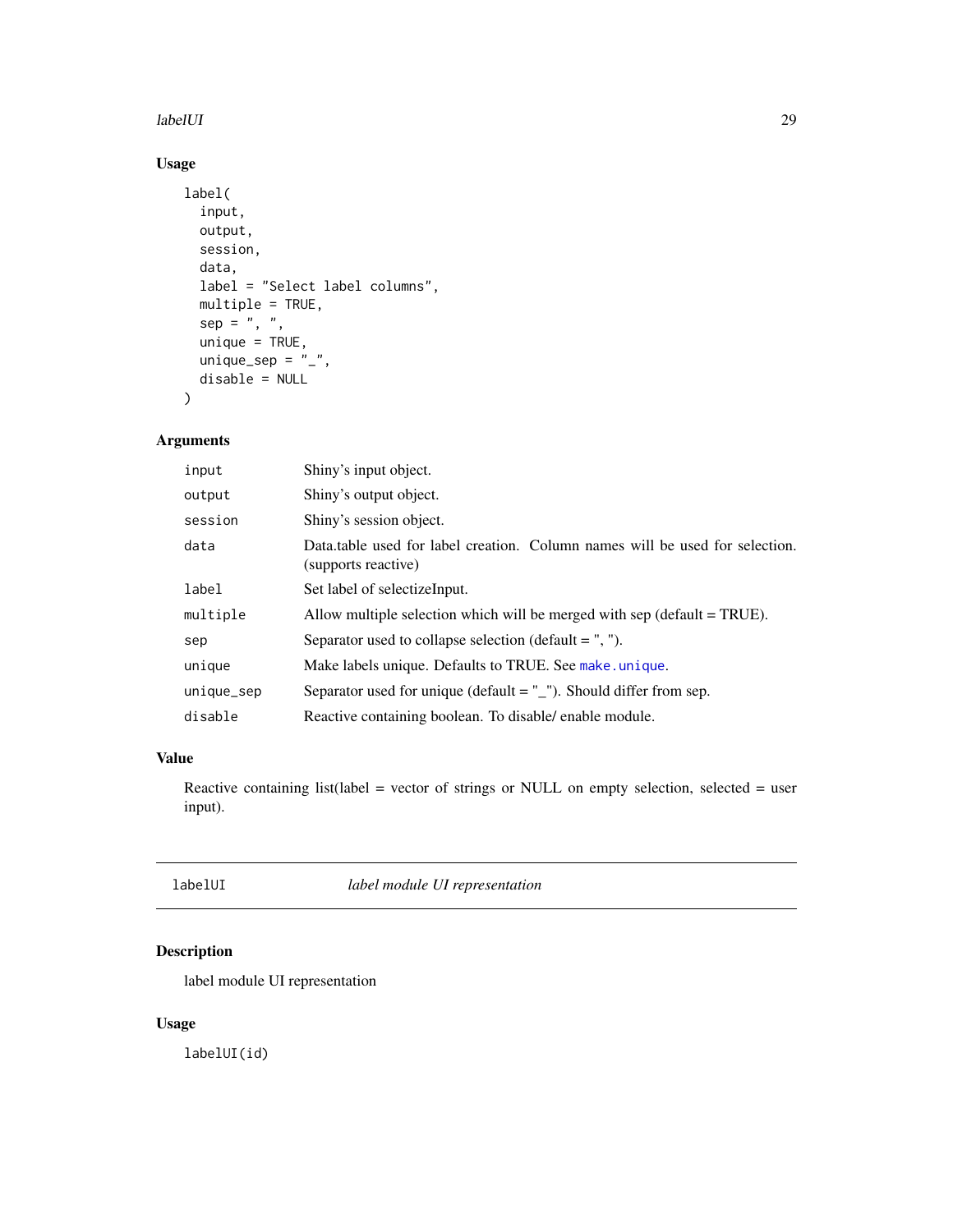#### <span id="page-29-0"></span>Arguments

id The ID of the modules namespace

#### Value

A list with HTML tags from [tag](#page-0-0)

limit *limit module server logic*

#### Description

limit module server logic

#### Usage

```
limit(input, output, session, lower = NULL, upper = NULL)
```
#### Arguments

| input   | Shiny's input object.                |
|---------|--------------------------------------|
| output  | Shiny's output object.               |
| session | Shiny's session object.              |
| lower   | Set lower limit (supports reactive). |
| upper   | Set upper limit (supports reactive). |

#### Value

Reactive containing: list(lower, upper).

limitUI *limit module UI representation*

#### Description

limit module UI representation

#### Usage

limitUI(id, label = "Limit")

| id    | The ID of the modules namespace |
|-------|---------------------------------|
| label | Set the modules label.          |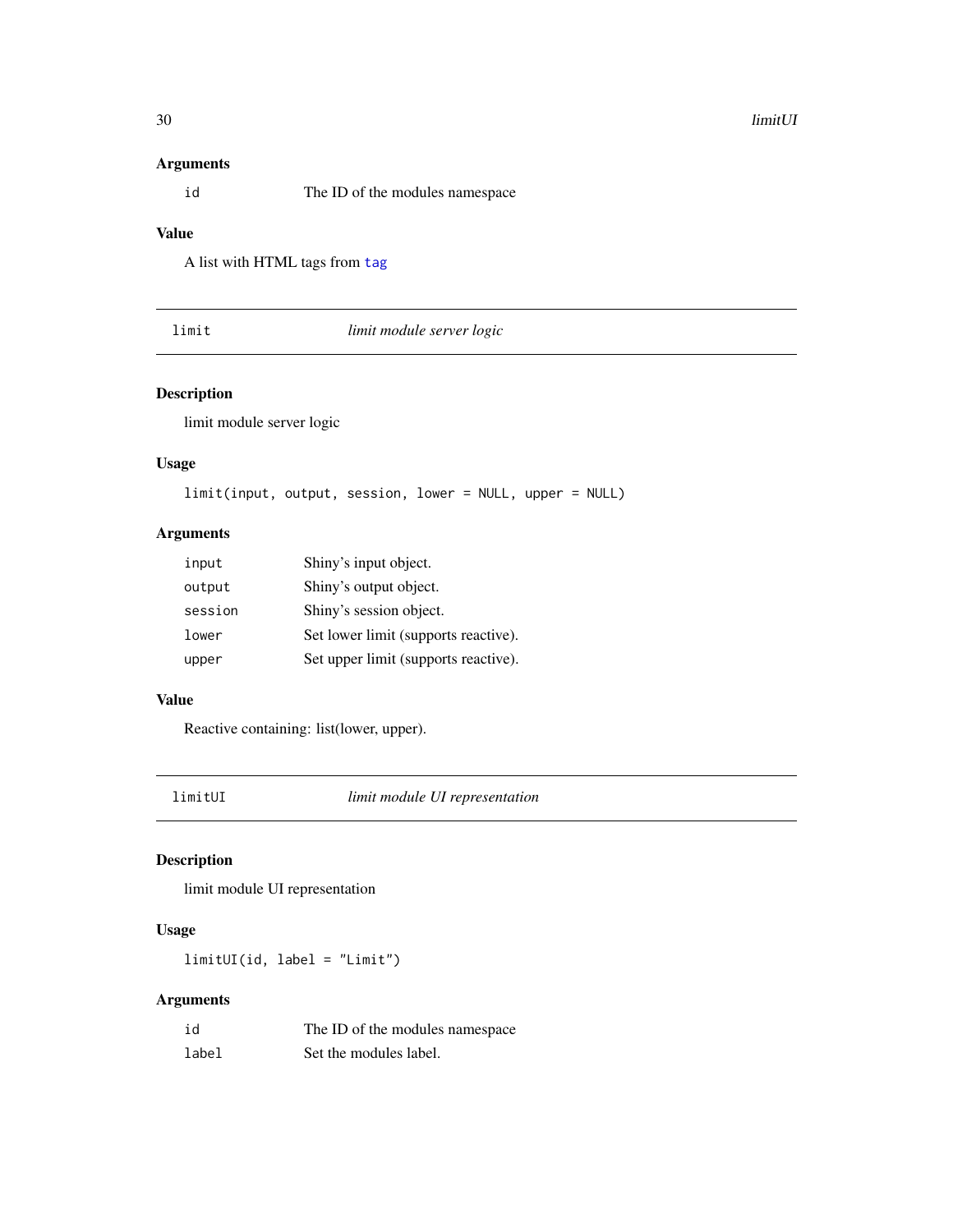#### <span id="page-30-0"></span>log\_message 31

#### Value

A list with HTML tags from [tag](#page-0-0)

log\_message *logger message convenience function*

#### Description

logger message convenience function

#### Usage

```
log_message(
  message,
  level = c("DEBUG", "INFO", "WARN", "ERROR", "FATAL"),
  token = NULL
\mathcal{L}
```
#### Arguments

| message | String of message to be written in log. See levellog.                  |
|---------|------------------------------------------------------------------------|
| level   | Set priority level of the message (number or character). See levellog. |
| token   | Use token bound to this identifier.                                    |

#### Details

Does nothing if logger doesn't exist.

<span id="page-30-1"></span>marker *marker module server logic*

#### Description

marker module server logic

#### Usage

```
marker(input, output, session, clarion)
```

| input   | Shiny's input object.                              |
|---------|----------------------------------------------------|
| output  | Shiny's output object.                             |
| session | Shiny's session object.                            |
| clarion | A clarion object. See Clarion. (Supports reactive) |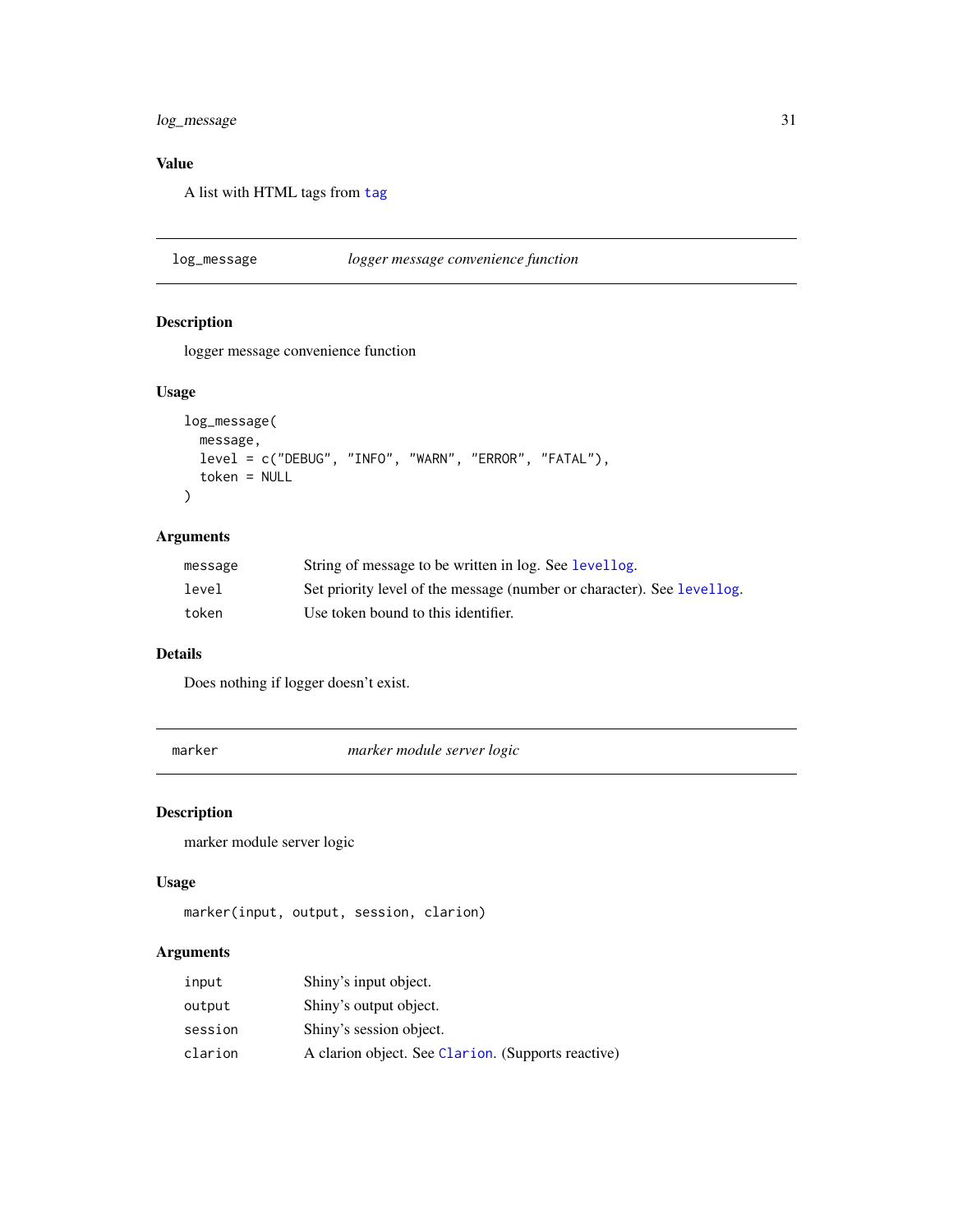#### <span id="page-31-0"></span>Value

A named list containing reactives (highlight, color, labelColumn, label, clarion).

markerUI *marker module UI representation*

#### Description

marker module UI representation

#### Usage

```
markerUI(id, label = "Highlight/ Label Selected Features")
```
#### Arguments

| id    | The ID of the modules namespace |
|-------|---------------------------------|
| label | Set label of first element.     |

#### Value

A list with HTML tags from [tag](#page-0-0)

| orNumeric | orNumeric module server logic |
|-----------|-------------------------------|
|-----------|-------------------------------|

#### Description

Provides server logic for the orNumeric module.

#### Usage

```
orNumeric(
  input,
  output,
  session,
 choices,
  value,
  label = "Column",
  step = 100,
  stepsize = NULL,
 min. = shiny::reactive(min(choices_r(), na.rm = TRUE)),
 max. = shiny::reactive(max(choices_r(), na.rm = TRUE)),
  label.slider = NULL,
 zoomable = TRUE,
  reset = NULL
)
```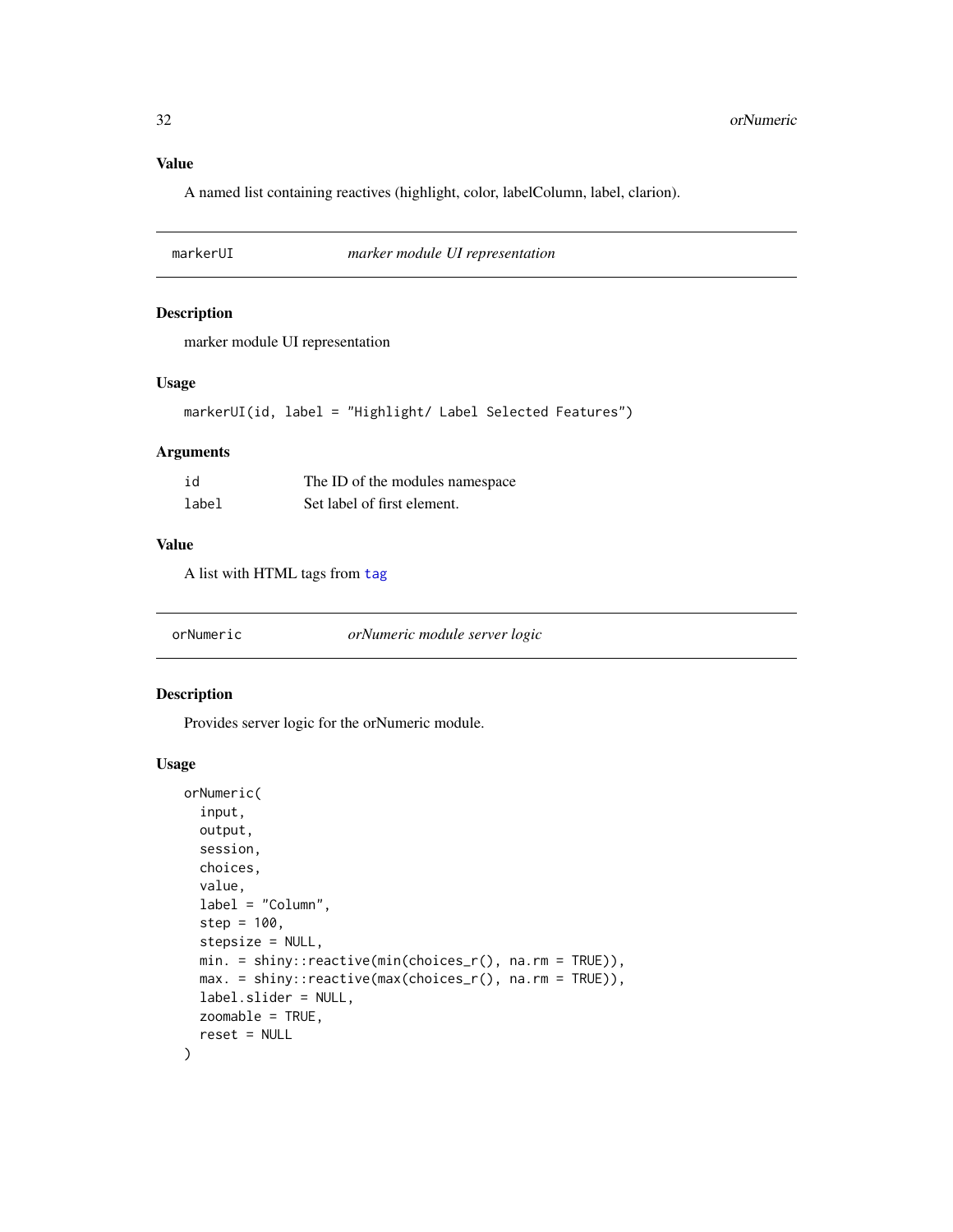#### <span id="page-32-0"></span>orNumericUI 33

#### Arguments

| input        | Shiny's input object.                                                                                           |
|--------------|-----------------------------------------------------------------------------------------------------------------|
| output       | Shiny's output object.                                                                                          |
| session      | Shiny's session object.                                                                                         |
| choices      | A list or a numeric vector with the possible choices offered in the UI. See<br>sliderInput (Supports reactive). |
| value        | Initial value of the slider. Creates a ranged slider if numeric vector of two given<br>(Supports reactive).     |
| label        | Label of the entire module.                                                                                     |
| step         | Number of steps on interval (Default = $100$ ).                                                                 |
| stepsize     | Value defining interval size of the slider. Will be used instead of step (Default $=$<br>NULL).                 |
| min.         | Minimum value that can be selected on slider (defaults to min(choices)) (Sup-<br>ports reactive).               |
| max.         | Maximum value that can be selected on slider (defaults to max(choices)) (Sup-<br>ports reactive).               |
| label.slider | A character vector of length one with the label for the slider Input.                                           |
| zoomable     | Boolean to enable zooming. Redefine the sliders range. Defaults to TRUE.                                        |
| reset        | A reactive which will trigger a module reset on change.                                                         |

#### Value

Returns a reactive containing a named list with the label, the selected choices as a character vector (text), a boolean vector of length length(choices) (bool), and a vector of the selected value(s) (value), indicating whether a item has been chosen. If no item has been chosen, the return is TRUE for items.

orNumericUI *orNumeric module UI representation*

#### Description

This module allows to select value/range inputs from a [sliderInput](#page-0-0) element. The functions creates HTML tag definitions of its representation based on the parameters supplied.

#### Usage

```
orNumericUI(id)
```
#### Arguments

id The ID of the modules namespace.

#### Value

A list with HTML tags from [tag](#page-0-0).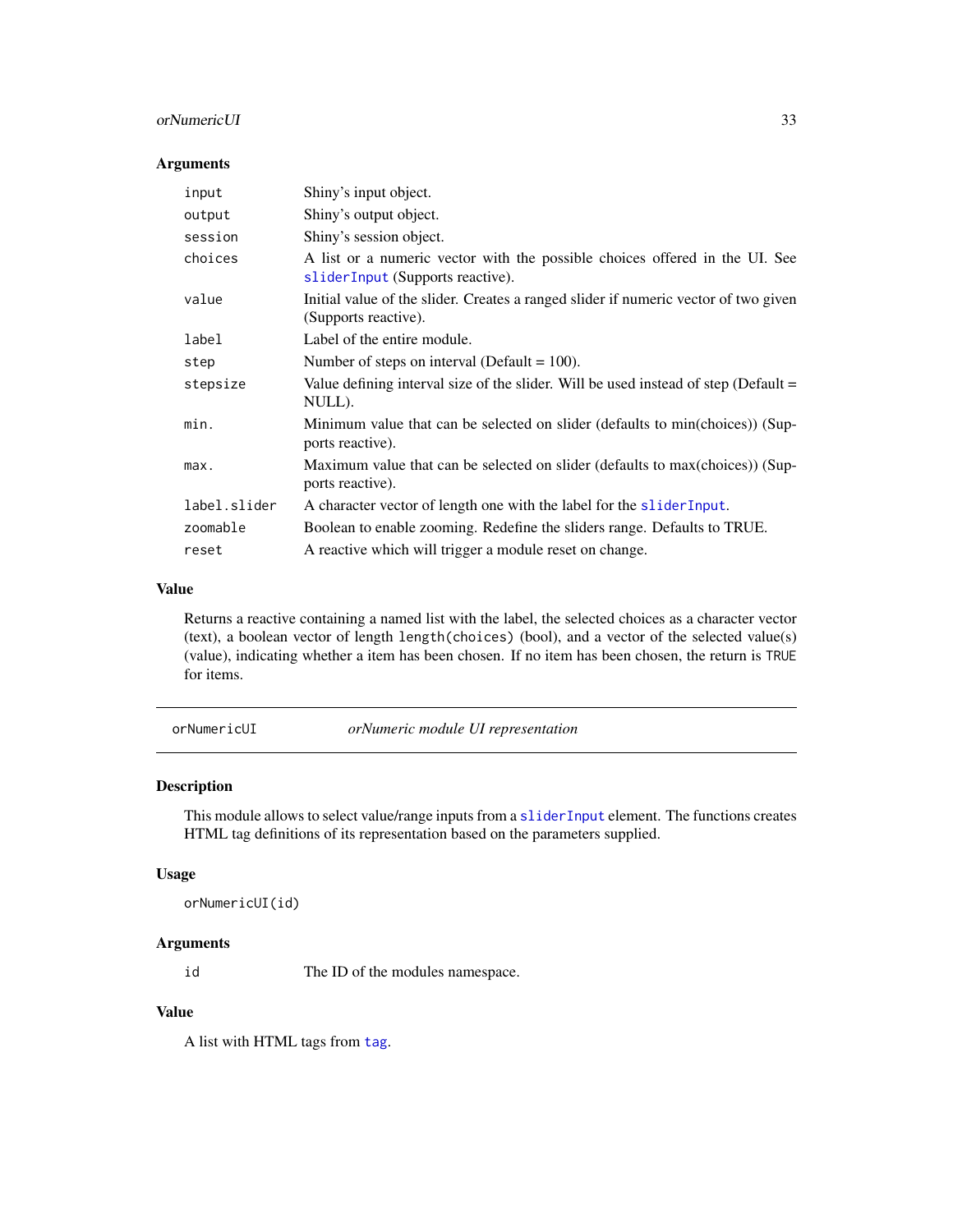<span id="page-33-0"></span>

Provides server logic for the orTextual module.

#### Usage

```
orTextual(
  input,
  output,
  session,
  choices,
  selected = NULL,
  label = "Column",
  delimiter = NULL,
 multiple = TRUE,
  contains = FALSE,
  reset = NULL,
  parse_mode = TRUE
\mathcal{L}
```
#### Arguments

| input      | Shiny's input object.                                                                                                                  |
|------------|----------------------------------------------------------------------------------------------------------------------------------------|
| output     | Shiny's output object.                                                                                                                 |
| session    | Shiny's session object.                                                                                                                |
| choices    | A list or a character vector with the possible choices offered in the UI. See<br>selectInput.                                          |
| selected   | The initially selected value. See selectInput.                                                                                         |
| label      | A character vector of length one with the label for the selectInput.                                                                   |
| delimiter  | A single character indicating if and how items are delimited (default: NULL in-<br>dicates no delimitation). Only if contains = FALSE. |
| multiple   | Whether or not selection of multiple items is allowed.                                                                                 |
| contains   | Logical variable. If TRUE shows module as a textsearch input.                                                                          |
| reset      | A reactive which will trigger a module reset on change.                                                                                |
| parse_mode | Boolean to enable text to selection parsing. Ignored if multiple $=$ FALSE or<br>$contains = TRUE.$                                    |

#### Value

Returns a reactive containing a named list with the label, the selected choices as a character vector (text) and a boolean vector of length length(choices) (bool), indicating whether a item has been chosen. If no item has been chosen, the return is TRUE for items.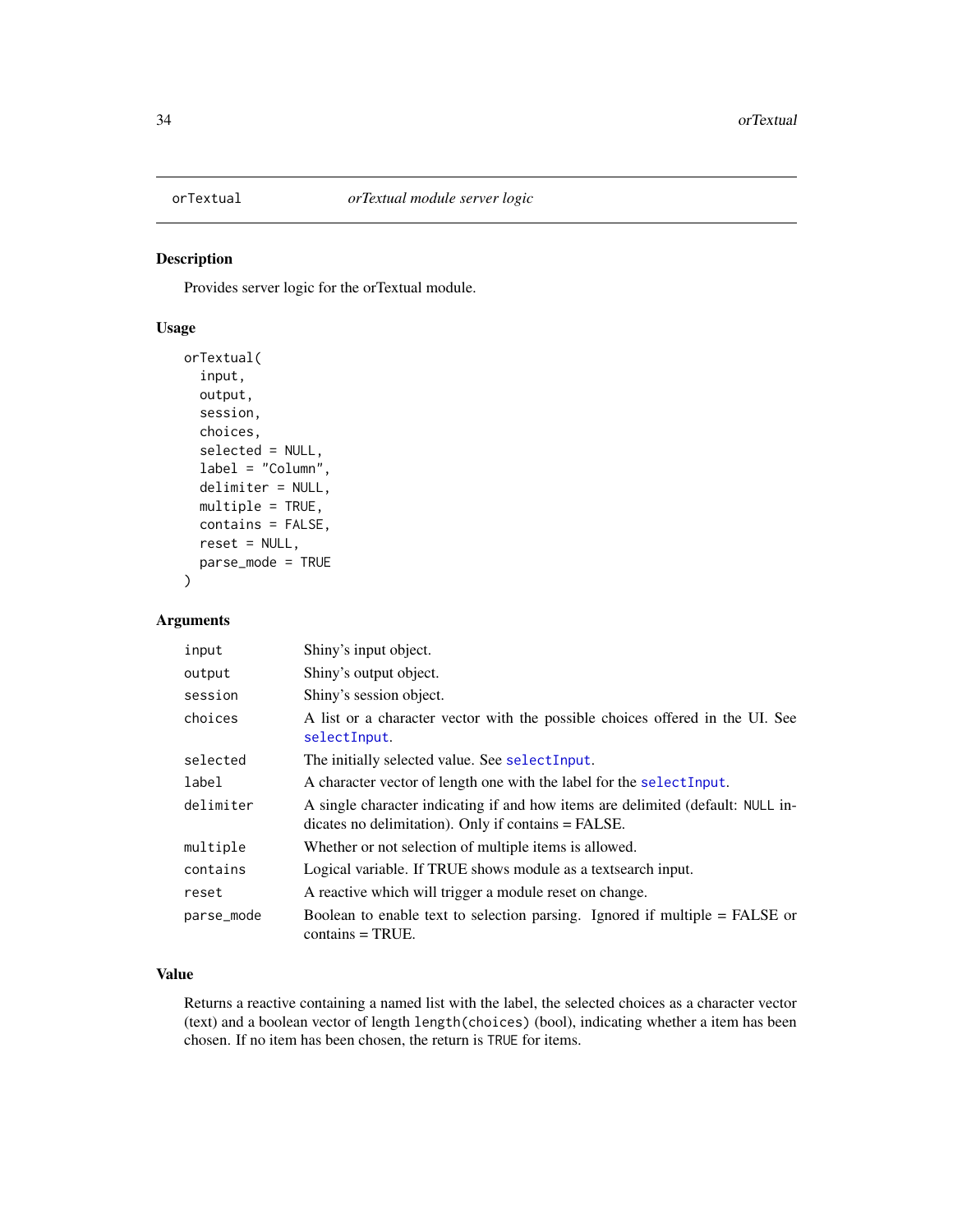<span id="page-34-0"></span>

This module allows to select (multiple) inputs from a [selectInput](#page-0-0) element. The functions creates HTML tag definitions of its representation based on the parameters supplied.

#### Usage

```
orTextualUI(id)
```
#### Arguments

id The ID of the modules namespace.

#### Value

A list with HTML tags from [tag](#page-0-0).

parser *Method to parse input file.*

#### Description

Method to parse input file.

#### Usage

 $parser(file, dec = "."')$ 

#### Arguments

| file | Path to file that needs parsing.  |
|------|-----------------------------------|
| dec  | The decimal separator. See fread. |

#### Value

Clarion object. See [Clarion](#page-4-1)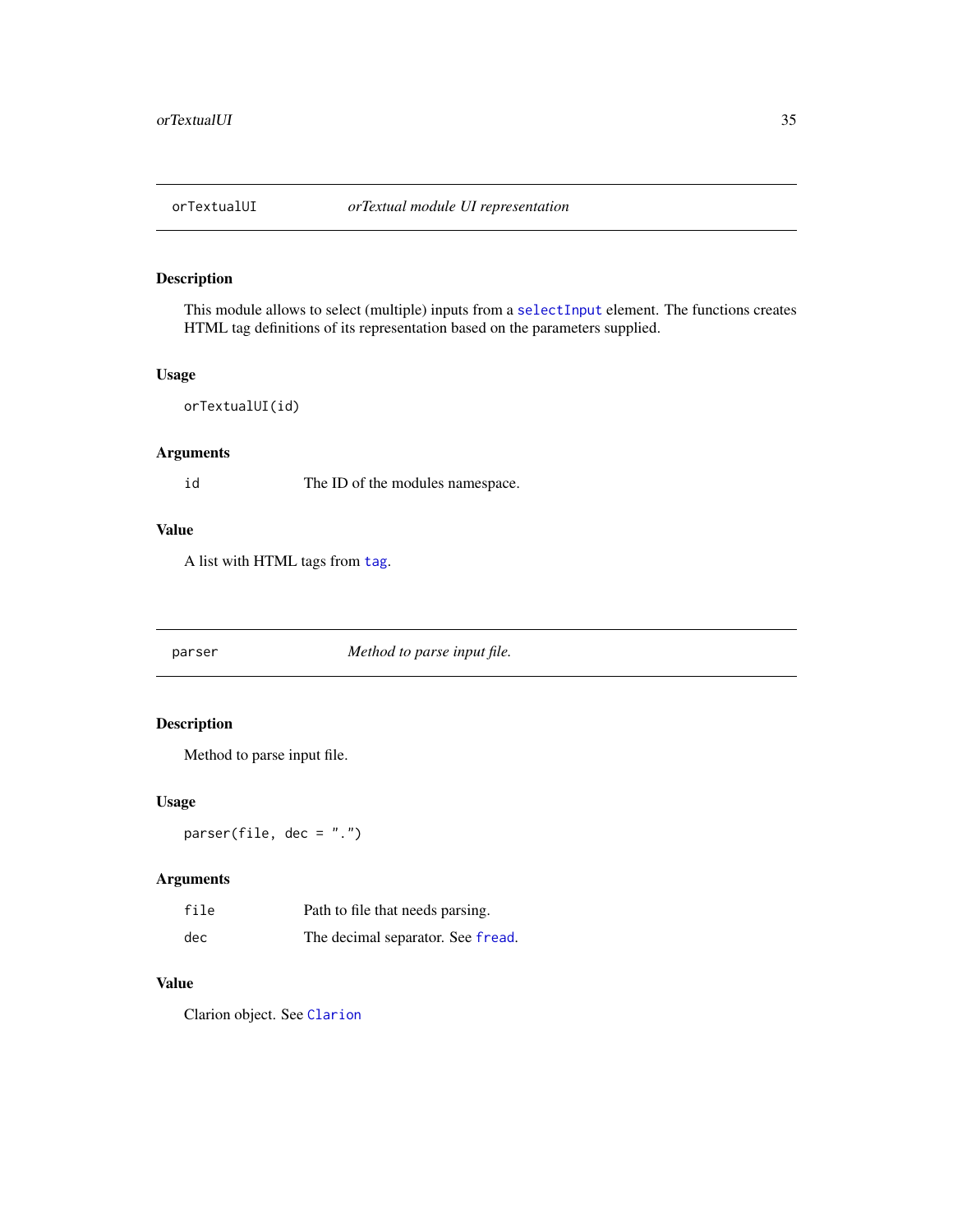<span id="page-35-0"></span>parse\_MaxQuant *Converting MaxQuant Output file proteinGroups.txt to CLARION format by creating a headline of metadata for each column*

#### Description

List with columns of reduced version (see config.json file) If you only want the samples of a specific keyword write: column;exp For example: You got: Intensity Intensity 'experiment\_name' Do you want both add "Intensity" to the list. Do you only want the sample add "Intensity;exp" to the list Anything else like 'Intensity;ex' or 'Intensity;' results in writing both. Only works if there are samples of that type. If not, column does not show up in file

#### Usage

```
parse_MaxQuant(
  proteinGroups_in,
  summary_in,
 outfile,
  outfile_reduced,
 config = system.file("extdata", "parser_MaxQuant_config.json", package = "wilson"),
  delimiter = ";",
  format = NULL,version = NULL,
  experiment_id = NULL
)
```
#### Arguments

proteinGroups\_in

|                 | path of protein Group txt file                              |
|-----------------|-------------------------------------------------------------|
| summary_in      | path of belonging summary txt file                          |
| outfile         | path of full CLARION output file                            |
| outfile_reduced |                                                             |
|                 | path of reduced CLARION output file                         |
| config          | path of config file (containing information about metadata) |
| delimiter       | delimiter (Default = ;)                                     |
| format          | pre-header information about format (optional)              |
| version         | pre-header information about version (optional)             |
| experiment_id   | pre-header information about experiment id (optional)       |

#### Value

TRUE on success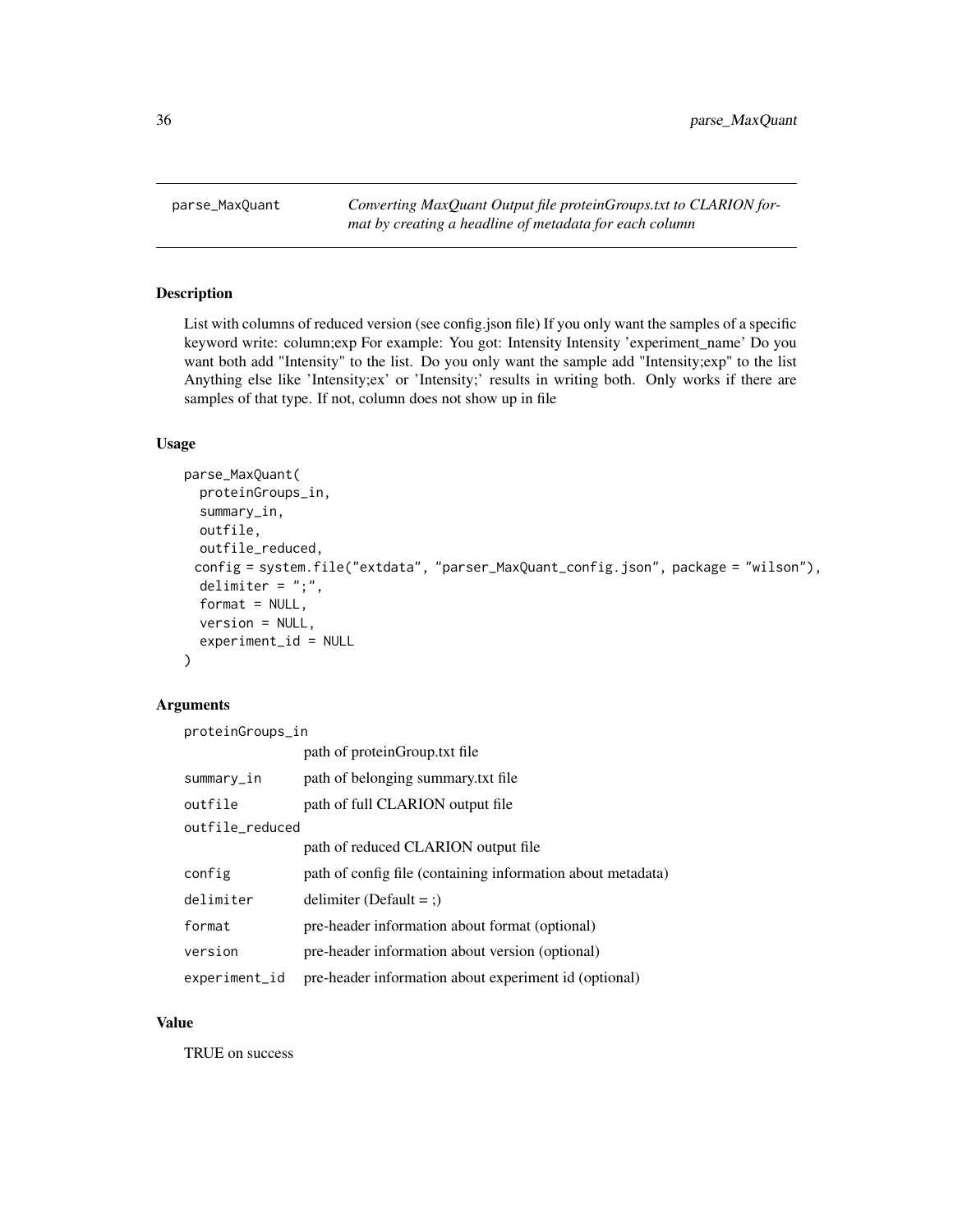#### <span id="page-36-0"></span>pca 37

#### Author(s)

Rene Wiegandt

#### pca *pca module server logic*

#### Description

pca module server logic

#### Usage

```
pca(
  input,
  output,
  session,
  clarion,
  width = 28,
  height = 28,
  ppi = 72,
  scale = 1
\mathcal{L}
```
#### Arguments

| input   | Shiny's input object                                            |
|---------|-----------------------------------------------------------------|
| output  | Shiny's output object                                           |
| session | Shiny's session object                                          |
| clarion | A clarion object. See Clarion. (Supports reactive)              |
| width   | Width of the plot in cm. Defaults to 28 and supports reactive.  |
| height  | Height of the plot in cm. Defaults to 28 and supports reactive. |
| ppi     | Pixel per inch. Defaults to 72 and supports reactive.           |
| scale   | Scale plot size. Defaults to 1, supports reactive.              |

#### Details

Width/ height/ ppi less or equal to zero will use default value.

#### Value

A reactive containing list with dimensions.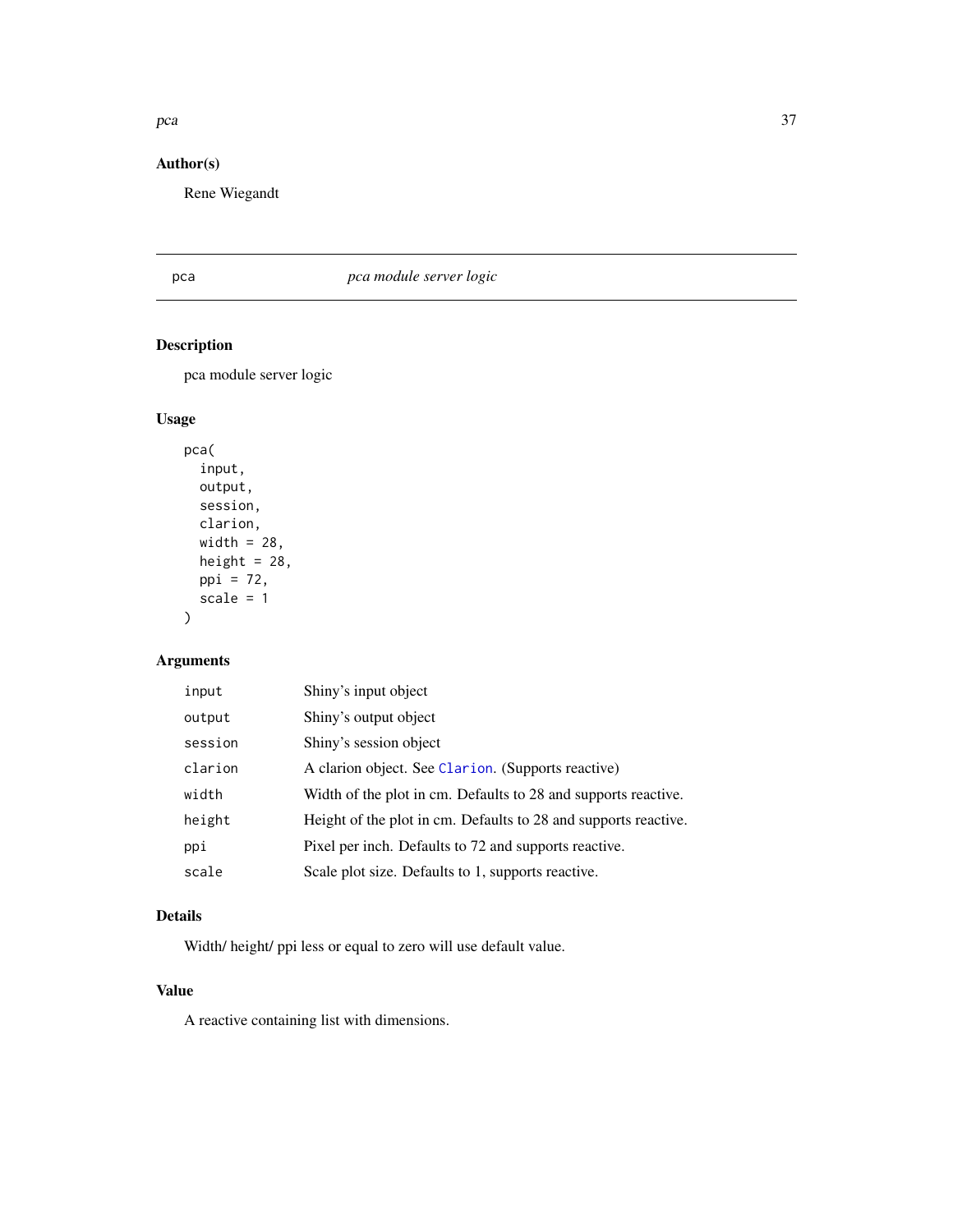<span id="page-37-0"></span>

pca module guide

#### Usage

pcaGuide(session)

#### Arguments

session The shiny session

#### Value

A shiny reactive that contains the texts for the Guide steps.

pcaUI *pca module UI representation*

#### Description

pca module UI representation

#### Usage

pcaUI(id, show.label = TRUE)

#### Arguments

| id         | The ID of the modules namespace.                           |
|------------|------------------------------------------------------------|
| show.label | Set initial value of show label checkbox (Default = TRUE). |

#### Value

A list with HTML tags from [tag](#page-0-0).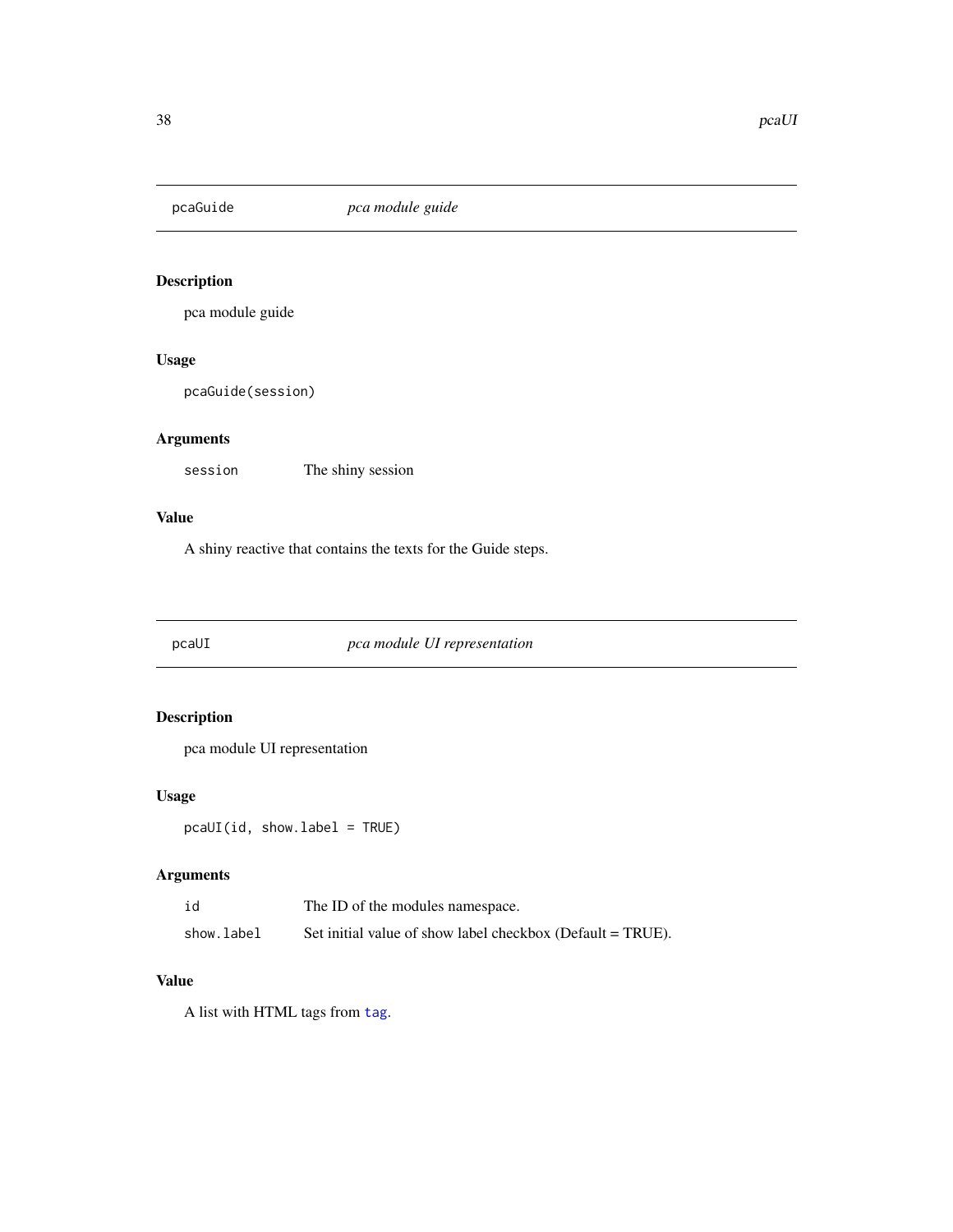<span id="page-38-0"></span>release\_questions *Defines additional questions asked before CRAN submission. DO NOT EXPORT!*

#### Description

Defines additional questions asked before CRAN submission. DO NOT EXPORT!

#### Usage

release\_questions()

scatterPlot *scatterPlot module server logic*

#### Description

scatterPlot module server logic

#### Usage

```
scatterPlot(
 input,
 output,
 session,
 clarion,
 marker.output = NULL,
 plot.method = "static",
 width = "auto",height = "auto",ppi = 72,
 scale = 1)
```

| input         | Shiny's input object                                                                              |
|---------------|---------------------------------------------------------------------------------------------------|
| output        | Shiny's output object                                                                             |
| session       | Shiny's session object                                                                            |
| clarion       | A clarion object. See Clarion. (Supports reactive)                                                |
| marker.output | Marker module output. See marker.                                                                 |
| plot.method   | Choose to rather render a 'interactive' or 'static' plot. Defaults to 'static'.                   |
| width         | Width of the plot in cm. Defaults to minimal size for readable labels and sup-<br>ports reactive. |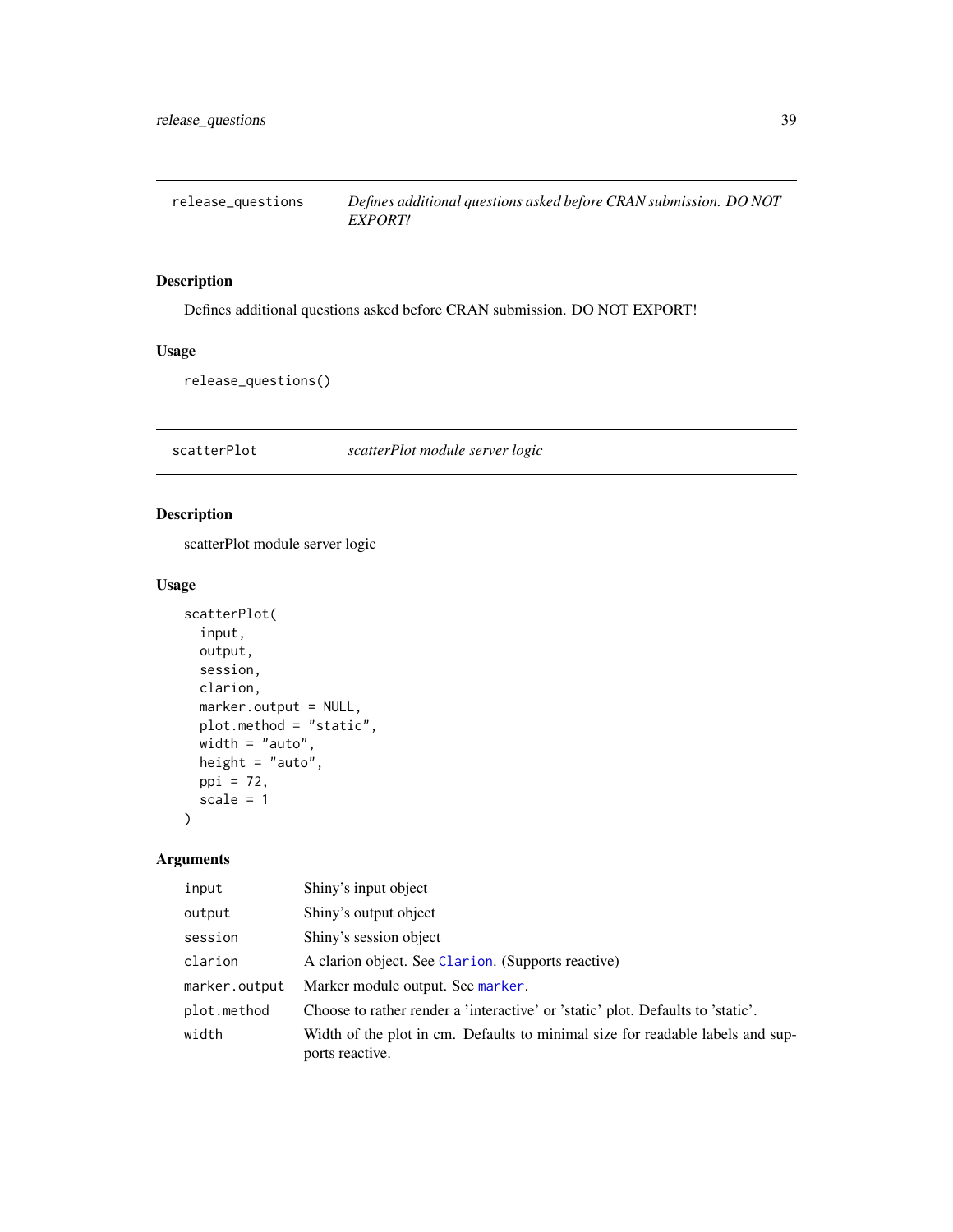<span id="page-39-0"></span>

| height | Height of the plot in cm. Defaults to minimal size for readable labels and sup-<br>ports reactive. |
|--------|----------------------------------------------------------------------------------------------------|
| ppi    | Pixel per inch. Defaults to 72 and supports reactive.                                              |
| scale  | Scale plot size. Defaults to 1, supports reactive.                                                 |

#### Details

As markerOutput provides a second dataset used for highlighting it is crucial for it to have the same columnnames as the dataset provided by clarion.

Intersections between marker and clarion will be removed from clarion in favor of highlighting them.

#### Value

Returns reactive containing data used for plot.

scatterPlotGuide *scatterPlot module guide*

#### Description

scatterPlot module guide

#### Usage

scatterPlotGuide(session, marker = FALSE)

#### Arguments

| session | The shiny session                                             |
|---------|---------------------------------------------------------------|
| marker  | Logical if marker step should be enabled (Default $=$ FALSE). |

#### Value

A shiny reactive that contains the texts for the Guide steps.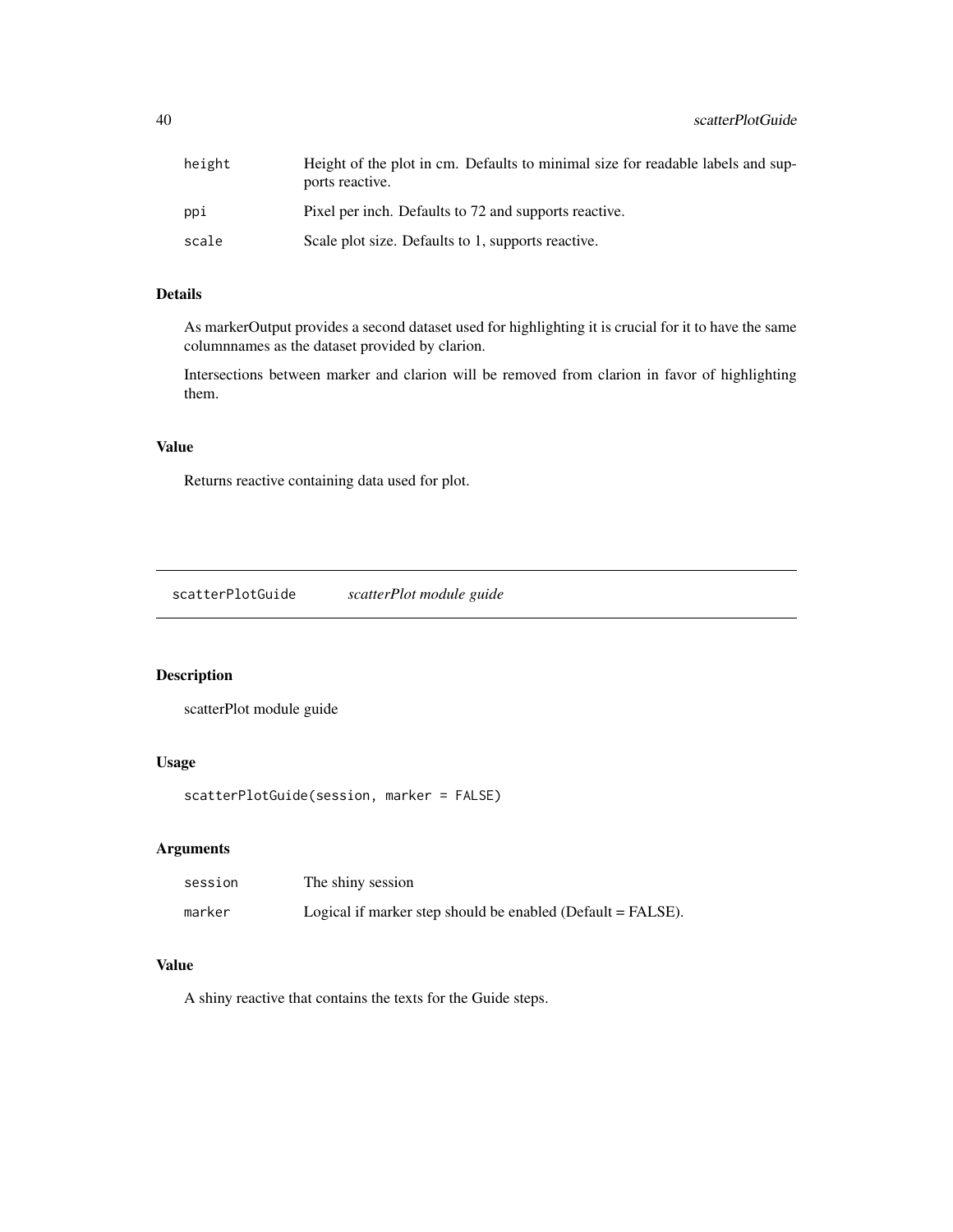<span id="page-40-0"></span>

scatterPlot module UI representation

#### Usage

scatterPlotUI(id)

#### Arguments

id The ID of the modules namespace.

#### Value

A list with HTML tags from [tag](#page-0-0).

searchData *Function to search data for selection*

#### Description

Function to search data for selection

#### Usage

```
searchData(
  input,
 choices,
 options = c("="", "&lt", ">"),
 min. = min(choices, na.rm = TRUE),
 max. = max(choices, na.rm = TRUE)
)
```

| input   | Vector length one (single) or two (ranged) containing numeric values for selec-<br>tion.                                                  |
|---------|-------------------------------------------------------------------------------------------------------------------------------------------|
| choices | Vector on which input values are applied.                                                                                                 |
| options | Vector on how the input and choices should be compared. It can contain: single<br>$= c("=", "<", ">")$ or ranged $= c("inner", "outer").$ |
| min.    | Minimum value that can be selected on slider (defaults to min(choices)).                                                                  |
| max.    | Maximum value that can be selected on slider (defaults to max(choices)).                                                                  |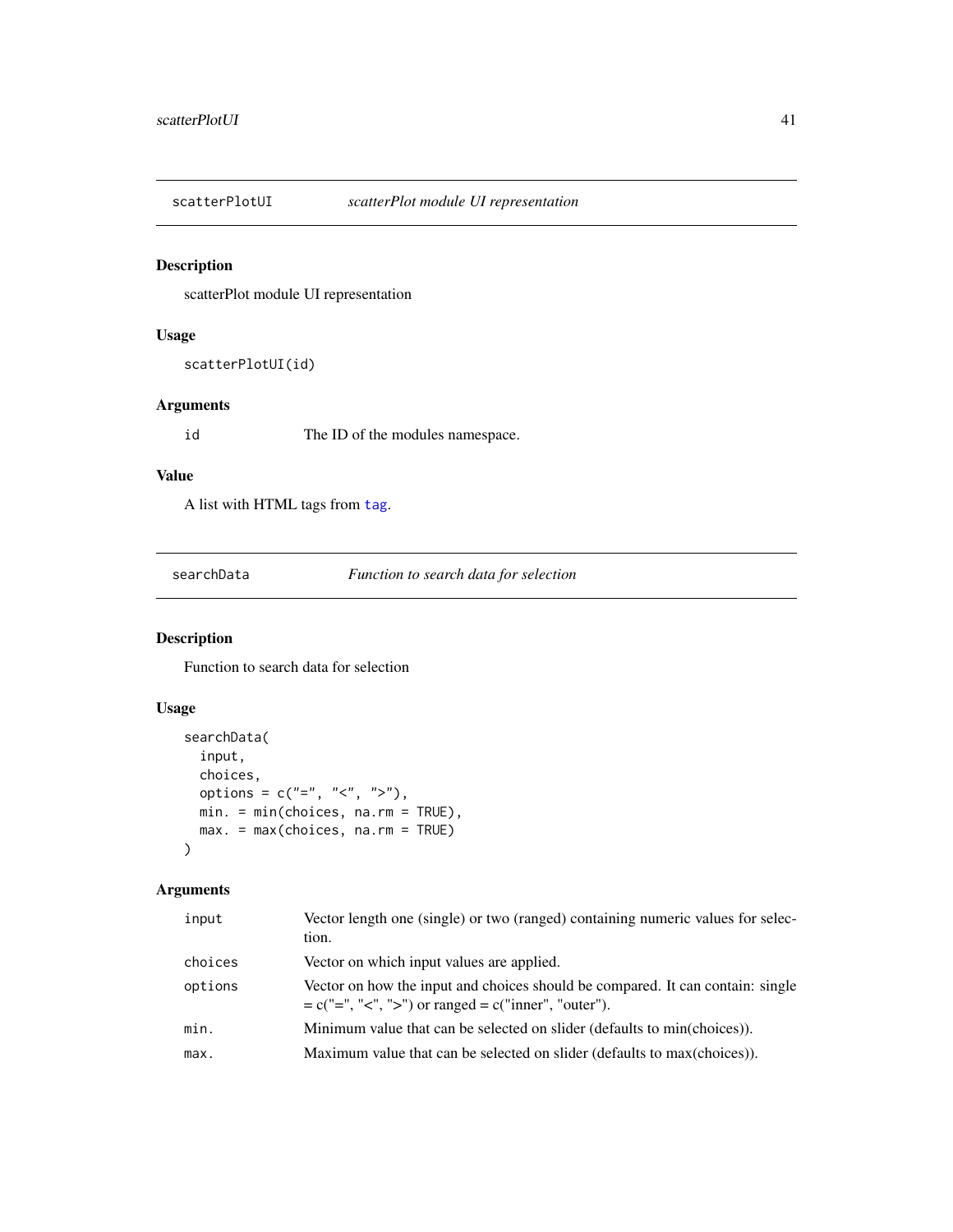Returns a logical vector with the length of choices, where every matched position is TRUE.

| sequentialPalettes | Function to generate sequential (one-sided) color palettes (e.g. for |  |
|--------------------|----------------------------------------------------------------------|--|
|                    | expression, enrichment)                                              |  |

#### Description

Function to generate sequential (one-sided) color palettes (e.g. for expression, enrichment)

#### Usage

sequentialPalettes(n)

#### Arguments

n Number of colors to generate

#### Value

A data.table with (named) color palettes of length n

set\_logger *set a log4r logger used within the package*

#### Description

set a log4r logger used within the package

#### Usage

set\_logger(logger, token = NULL)

#### Arguments

| logger | A logger object see create. logger. NULL to disable logging. |
|--------|--------------------------------------------------------------|
| token  | Set a unique identifier for this logger.                     |

#### Details

This function will save each logger in the wilson.globals environment. Each logger is stored by the name 'logger'[token] (e.g. 'logger6b821824b0b53b1a3e8f531a34d0d6e6').

Use onSessionEnded to clean up after logging. See [onFlush](#page-0-0).

<span id="page-41-0"></span>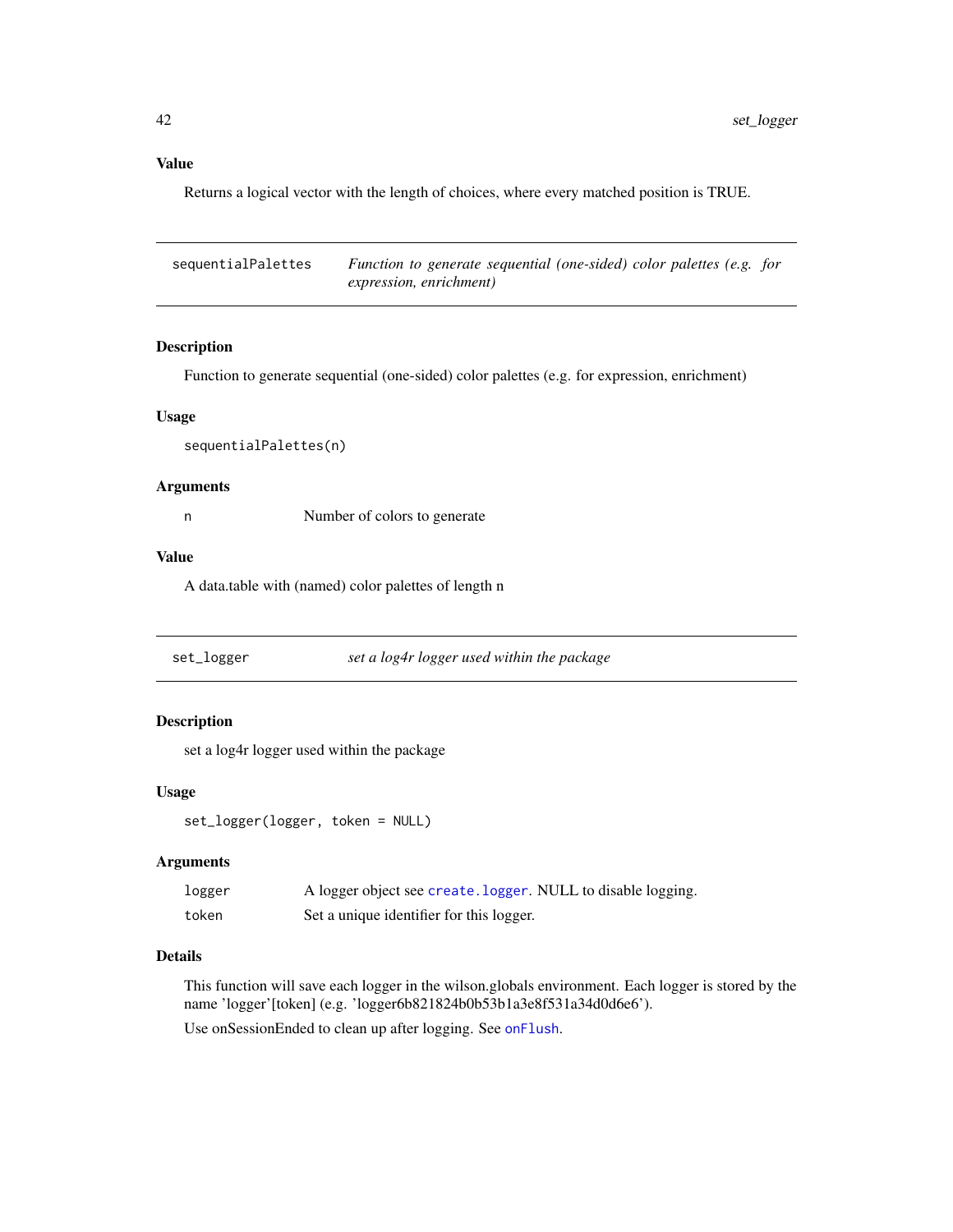<span id="page-42-0"></span>

Click [here](https://github.molgen.mpg.de/loosolab/TOBIAS) for more information about TOBIAS.

#### Usage

```
tobias_parser(
  input,
 output,
 filter_columns = NULL,
 filter_pattern = NULL,
 config = system.file("extdata", "tobias_config.json", package = "wilson"),
 omit\_NA = FALSE,condition_names = NULL,
 condition_pattern = "_bound$",
 in_field_delimiter = ",",
 dec = "."...
)
```

| input              | Path to input table                                                                                                                                                                               |  |
|--------------------|---------------------------------------------------------------------------------------------------------------------------------------------------------------------------------------------------|--|
| output             | Output path.                                                                                                                                                                                      |  |
|                    | filter_columns Either a vector of columnnames or a file containing one columnname per row.                                                                                                        |  |
|                    | filter_pattern Keep columns matching the given pattern. Uses parameter filter_columns for<br>matching if set. In the case of no matches a warning will be issued and all<br>columns will be used. |  |
| config             | Json file containing metadata information for all columns. Will use first oc-<br>curence for duplicate column names.                                                                              |  |
| omit_NA            | Logical whether all rows containing NA should be removed.                                                                                                                                         |  |
| condition_names    |                                                                                                                                                                                                   |  |
|                    | Vector of condition names. Default = NULL. Used to classify columns not<br>provided in config.                                                                                                    |  |
| condition_pattern  |                                                                                                                                                                                                   |  |
|                    | Used to identify condition names by matching and removing given pattern with<br>grep. Ignored when condition_names is set.                                                                        |  |
| in_field_delimiter |                                                                                                                                                                                                   |  |
|                    | Delimiter for multi value fields. Default $=$ $\cdot$ .                                                                                                                                           |  |
| dec                | Decimal separator. Used in file reading and writing.                                                                                                                                              |  |
| $\ddotsc$          | Used as header information.                                                                                                                                                                       |  |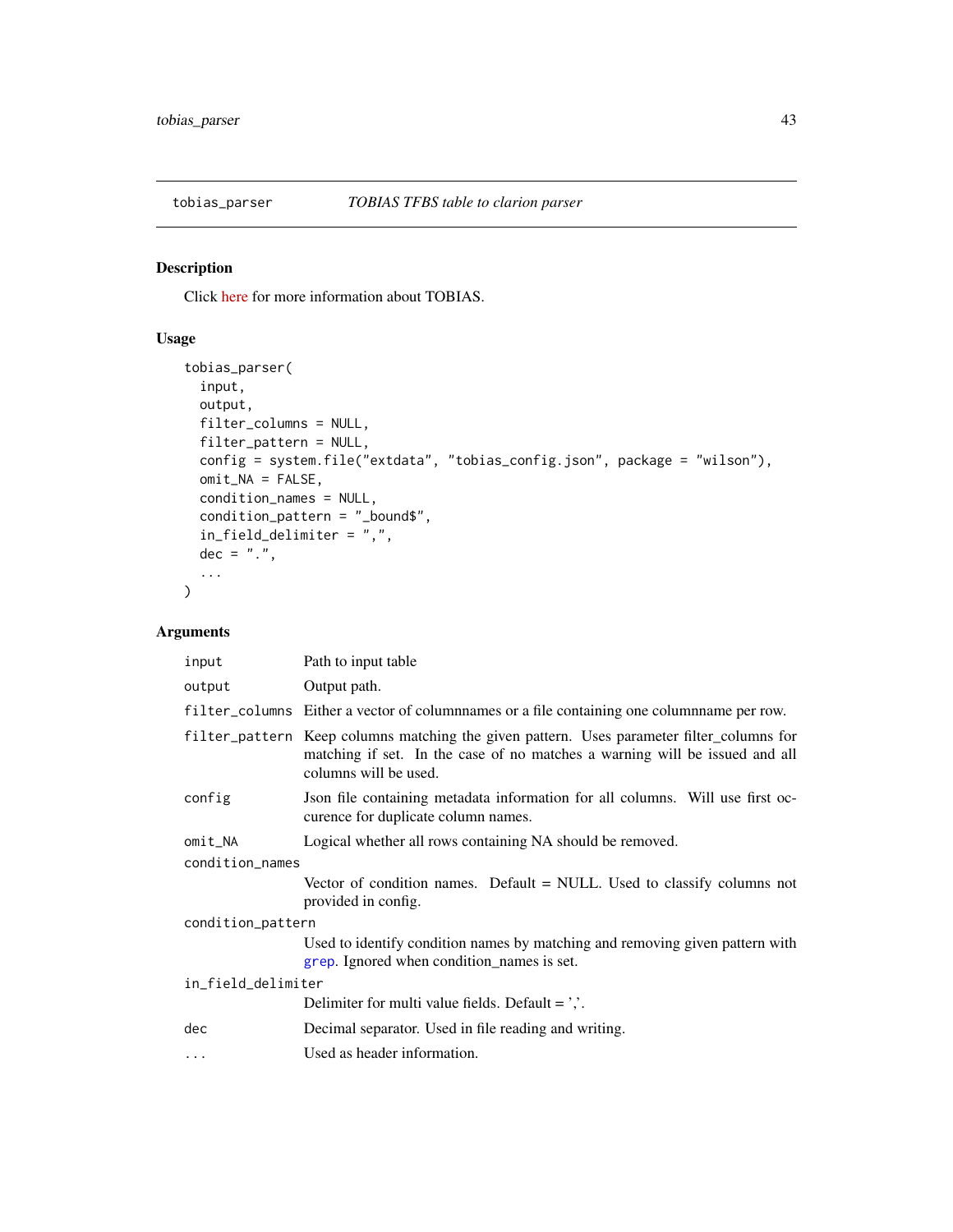#### Details

During conversion the parser will try to use the given config (if provided) to create the [Clarion](https://github.molgen.mpg.de/loosolab/wilson-apps/wiki/Local-usage:Input-format/) metadata. In the case of insufficient config information it will try to approximate by referencing condition names issuing warnings in the process.

As the format requires an unique id the parser will create one if necessary.

Factor grouping (metadata factor columns) is currently not implemented!

transformation *transformation module server logic*

#### Description

The module provides several transformations on a numeric data matrix for the user.

#### Usage

```
transformation(
  input,
  output,
  session,
  data,
  transpose = FALSE,
  pseudocount = 1,
  replaceInf = TRUE,
  replaceNA = TRUE
)
```
#### Arguments

| input       | Shiny's input object.                                                                             |
|-------------|---------------------------------------------------------------------------------------------------|
| output      | Shiny's output object.                                                                            |
| session     | Shiny's session object.                                                                           |
| data        | Numeric matrix on which transformation is performed (column-wise). (Sup-<br>ports reactive)       |
| transpose   | Whether the matrix should be transposed to enable row-wise transformation.<br>(Supports reactive) |
| pseudocount | Numeric Variable to add a pseudocount to log-based transformations. (Supports<br>reactive)        |
| replaceInf  | Change Infinite to NA, applied after transformation. (Supports reactive)                          |
| replaceNA   | Change NA to 0, applied after transformation. (Supports reactive)                                 |

#### Value

Namedlist of two containing data and name of the used method. data: Reactive containing the transformed matrix. Infinite values are replaced by NA and NA values are replaced by 0. method: Reactive containing String. transpose: Reactive containing String.

<span id="page-43-0"></span>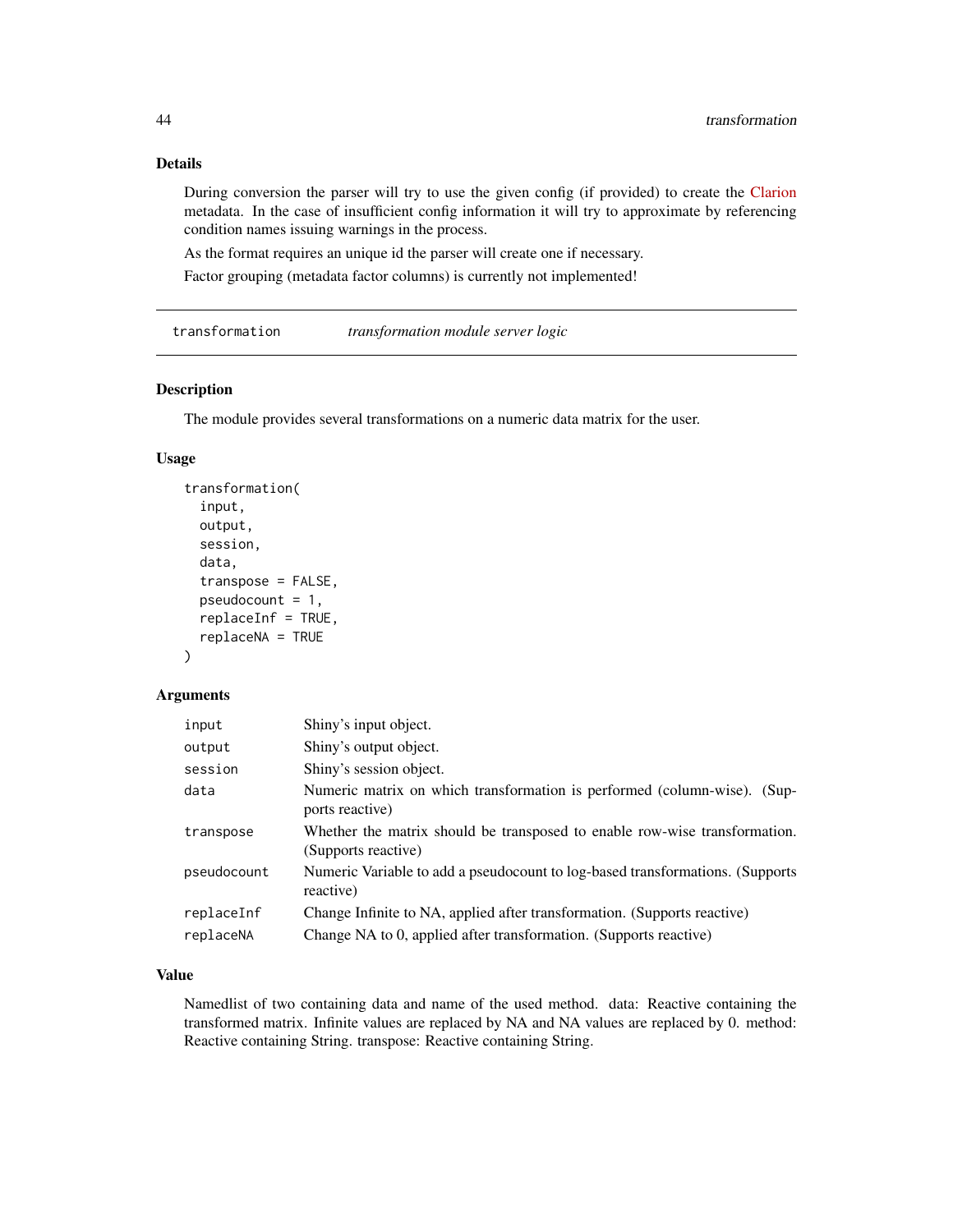<span id="page-44-0"></span>transformationUI *transformation module UI representation*

#### Description

This function provides an input to select a transformation method.

#### Usage

```
transformationUI(
  id,
  label = "Transformation",
  selected = "raw",choices = list(None = "raw", log2 = "log2", \text{-log2} = "-log2", log10 = "log10",
     \text{C}-\log 10^\circ = \text{"-log10"}, \text{C} \text{ score } \text{'} = \text{"zscore"}, \text{C} \text{ required log } \text{'} = \text{"rlog"},
  transposeOptions = FALSE
\mathcal{L}
```
#### Arguments

| id               | The ID of the modules namespace.                                                                                                                                                                                                                                        |
|------------------|-------------------------------------------------------------------------------------------------------------------------------------------------------------------------------------------------------------------------------------------------------------------------|
| label            | A character vector of length one with the label for the select Input.                                                                                                                                                                                                   |
| selected         | The initially selected value. See selectInput.                                                                                                                                                                                                                          |
| choices          | Named list of available transformations. Possible transformations are list ('None'<br>$=$ "raw", 'log2' = "log2", '-log2' = "-log2", 'log10' = "log10", '-log10' = "-<br>$log10$ ", 'Z score' = "zscore", 'regularized $log'$ = "rlog") which is also the de-<br>fault. |
| transposeOptions |                                                                                                                                                                                                                                                                         |
|                  |                                                                                                                                                                                                                                                                         |

Boolean value if transpose radioButtons are shown (Default = FALSE).

#### Value

A list with HTML tags from [tag](#page-0-0).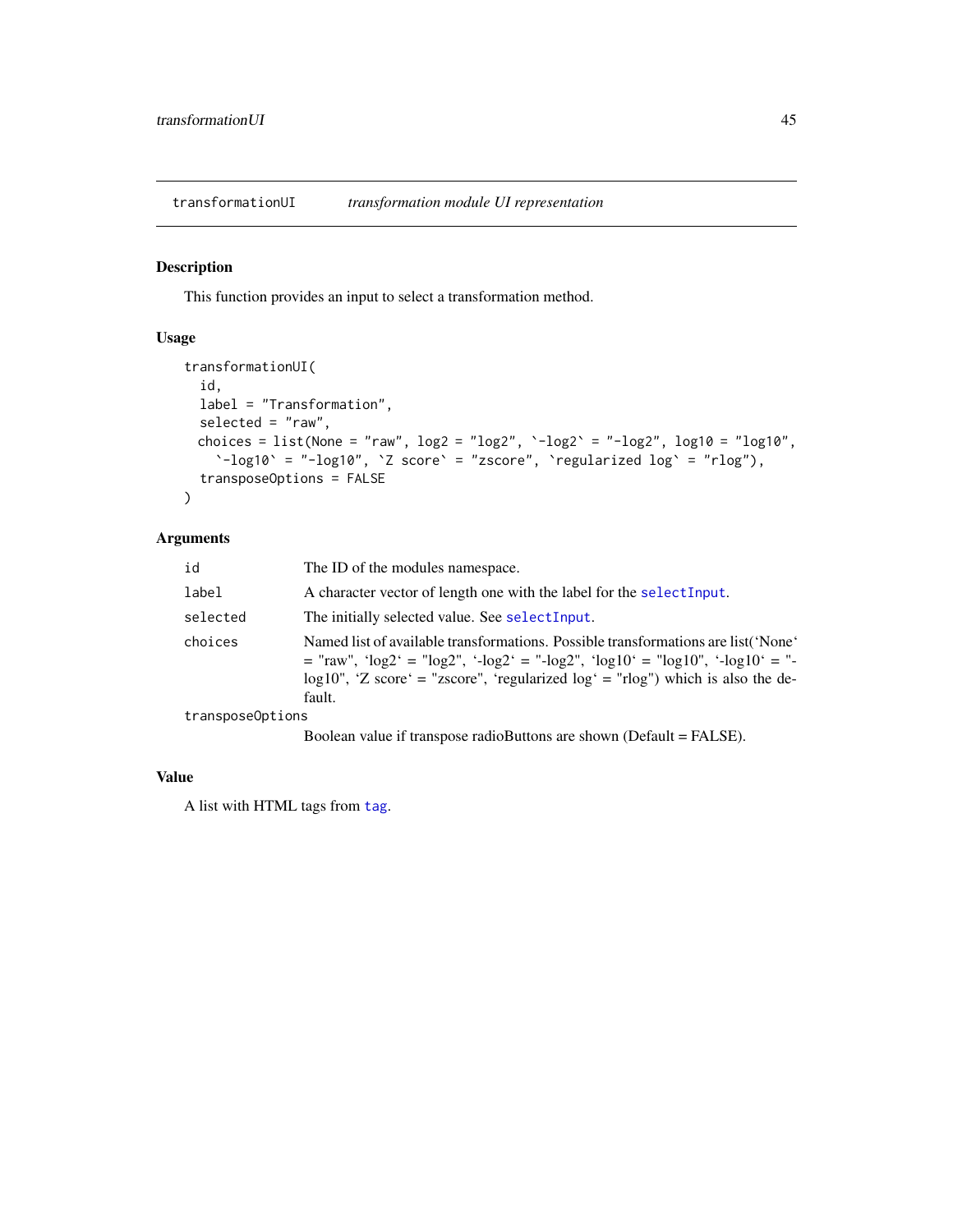# <span id="page-45-0"></span>Index

and, [3](#page-2-0)

andUI, [4](#page-3-0) categoricalPalettes, [5](#page-4-0) Clarion, [5,](#page-4-0) *[20](#page-19-0)*, *[22](#page-21-0)*, *[24](#page-23-0)*, *[26](#page-25-0)*, *[31](#page-30-0)*, *[35](#page-34-0)*, *[37](#page-36-0)*, *[39](#page-38-0)* colorPicker, [8](#page-7-0) colorPickerUI, [9](#page-8-0) columnSelector, [10](#page-9-0) columnSelectorUI, [11](#page-10-0) create.logger, *[42](#page-41-0)* create\_geneview, [12](#page-11-0) create\_heatmap, [13](#page-12-0) create\_pca, [14](#page-13-0) create\_scatterplot, [16](#page-15-0) divergingPalettes, [17](#page-16-0) download, [18](#page-17-0) downloadHandler, *[18](#page-17-0)* equalize, [19](#page-18-0) featureSelector, [19](#page-18-0) featureSelectorGuide, [20](#page-19-0) featureSelectorUI, [21](#page-20-0) force, *[21](#page-20-0)* forceAndCall, *[21](#page-20-0)* forceArgs, [21](#page-20-0) fread, *[35](#page-34-0)* geneView, [22](#page-21-0) geneViewGuide, [23](#page-22-0) geneViewUI, [23](#page-22-0) geom\_point, *[16](#page-15-0)* geom\_text, *[16](#page-15-0)* get, *[21](#page-20-0)* global\_cor\_heatmap, [24](#page-23-0) global\_cor\_heatmap\_guide, [25](#page-24-0) global\_cor\_heatmapUI, [25](#page-24-0) grep, *[43](#page-42-0)*

heatmap, [26](#page-25-0)

heatmapGuide, [27](#page-26-0) heatmapr, *[14](#page-13-0)* heatmapUI, [27](#page-26-0) install\_app, [28](#page-27-0) label, [28](#page-27-0) labelUI, [29](#page-28-0) levellog, *[31](#page-30-0)* limit, [30](#page-29-0) limitUI, [30](#page-29-0) lims, *[17](#page-16-0)* log\_message, [31](#page-30-0) make.unique, *[29](#page-28-0)* marker, [31,](#page-30-0) *[39](#page-38-0)* markerUI, [32](#page-31-0) match.call, *[21](#page-20-0)* onFlush, *[42](#page-41-0)* orNumeric, [32](#page-31-0) orNumericUI, [33](#page-32-0) orTextual, [34](#page-33-0) orTextualUI, [35](#page-34-0) parse\_MaxQuant, [36](#page-35-0) parser, [35](#page-34-0) pca, [37](#page-36-0) pcaGuide, [38](#page-37-0) pcaUI, [38](#page-37-0) points, *[15](#page-14-0)* release\_questions, [39](#page-38-0) scatterPlot, [39](#page-38-0) scatterPlotGuide, [40](#page-39-0) scatterPlotUI, [41](#page-40-0) searchData, [41](#page-40-0)

selectInput, *[34,](#page-33-0) [35](#page-34-0)*, *[45](#page-44-0)* sequentialPalettes, [42](#page-41-0)

set\_logger, [42](#page-41-0)